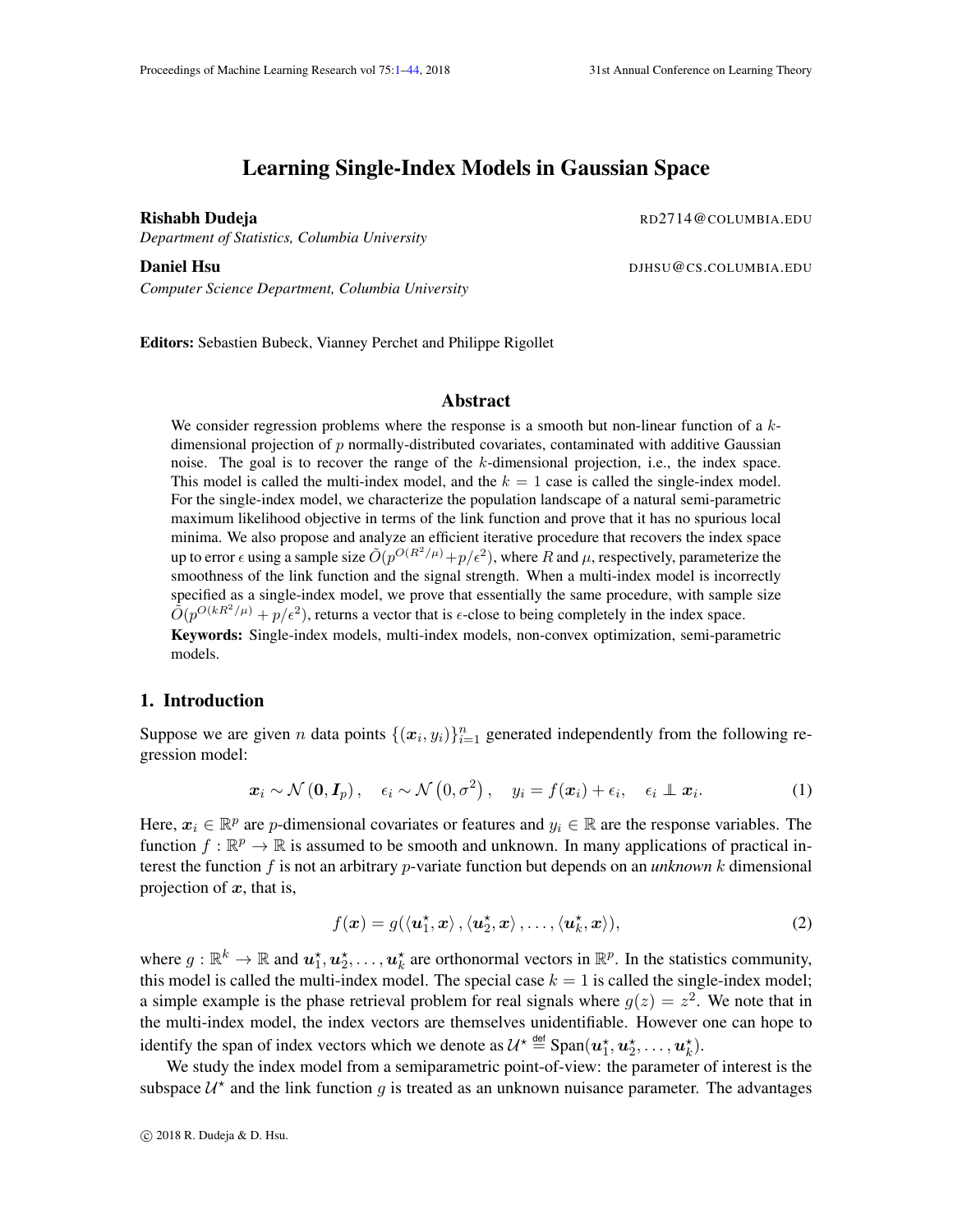of taking this view are two-fold. First, designing procedures which make weak assumptions on the link function  $q$  are robust to misspecification of the link function. Second, this point of view allows us to study the problem of *representation learning* or *feature engineering* in a simple setting. If one is successfully able to estimate the transformation  $x \mapsto (\langle u_1^*, x \rangle, \dots, \langle u_k^*, x \rangle)$ , there is hope of avoiding the curse of dimensionality in  $p$  dimensions and incurring a curse of dimensionality only in  $k$  dimensions.

There is a long line of work studying this model in statistics and machine learning. However existing works suffer from one or more of the following drawbacks:

- 1. Some procedures derive estimators that are solutions to highly non-convex optimization problems. It is unclear when these optimization problems are tractable.
- 2. Some existing procedures make *ad-hoc* assumptions on the unknown link function g. These assumptions seem to be required for specific procedures to work and don't seem to capture the inherent statistical difficulty of the problem.
- 3. The sample complexity analysis of some procedures suppresses the dependence of the ambient dimension  $p$  in the constants, which makes it unclear whether the sample complexity is polynomial or exponential in p.

In this paper we attempt to address some of these shortcomings. Our main contributions are summarized as follows:

- 1. For the single-index model,  $k = 1$ , we provide an explicit formula for the population loss of a natural semiparametric maximum likelihood estimate (SMLE). We show that the population loss has no spurious minima. However it may have degenerate critical points. In Theorem [5,](#page-6-0) we explicitly characterize the degeneracy of these critical points in terms of a single parameter corresponding to the unknown link function called the Order of Degeneracy of g.
- 2. Motivated by our analysis of population loss of the SMLE, we design an easy-to-analyze procedure to recover the index vector for the single-index model. In Theorem [14,](#page-9-0) we analyze the sample complexity of our procedure in terms of statistically motivated parameters  $R^2$  and  $\mu$  which quantify the smoothness and signal strength of the link function g; see Assumptions [3](#page-4-0) and [4](#page-4-1) for their definitions. Our procedure (Algorithm [2\)](#page-9-1) requires  $\tilde{\mathcal{O}}(p^{\mathcal{O}(R^2/\mu)} + p/\epsilon^2)$  samples where the  $\tilde{\mathcal{O}}$  notation suppresses factors polynomial in  $1/\delta$ ,  $\ln(1/\epsilon)$  and  $(R^2/\mu)^{R^2/\mu}$  to return an estimate  $\hat{u}$  that satisfies  $\min(\|\hat{u} - u^*\|_2, \|\hat{u} + u^*\|_2) \leq \epsilon$  with probability  $1 - O(\delta)$  –  $o_n(1) - o_n(1)$ . Furthermore, our procedure runs in time  $\mathcal{O}(np)$ . Our procedure is a natural higher order generalization of ADE [\(Brillinger,](#page-12-0) [2012\)](#page-12-0) and PHD [\(Li,](#page-12-1) [1992\)](#page-12-1) estimators.
- 3. For the multi-index case, in Theorem [8,](#page-7-0) we show that the same procedure can be seen as optimizing an objective which has the desirable property that (nearly) every local extrema in the population objective is an element of the  $\mathcal{U}^*$ . Finally, in Theorem [17,](#page-10-0) we show that with  $\tilde{\mathcal{O}}(p^{\mathcal{O}(kR^2/\mu)}/\epsilon^2)$  samples, the procedure returns an estimate  $\hat{u}$  such that  $\|\mathcal{P}_{\mathcal{U}^*}(\hat{u})\|_2 \geq 1 - \epsilon$ . This means that our procedure for learning single-index model is robust even when a multiindex model is misspecified as a single-index model.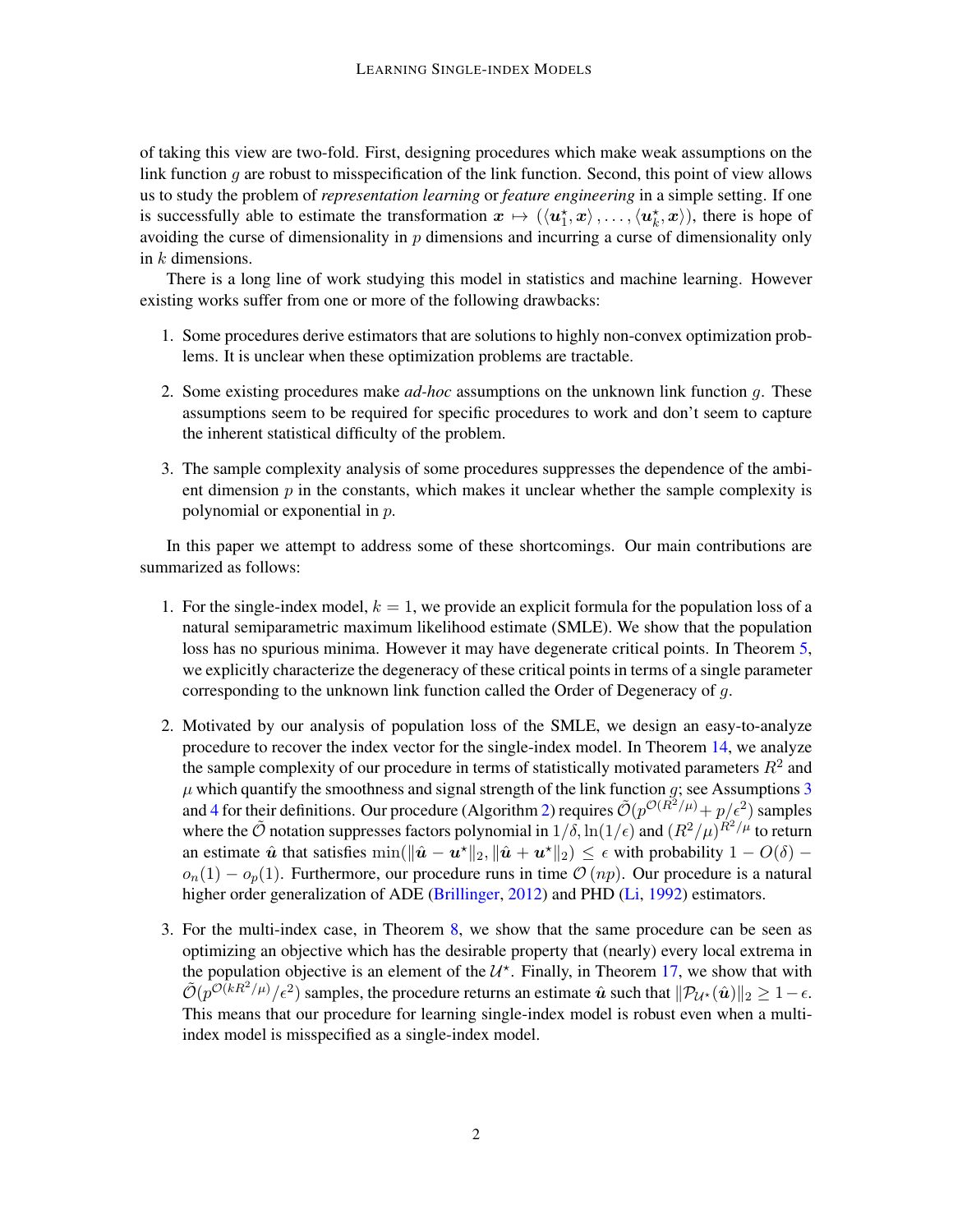#### 1.1. Related Work

There is a large literature dealing with estimation of index models. We briefly review the different approaches mentioning some representative papers for each approach.

Semiparametric Maximum Likelihood Estimators: A well known estimator for the index vector is the semiparemetric maximum likelihood estimator (SMLE). The basic idea behind SMLE is as follows: Suppose our best guess for the index vectors was  $u_1, u_2, \ldots, u_k$ . Given this guess, one could estimate the link function  $g$  using a non-parametric estimator such as a kernel smoothing estimator with bandwidth  $h : \hat{g}_h(\langle \boldsymbol{u}_1, \boldsymbol{x}\rangle, \dots, \langle \boldsymbol{u}_k, \boldsymbol{x}\rangle)$ . One could also evaluate how good our guess for the index vectors was using a suitable goodness-of-fit statistic such as the Sum-of-Squared Errors SSE $(u_1,\ldots,u_k)=\sum_{i=1}^n(\hat{g}_h(\langle \boldsymbol{u}_1,\boldsymbol{x}_i\rangle,\ldots,\langle \boldsymbol{u}_k,\boldsymbol{x}_i\rangle)-y_i)^2$ . One can then estimate the index vectors by minimizing the goodness of fit statistic. The SMLE is known to have excellent statistical properties in the asymptotic regime where the ambient dimension  $p$  is fixed and the number of samproperties in the asymptotic regime where the amouent unnersion  $p$  is fixed and the number of samples  $n \to \infty$  such as  $\sqrt{n}$ -consistency and asymptotic efficiency under *very weak* assumptions on the distribution of covariates. However, it is not clear whether the optimizing the SSE is tractable. Furthermore, the classical asymptotic analysis does not capture terms in the Mean Squared Error which might be more important in modern day scenarios, where  $p$  is often large and comparable to n. See the book by [Horowitz](#page-12-2) [\(2009\)](#page-12-2) for a nice review on results about the SMLE.

Gradient-Based Estimators: A second approach developed in a series of papers by [Hristache](#page-12-3) [et al.](#page-12-3) [\(2001b](#page-12-3)[,a\)](#page-12-4); [Dalalyan et al.](#page-12-5) [\(2008\)](#page-12-5) leverages the observation that the gradients  $\nabla f(x)$  lies in the span of the index vectors and hence  $\mathcal{U}^*$  can be estimated by running PCA on non-parametric estimators of the gradients, for example the slope of a local-linear regression estimate:

$$
(\hat{f}(\boldsymbol{x}), \widehat{\nabla f}(\boldsymbol{x})) = \arg \min_{c \in \mathbb{R}, \beta \in \mathbb{R}^p} \sum_{i=1}^n (y_i - c - \langle \boldsymbol{\beta}, \boldsymbol{x}_i - \boldsymbol{x} \rangle)^2 K_h (\|\boldsymbol{x} - \boldsymbol{x}_i\|)
$$

for some kernel smoothing function  $K_h$ . The problem with this estimate is that it isn't clear if the estimate of the index vectors derived from this non-parametric gradient estimate would even be  $\sqrt{n}$ -consistent since the gradients are estimated at a slow rate. However [Hristache et al.](#page-12-3) [\(2001b](#page-12-3)[,a\)](#page-12-4);  $\sqrt{n}$ -consistent since the gradients are estimated at a slow rate. However Historic et al. (20010,a), [Dalalyan et al.](#page-12-5) [\(2008\)](#page-12-5) show that it is possible to iteratively improve this estimator to get a  $\sqrt{n}$ consistent estimator of the span of the index vectors when  $k < 4$  under very weak assumptions on the distribution of covariates. Furthermore, their procedure is also computationally tractable. However, their analysis suppresses the dependence of  $p$  in constant terms. More precisely, they show that estimating the span of the index vectors up to a tolerance  $\epsilon$  requires  $\mathcal{O}(1/\epsilon^2)$  samples (which is much better than  $\mathcal{O}(1/\epsilon^p)$ ), but this  $\mathcal{O}(\cdot)$  suppresses a  $2^p$  factor in the sample size.

Moment-Based Estimators: Another line of work makes assumptions on the covariate distribution (e.g., Gaussian or elliptical). Such assumptions permit one to take advantage of Stein's Lemma and its generalizations to derive moment-based estimators for the index vectors. Specifically if  $x_i \sim \mathcal{N}(0, \mathbf{I}_n)$ , then,

$$
\mathbb{E}[yx] = \mathbb{E}[\nabla f(\boldsymbol{x})], \quad \mathbb{E}[y\boldsymbol{x}\boldsymbol{x}^T] - \mathbb{E}[f(\boldsymbol{x})]\boldsymbol{I}_p = \mathbb{E}[\nabla^2 f(\boldsymbol{x})].
$$

Since for multi-index models,  $\mathbb{E}[\nabla f(x)] \in \mathcal{U}^*$  and Range $(\mathbb{E}[\nabla^2 f(x)]) \subset \mathcal{U}^*$ , estimates of these moments derived from empirical averages can be used to estimate subspaces of the span of the index vectors. The estimator based on the first moment is called Average Derivative Estimator (ADE) and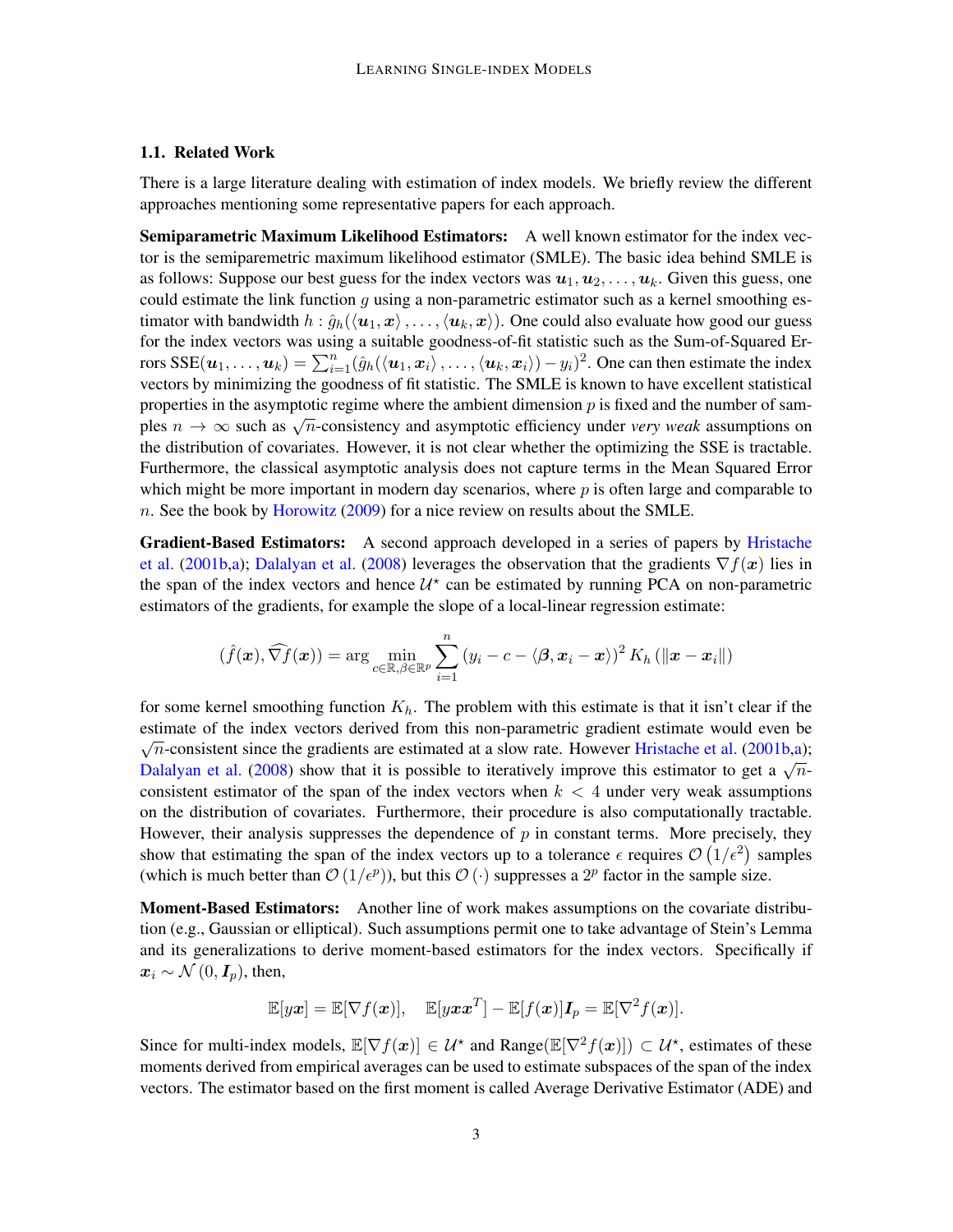was proposed by [Brillinger](#page-12-0) [\(2012\)](#page-12-0). The estimator based on the second moment is called Principal Hessian Directions (PHD) and was proposed by [Li](#page-12-1) [\(1992\)](#page-12-1). More recently, these estimators were revisited by [Plan et al.](#page-12-6) [\(2017\)](#page-12-6) and [Neykov et al.](#page-12-7) [\(2016\)](#page-12-7) in the context of single-index models. They analyze these estimators providing non-asymptotic bounds with explicit dependence on p. They also extend these estimators to the situation where the index vector has additional structure like sparsity. However, the key drawback of these estimators is that they are not guaranteed to estimate the entire span of the index vectors. For example consider the situation when  $k = 1$  and  $g(z) = H_3(z)$ . Here H<sub>3</sub> denotes the Hermite Polynomial of degree 3. One can check for this example,  $\mathbb{E}[\nabla f(\mathbf{x})] = \mathbf{0}$ and  $\mathbb{E}[\nabla^2 f(x)] = 0$ . Hence both ADE and PHD fail to recover the index vector. The underlying cause for this failure mode is that both ADE and PHD extract index vectors participating in the first two harmonics of the link function  $q$  and can miss out on index vectors involved in higher order harmonics of the link function q.

**Slicing:** A partial solution to the failure of moment-based estimators to the entire subspace  $\mathcal{U}^*$  is a technique called Slicing. This technique was introduced in [Li](#page-12-8) [\(1991\)](#page-12-8) and is based on the observation that almost surely with respect to  $y$ ,

$$
\mathbb{E}[\boldsymbol{x}|y] \in \mathcal{U}^{\star}, \quad \text{Range}(\mathbb{E}[\boldsymbol{x}\boldsymbol{x}^T|y] - I) \subset \mathcal{U}^{\star}.
$$

The advantage of slicing is that one can now estimate the sliced moments  $\mathbb{E}[x|y]$  and  $\mathbb{E}[xx^T|y]$  for a number of different values of  $y$  and this hopefully reduces the chance of missing certain relevant directions. However, even Sliced Inverse Regression is guaranteed to consistently capture all the relevant directions under ad-hoc assumptions like:

<span id="page-3-1"></span><span id="page-3-0"></span>
$$
Rank\left(\mathbb{E}_y\left[\mathbb{E}\left[\boldsymbol{x}|y\right]\mathbb{E}\left[\boldsymbol{x}|y\right]^T\right]\right) = k,
$$
\n(3)

$$
Rank\left(\mathbb{E}_y\left[\left(\mathbb{E}\left[\boldsymbol{x}\boldsymbol{x}^T|y\right]-I\right)^2\right]\right)=k.
$$
\n(4)

For Equation [\(3\)](#page-3-0), it is easy to see that the phase retrieval problem violates this assumption since the link function  $g(z) = z^2$  is even and hence  $\mathbb{E}[x|y] = 0$ . We are not aware of any counterexamples to Equation [\(4\)](#page-3-1) nor a proof that this assumption holds for an arbitrary link function. Due to assumptions like these, the analysis of slicing depends on parameters like the  $\lambda_{\min}(\mathbb{E}_y\left[\mathbb{E}\left[\bm{x}|y\right]\mathbb{E}\left[\bm{x}|y\right]^T\right])$ and the smoothness of the function  $s(y) \stackrel{\text{def}}{=} \mathbb{E}[x|y]$ . It is not clear how these parameters relate to more natural notions of signal strength for this problem or to the smoothness of the underlying link function. We refer the reader to [Babichev and Bach](#page-12-9) [\(2016\)](#page-12-9) for a non-asymptotic analysis of Sliced Inverse Regression and a discussion of the failure modes of various slicing strategies.

Other related work: Recent concurrent work of [Ge et al.](#page-12-10) [\(2017\)](#page-12-10) uses techniques based on Hermite polynomials similar to ours to learn neural networks of the form  $\sum_{i=1}^{m} a_i^* \sigma(\langle b_i^*, x \rangle)$  where  $a_i^* \geq 0$  and  $b_i$  are linearly independent. They assume that the link function  $\sigma$  is known (e.g., ReLU or tanh activation), and leverage this knowledge to design an objective depending on  $\sigma$  that has benign structure (e.g., no spurious local minima or degenerate critical points). Since we take a semi-parametric point-of-view, we are unable to do this. In particular we need to handle objectives with degenerate critical points.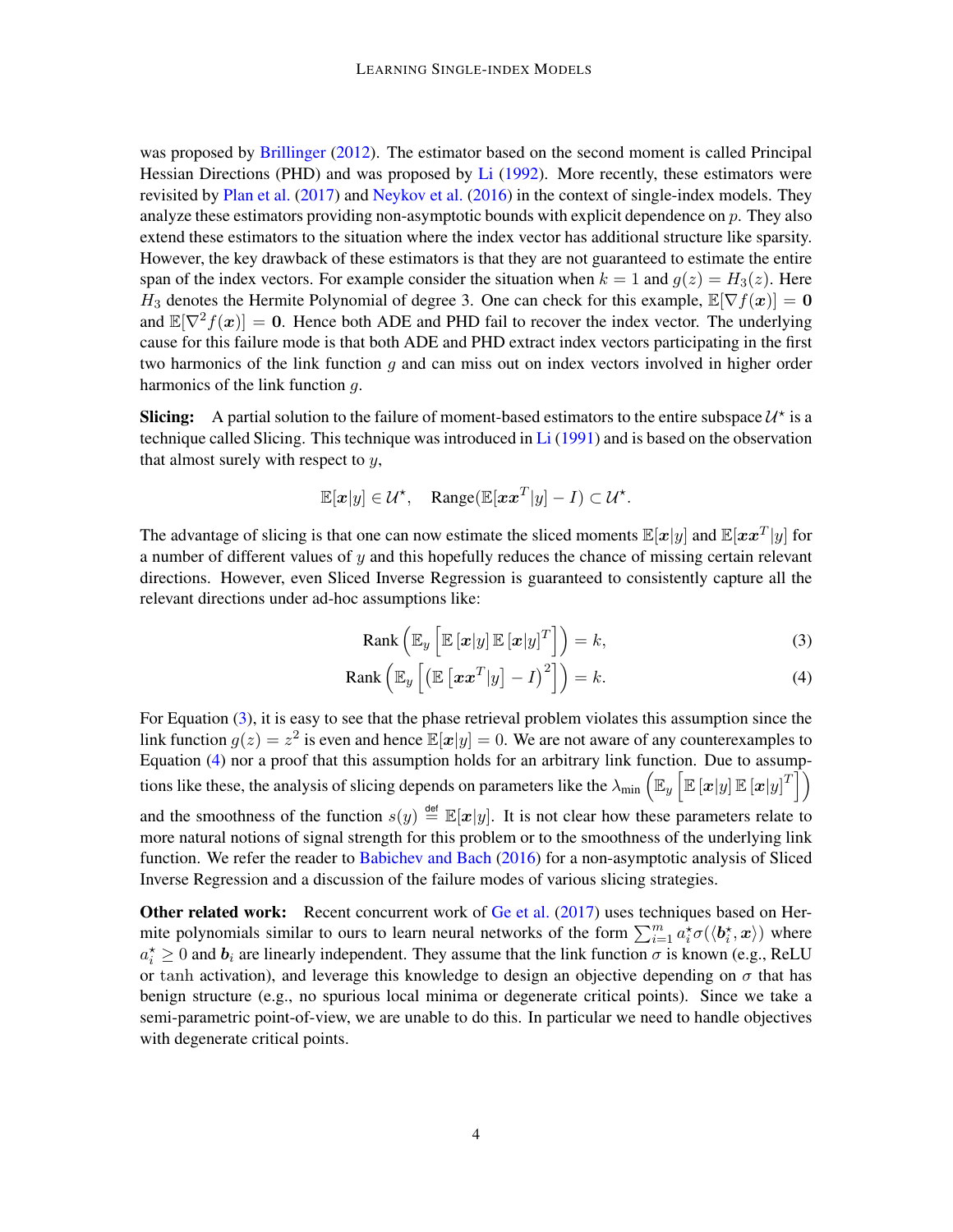### 1.2. Assumptions

<span id="page-4-3"></span>We assume that we have n data points generated the regression model defined in Equation  $(1)$  with a multi-index regression function of order  $k$  (defined in Equation [\(2\)](#page-0-2)). We make the following assumptions on the unknown link function (with  $z \sim \mathcal{N}(0, I_k)$ ):

Assumption 1 (Normalization)  $\mathbb{E}[g^2(z)] = 1$ .

<span id="page-4-2"></span>Assumption 2 (Bounded Link Function)  $||g||_{\infty} < \infty$ .

Remark 1 *Assumption [2](#page-4-2) is not strictly required for our analysis. It can be relaxed to allow for link* functions such as  $g(z) = z^2$  in the case of phase retrieval. This is done in Appendix [D.](#page-26-0)

<span id="page-4-0"></span>**Assumption 3 (Smoothness)** g is twice differentiable, and  $\mathbb{E}[(\frac{\partial^2 g(z)}{\partial z \cdot \partial z})$  $\frac{\partial^2 g(z)}{\partial z_i \partial z_j}$ <sup>2</sup>]  $\leq R^2$  for all  $i, j \in [k]$ .

<span id="page-4-1"></span>Assumption 4 (Minimum Signal Strength)  $\mathbb{E}[(\frac{\partial g(z)}{\partial z_i})^2] \geq \mu$  for all  $i \in [k]$ .

**Remark 2** *We note that*  $\mu$  *is a very natural notion of signal strength in this problem. If Assumption [4](#page-4-1) is violated for some coordinate*  $i \in [k]$ *, we have* 

$$
\mathbb{E}\left[\left(\frac{\partial g(z)}{\partial z_i}\right)^2\right] = 0 \implies \frac{\partial g(z)}{\partial z_i} \stackrel{\text{a.s.}}{=} 0 \implies g(z_1, z_2, \dots, z_k) = g'(z_1, \dots, z_{i-1}, z_{i+1}, \dots, z_k).
$$

*This means that the value of the response* y *is independent of the projection of the covariate along* the direction  $\boldsymbol{u}_i^\star$  and hence, we cannot possibly hope to recover it.

#### 1.3. Notation

**Notation for Hermite Polynomials:** We will represent the unknown link function using orthogonal polynomials for the Gaussian measure called *Hermite polynomials*. Let  $H_i(z)$  denote the (normalized) Hermite polynomial of degree  $i$ . These polynomials form an orthonormal basis for square-integrable univariate functions under the Gaussian measure. Hence, in the case of the singleindex model ( $k = 1$ ), the unknown link function g admits an expansion in the Hermite polynomial basis of the form:

$$
g(z) = \sum_{l=0}^{\infty} a_l^* H_l(z).
$$

We define the following index sets:  $\mathcal{I}_t \triangleq \{ \mathbf{S} \in (\mathbb{N} \cup \{0\})^k : \sum_{i=1}^k S_i \le t \}$  and  $\mathcal{I}_\infty \triangleq \bigcup_{t=0}^\infty \mathcal{I}_t$ ; and we use the notation  $H_S(z)$  for  $S \in \mathcal{I}_{\infty}$  to denote the tensor-product Hermite polynomial basis:  $H_S(z) \stackrel{\text{def}}{=} \prod_{i=1}^k H_{S_i}(z_i)$ . Analogously, we use the notation  $z^S$  for  $S \in \mathcal{I}_{\infty}$  to denote the monomial:  $z^S \stackrel{\text{def}}{=} \prod_{i=1}^k z_i^{S_i}$ . The tensor-product Hermite polynomials form an orthonormal basis for square integrable k-variate functions under the product Gaussian measure. Hence for the multiindex model, the unknown link function  $g$  admits an expansion of the form:

$$
g(z) = \sum_{\mathbf{S} \in \mathcal{I}_{\infty}} a_{\mathbf{S}}^{\star} H_{\mathbf{S}}(z).
$$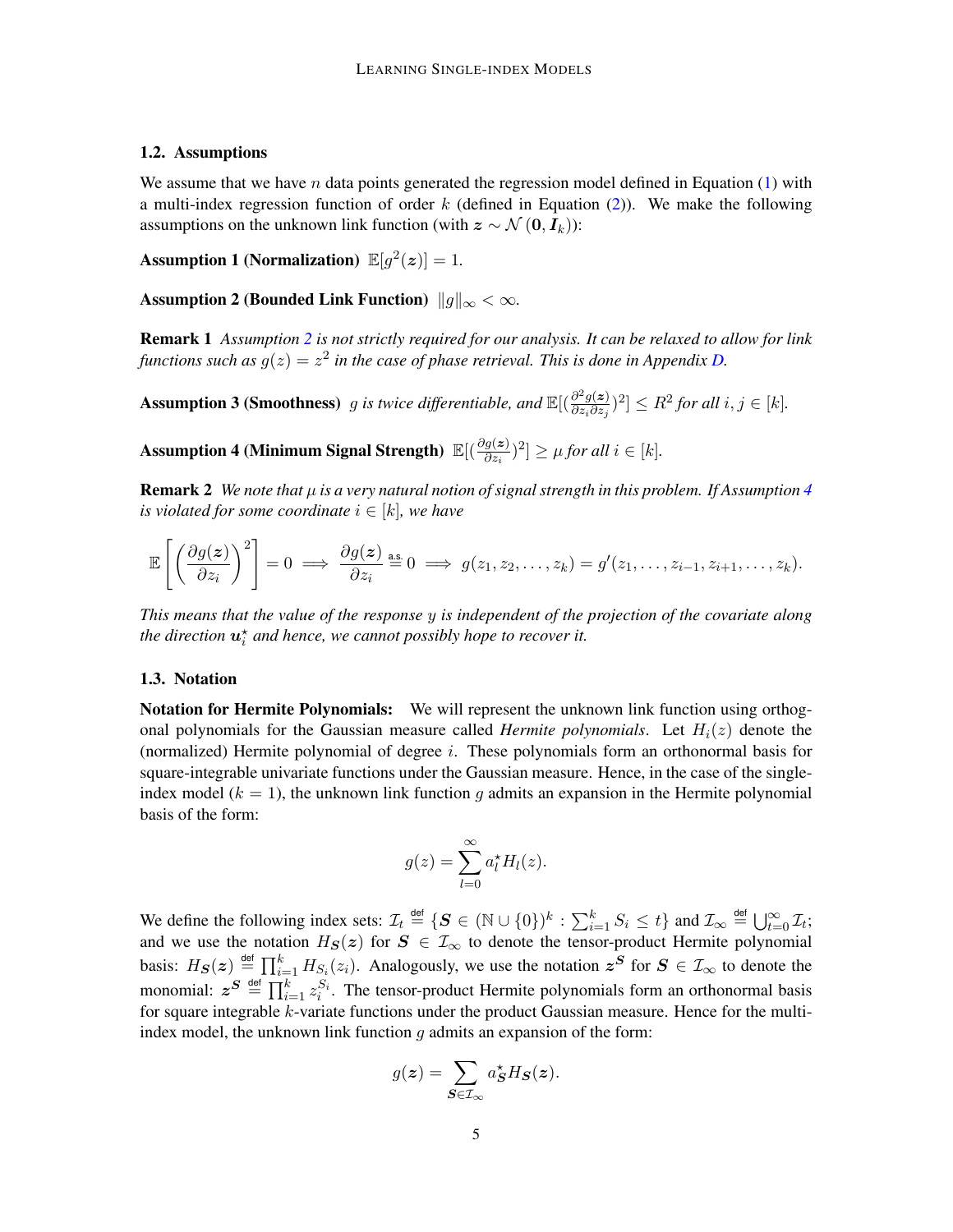**Notation for Linear Algebraic Aspects:** For a vector  $v \in \mathbb{R}^p$ , we use  $\|v\|_1$  to denote the L1 norm and  $||v||_2$  to denote the L2 norm. If the subscript is omitted,  $||v||$  refers to the L2 norm. For matrices, ||A|| represents the operator norm. The notation  $\mathcal{P}_{\mathcal{U}^*}$  and  $\mathcal{P}_{\mathcal{U}^*}^{\perp}$  refers to projection operators onto  $\mathcal{U}^*$  and the orthogonal complement  $\mathcal{U}^{*\perp}$ , respectively. The unit sphere in  $\mathbb{R}^p$  is denoted by  $\mathbb{S}^{p-1}$ . Finally, we define the matrix of orthonormal index vectors  $\mathbf{U}^{\star} = [\boldsymbol{u}_1^{\star}, \boldsymbol{u}_2^{\star}, \dots, \boldsymbol{u}_k^{\star}] \in \mathbb{R}^{p \times k}$ .

Notation for Probabilistic Aspects: We use the notation  $\mathcal{N}(0, I_p)$  to represent the standard Gaussian distribution in p dimensions. In particular the statement  $X \sim \mathcal{N}(0, I_p)$  means the random variable X is drawn from a p-variate standard Gaussian distribution. Analogously  $u_0 \sim$ Uniform( $\mathbb{S}^{p-1}$ ) means that  $u_0$  is a uniformly random unit vector.

Outline: The remaining paper is organized as follows. In Section [2](#page-5-0) we analyze the landscape of the semi-parametric MLE. We propose a simple objective for the estimating single-index models and analyze its landscape when a multi-index model is misspecified as a single-index one. In Section [3](#page-7-1) we construct and analyze a procedure to estimate single-index models from finite samples. In Section [4](#page-10-1) we analyze the behaviour of this procedure under a multi-index misspecification. We conclude with Section [5](#page-11-0) and discuss some open problems. All omitted proofs are in the Appendix.

#### <span id="page-5-0"></span>2. Landscape of Some Population Objectives

A commonly used estimator for single-index models is the semiparametric MLE which is defined as follows:

$$
\hat{\mathbf{u}} = \arg\min_{\mathbf{u}\in\mathbb{S}^{p-1}}\min_{h\in\mathcal{F}_L}\frac{1}{n}\sum_{i=1}^n(y_i - h(\langle \mathbf{u}, \mathbf{x}_i \rangle))^2.
$$

In the above display  $\mathcal{F}_L$  is a suitable class of functions from  $\mathbb R$  to  $\mathbb R$ . The parameter L controls the complexity of the function class and is tuned to achieve an optimal tradeoff between the bias and the variance of the resulting estimator. For example a simple choice for  $\mathcal{F}_L$  would be the set of all degree L polynomials:  $\mathcal{F}_L = \{g : \mathbb{R} \to \mathbb{R}, g(z) = \sum_{i=0}^{L} a_i H_i(z)\}\.$  For this function class, the SMLE becomes:

$$
\hat{\mathbf{u}} = \arg \min_{\mathbf{u} \in \mathbb{S}^{p-1}} \min_{\mathbf{a} \in \mathbb{R}^{L+1}} \frac{1}{n} \sum_{i=1}^{n} \left( y_i - \sum_{l=0}^{L} a_l H_l(\langle \mathbf{u}, \mathbf{x}_i \rangle) \right)^2 \tag{OPT 1}
$$

It is not clear if Optimization Problem [OPT 1](#page-5-1) is tractable. The first step in understanding its complexity is to understand the landscape of the associated population loss:

<span id="page-5-1"></span>
$$
R_L(\boldsymbol{u}) := \min_{\boldsymbol{a} \in \mathbb{R}^{L+1}} \mathbb{E}\left[\left(y - \sum_{l=0}^L a_l H_l(\langle \boldsymbol{u}, \boldsymbol{x} \rangle)\right)^2\right].
$$

It turns out that it is possible to give an explicit expression of the population loss due to a surprising algebraic property of Hermite Polynomials stated below.

**Lemma 3 [\(O'Donnell,](#page-12-11) [2014\)](#page-12-11)** *Let*  $u, v$  *be unit vectors in*  $\mathbb{R}^p$ *. For*  $x \sim \mathcal{N}(0, I_p)$ *,* 

<span id="page-5-2"></span>
$$
\mathbb{E}[H_l(\langle \boldsymbol{u}, \boldsymbol{x} \rangle)H_m(\langle \boldsymbol{v}, \boldsymbol{x} \rangle)] = \begin{cases} 0 & l \neq m, \\ \langle \boldsymbol{u}, \boldsymbol{v} \rangle^l & l = m. \end{cases}
$$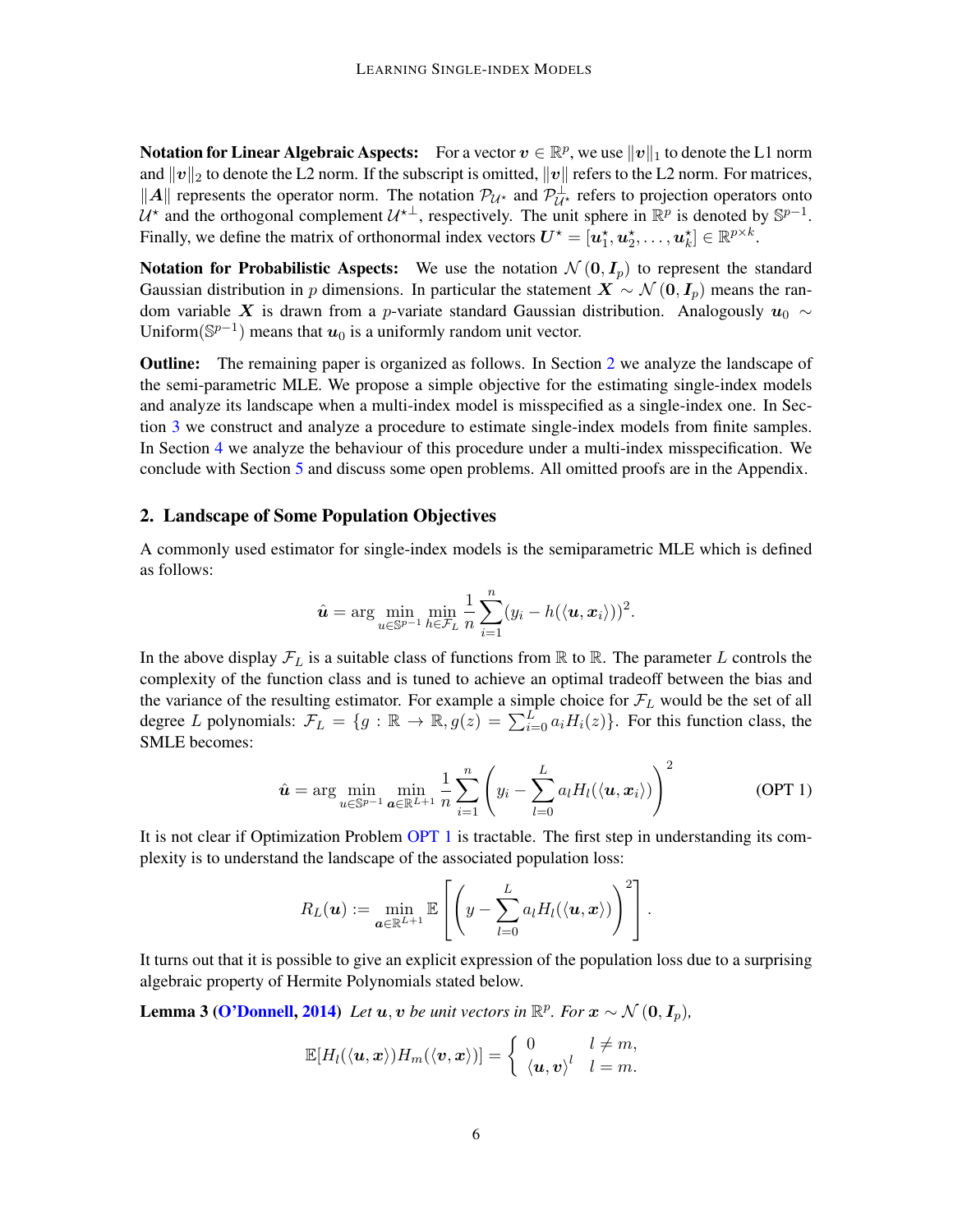Our first result (Theorem [5\)](#page-6-0) is that the objective  $R_L(u)$  has precisely two local minima at  $u = \pm u^*$ . However it may have degenerate critical points. The degeneracy of the critical points of  $R_L(u)$  is determined by the degree of the smallest non-zero harmonic in the link function f. More precisely we define the following notion of the order of degeneracy of f:

Definition 4 (Order of Degenerarcy of f) *The order of degeneracy of* f*, denoted by OD*(f)*, is defined as:*

$$
OD(f) := \min \left\{ l \in [L] : \mathbb{E}_{x \sim \mathcal{N}(0, \mathbf{I}_p)} \left[ f(x) H_l(\langle x, \boldsymbol{u}^{\star} \rangle) \right] \neq 0 \right\}.
$$

<span id="page-6-0"></span>Theorem 5 *The population loss admits the explicit form:*

$$
R_L(\boldsymbol{u}) = \sigma^2 + \sum_{l=1}^L a_l^{\star 2} (1 - \langle \boldsymbol{u}, \boldsymbol{u}^{\star} \rangle^{2l}).
$$

*The critical points of*  $R_L(\mathbf{u})$  *are given by:* 

- *1.*  $u = \pm u^*$ , which are global minima.
- 2.  $u \in \{a \in \mathbb{S}^{p-1} : \langle a, u^* \rangle = 0\}$ . All points in this subspace are global maxima. Furthermore, *when*  $OD(f) > 1$ , these local maxima are degenerate, that is,  $\nabla^2 R_L(\boldsymbol{u}) = 0$ .

While the objective  $R_L(\mathbf{u})$  has no spurious local minima, there are a few issues with it:

- 1. Since the objective squares the residuals, it increases the effective order of degeneracy of the function by a factor of two. This increases the number of samples required to guarantee that the landscape of the objective is well-behaved.
- 2. The coefficient vector  $\alpha$  that minimizes the objective is dependent on the data. This dependence makes the analysis more complicated.

To avoid these difficulties, we instead optimize the following objective for some value of  $l$  and get an estimate  $\hat{u}_l$ :

$$
\hat{F}_l(\boldsymbol{u}) = \frac{1}{n} \sum_{i=1}^n y_i H_l(\langle \boldsymbol{x}_i, \boldsymbol{u} \rangle), \quad \hat{\boldsymbol{u}}_l = \arg \max_{\boldsymbol{u} \in \mathbb{S}^{p-1}} \hat{F}_l(\boldsymbol{u}).
$$

To understand why this objective is reasonable, we consider the population version of the objective:

$$
F_l(\boldsymbol{u}) = \mathbb{E}\left[f(\boldsymbol{x})H_l(\langle \boldsymbol{x}, \boldsymbol{u} \rangle)\right]
$$
  
Lemma 3  $a_l^{\star} \langle \boldsymbol{u}, \boldsymbol{u}^{\star} \rangle^l$ .

Hence,  $F_l(\bm{u})$  is extremized at  $\hat{\bm{u}} = \pm \bm{u}^\star$  provided  $a_l^\star \neq 0$ . Intuitively, given a harmonic l, the objective  $F_l(u)$  tries to orient the vector u in such a way that the energy in this harmonic is maximized.

**Remark 6 (Degenerate Critical Points)** *When*  $l > 2$ ,  $F_l(u)$  *has a degenerate critical points at all*  $\bm{u}^\perp$  that satisfy  $\langle\bm{u}^\star,\bm{u}^\perp\rangle=0.$  In particular, this means that for  $l>2$ , our objective does not satisfy *the strict-saddle [\(Ge et al.,](#page-12-12) [2015\)](#page-12-12) or the ridable saddle properties [\(Sun et al.,](#page-12-13) [2015\)](#page-12-13). Hence, it is not immediately clear if these generic analysis methods can be applied here.*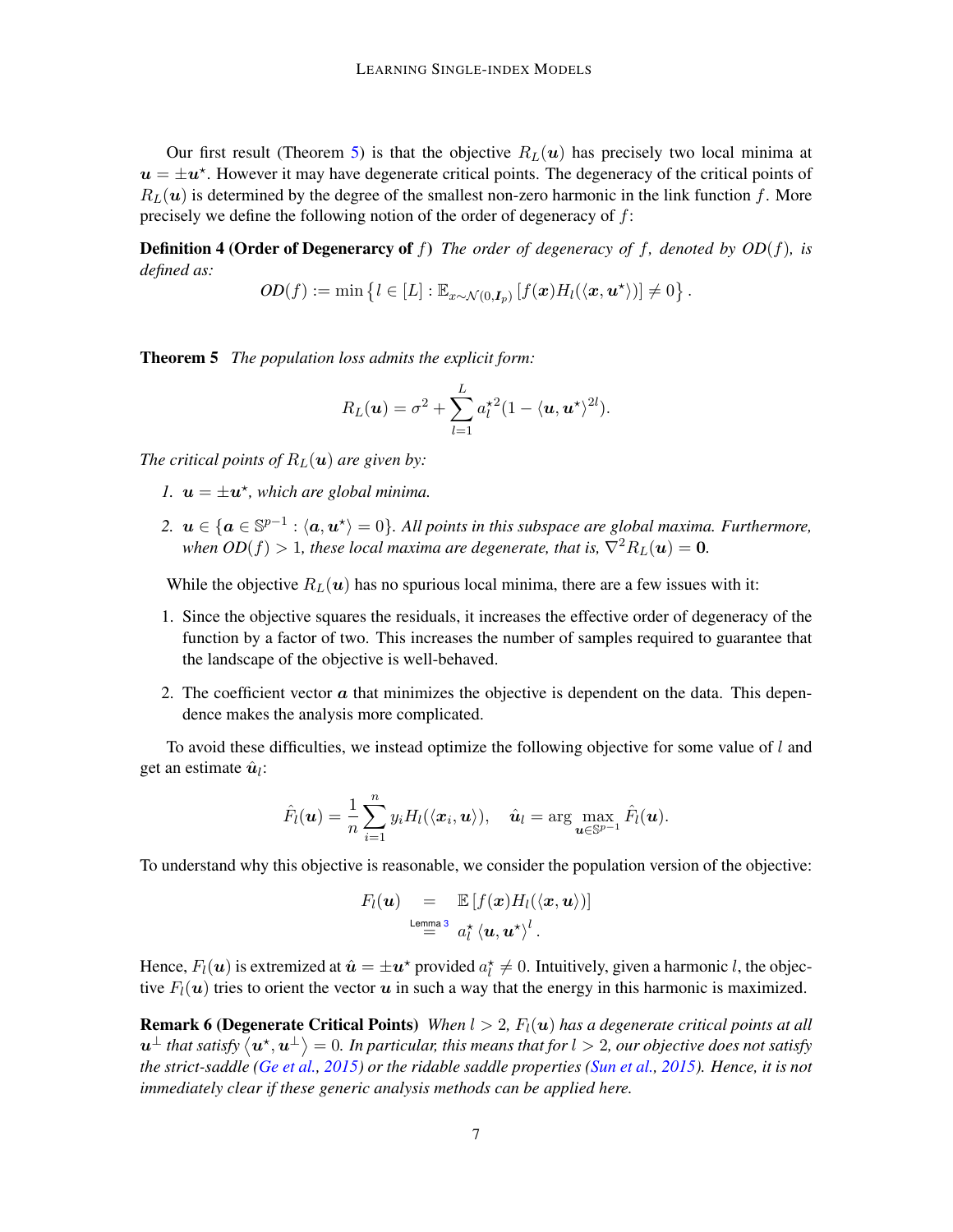Let us now consider the situation where a multi-index model of order  $k$  was misspecified as a single-index model. One might still hope that optimizing  $F_l(u)$  does something reasonable. It turns out that the objective  $F_l(u)$  indeed has this desirable property. One can write an explicit form for  $F_l(\boldsymbol{u})$  when the data is generated by a multi-index model of order k. The key tool that allows us to do this is a multivariate analogue of Lemma [3](#page-5-2) which is stated below.

**Lemma 7** Let  $\boldsymbol{U} := [\boldsymbol{u}_1, \boldsymbol{u}_2 \dots, \boldsymbol{u}_k]$  be a matrix in  $\mathbb{R}^{p \times k}$  with orthonormal columns. Let  $\boldsymbol{v}$  be a *arbitrary unit vector. Then,*

<span id="page-7-2"></span>1) 
$$
\mathbb{E}[H_{\mathbf{S}}(\mathbf{U}x)H_{l}(\langle \mathbf{v}, \mathbf{x} \rangle)] = 0
$$
 if  $l \neq |\mathbf{S}|$ ,  
\n2)  $\mathbb{E}[H_{\mathbf{S}}(\mathbf{U}x)H_{l}(\langle \mathbf{v}, \mathbf{x} \rangle)] = \sqrt{\frac{l!}{S_{1}!S_{2}! \cdots S_{k}!}} \prod_{i=1}^{k} \langle \mathbf{u}_{i}, \mathbf{v} \rangle^{S_{i}}$  if  $l = |\mathbf{S}|$ .

Our next result (Theorem [8\)](#page-7-0) characterizes the landscape of the objective  $F_l(u)$  under a multi-index model and shows that it has no spurious local extrema.

**Theorem 8** *Under the order k multi-index model, the population objective*  $F_l(\boldsymbol{u})$  has the following *properties:*

*1. The population objective has the following explicit form:*

$$
F_l(\boldsymbol{u}) = \sum_{\boldsymbol{S}: \|\boldsymbol{S}\|_1 = l} a_{\boldsymbol{S}}^{\star} \sqrt{\left(\frac{l}{S_1, S_2, \ldots, S_k}\right)} \prod_{i=1}^k \langle \boldsymbol{u}_i^{\star}, \boldsymbol{u} \rangle^{S_i}.
$$

- 2. Any local maximizer with  $F_l(\boldsymbol{u}) > 0$  is contained in the subspace  $\mathcal{U}^*$ .
- <span id="page-7-0"></span>3. Any local minimizer with  $F_l(\boldsymbol{u}) < 0$  is contained in the subspace  $\mathcal{U}^*$ .

**Remark 9** *We note that Theorem [8](#page-7-0) falls short of showing that*  $F_l(u)$  *has no spurious local minima or maxima. In particular existence of local maxima (or minima) not in*  $\mathcal{U}^\star$  *such that*  $F_l(\bm{u}) = 0$  *is not ruled out. However such local maxima are unlikely to be a cause of problems for procedures like gradient ascent (or descent). To see this consider the following procedure: Choose a random initialization point. With probability 1, we will have*  $F_l(\mathbf{u}_0) \neq 0$ . If the objective is positive, run *gradient ascent otherwise run gradient descent. Since gradient ascent with small enough step size is guaranteed to increase the objective, we will never get stuck in a local maxima with*  $F_l(u) = 0$ .

#### <span id="page-7-1"></span>3. Learning Single-index Models from Finite Samples

In Section [2](#page-5-0) we showed that the population version of the objective  $\hat{F}_l(v)$  is extremized at the true index vector  $u^*$  provided that the energy of the link function in the harmonic l is not zero  $(a_l^* \neq 0)$ . In this section, we first design a procedure (Algorithm [1\)](#page-8-0) that extracts an estimate of  $u^*$ from harmonic l under the promise that  $a_l^* \neq 0$ .

Algorithm [1](#page-8-0) exhibits extremely fast convergence. In particular, it requires only two update steps to return an estimate. The underlying reason behind fast convergence for this algorithm is that the gradient of the population objective is *perfectly* aligned with the index vector  $u^*$ . The analysis of this procedure is presented in Theorem [10.](#page-8-1) At a high level, the analysis of this procedure involved the following steps: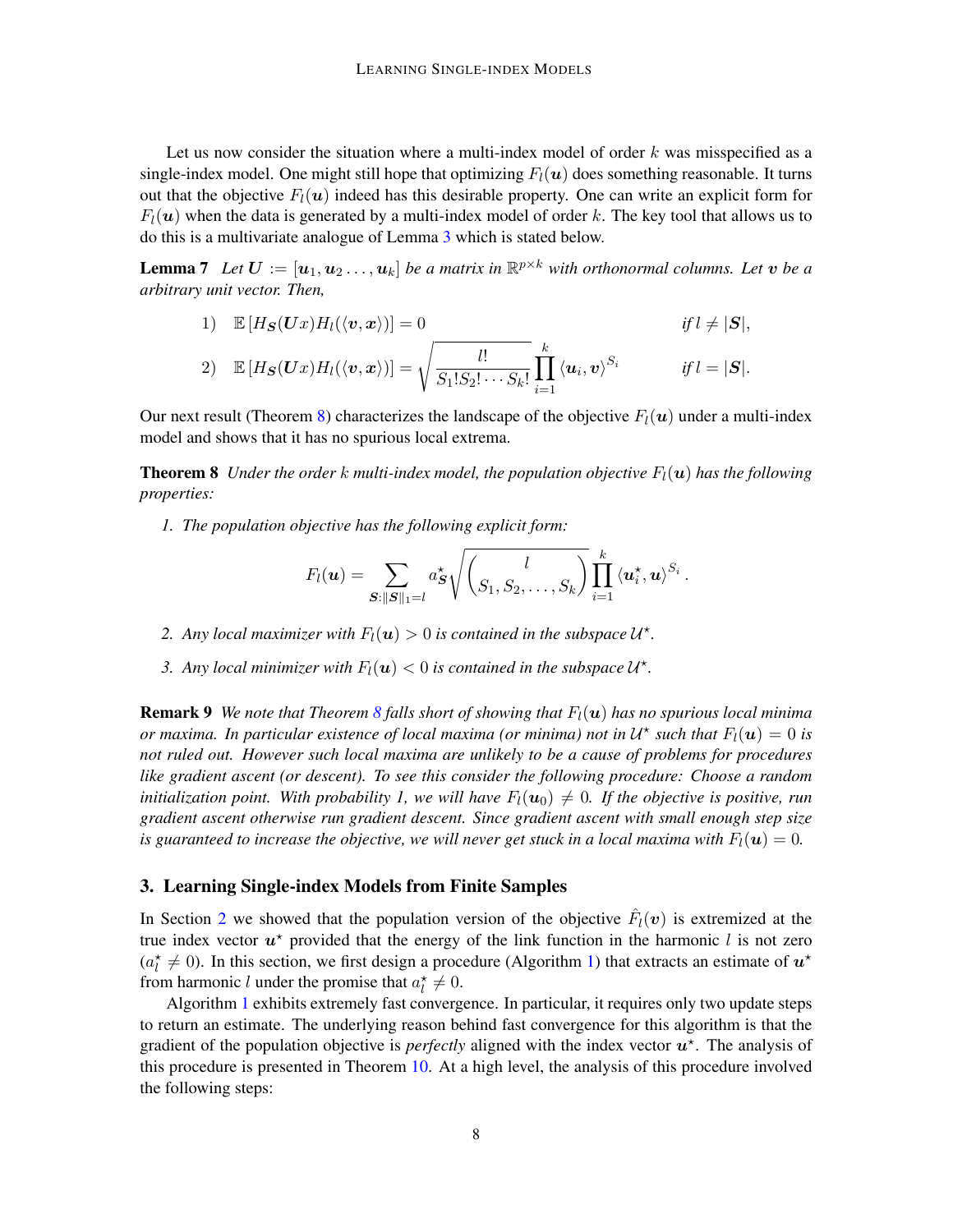Algorithm 1 Estimate-Index-Vector-from-Harmonic $(S, l)$ 

<span id="page-8-0"></span>**input** Data  $S = {\mathbf{x}_i, y_i}_{i=1}^n \subset \mathbb{R}^p \times \mathbb{R}$ ; Degree of Harmonic  $l \in \mathbb{N}$ output Index Estimate  $\hat{u}_l \in \mathbb{R}^p$ . 1: Split  $S$  into two equal parts:  $S_1 := \{(\boldsymbol{x}_i, y_i), i = 1, 2, \ldots, \frac{n}{2}\}$  $\{\frac{n}{2}\}, S_2 := \{(\boldsymbol{x}_i, y_i) : i = \frac{n}{2} + 1, \ldots, n\}$ 2: Define  $\hat{F}_l(\boldsymbol{u}; S_1) := \frac{2}{n} \sum_{i=1}^n y_i H_l(\langle \boldsymbol{x}_i, \boldsymbol{u} \rangle)$  and  $\hat{F}_l(\boldsymbol{u}; S_2) := \frac{2}{n} \sum_{i=\frac{n}{2}+1}^n y_i H_l(\langle \boldsymbol{x}_i, \boldsymbol{u} \rangle)$ 3: Random Initialization:  $u_0 \sim$  Uniform( $\mathbb{S}^{p-1}$ ) 4: Compute two steps of iterative process:  $u_1 = \frac{\nabla \hat{F}_l(u_0; S_1)}{\|\nabla \hat{F}_l(u_0; S_1)\|}$  $\frac{\nabla \hat{F}_l(\boldsymbol{u}_0; S_1)}{\|\nabla \hat{F}_l(\boldsymbol{u}_0; S_1)\|_2}$ , and then  $\boldsymbol{u}_2 = \frac{\nabla \hat{F}_l(\boldsymbol{u}_1; S_2)}{\|\nabla \hat{F}_l(\boldsymbol{u}_1; S_2)\|_2}$  $\frac{\nabla F_l(\bm{u}_1;S_2)}{\|\nabla \hat{F}_l(\bm{u}_1;S_2)\|_2}.$ 

- 5: **return**  $\hat{\boldsymbol{u}}_l := \boldsymbol{u}_2$ 
	- 1. Analysis of Random Initialization: We expect a uniformly random unit vector to have a pro- $\sum_{i=1}^{n} \frac{d}{dx}$  of Nandom initialization. We expect a uniformly random unit vector to have a procritical point and hence we see *very small gradients* of size  $\mathcal{O}(1/p^l)$
	- 2. Analysis of the stochastic fluctuations of the gradient: Because our gradients are heavy tailed, this is done via a standard truncation argument. We show that  $\|\nabla F_l(\boldsymbol{u}) - \nabla \hat{F}_l(\boldsymbol{u})\|_2 \leq$  $\tilde{\mathcal{O}}(\sqrt{p/n})$ . Hence when  $n \geq \mathcal{O}(p^l)$ , the stochastic fluctuations don't kill off the small gradients we observe at the initialization. This initial sample size requirement of  $\mathcal{O}(p^l)$  can be seen as the price to pay to escape the degenerate local critical points.
	- 3. Analysis of Iterates: We show that because the gradient of the objective is perfectly aligned with the index vector,  $\|\hat{\bm{u}}_l - \bm{u}^*\|_2 \leq 1$  at the end of the first iteration and  $\|\hat{\bm{u}}_l - \bm{u}^*\|_2 \leq 1$  $\tilde{O}(\sqrt{p/n})$  at the end of the second iteration.

<span id="page-8-1"></span>**Theorem 10** *Given any*  $\epsilon, \delta \in (0, 1)$ *; with probability*  $1 - 2\exp(-p/32) - 5\delta - \frac{8}{n}$  $\frac{8}{n}$ , the output  $\hat{\bm{u}}_l$ *of Algorithm 1 satisfies*

$$
|\langle \hat{\boldsymbol{u}}_l, \boldsymbol{u}^\star\rangle| \geq 1 - \frac{100(\|f\|_\infty + 4\sigma) \cdot 2^{2l+1}}{l|a_l^\star|} \sqrt{\frac{2\max(p,\ln(1/\delta))\ln^l(n)}{n}},
$$

*provided* n *is large enough so that the following holds:*

$$
\frac{n}{\ln^l(n)} \ge \frac{32 \cdot 10^4 (\|f\|_{\infty} + 4\sigma)^2}{l^2 {\alpha_l^*}^2} \frac{2^{2l}}{\delta^{2l-2}} \max(p, \ln(1/\delta)) p^{l-1}.
$$

Remark 11 (Connections to 1-bit Compressed Sensing) *Consider the 1-bit compressed sensing* problem where  $g(z) = sign(z)$ . One can check that for this link function,  $a_1^{\star} = \sqrt{2/\pi} > 0$ . Hence, *when specialized to this case, Theorem [10](#page-8-1) gives a sample complexity of*  $O(p \ln(p))$  *which is optimal for unstructured signals up to log-factors.*

**Remark 12 (Connections to Phase Retrieval)** *Consider the phase retrieval problem where*  $g(z) =$  $z^2 = \sqrt{2}H_2(z) + 1$ . A common approach to get an estimate of  $u^*$  is by computing the leading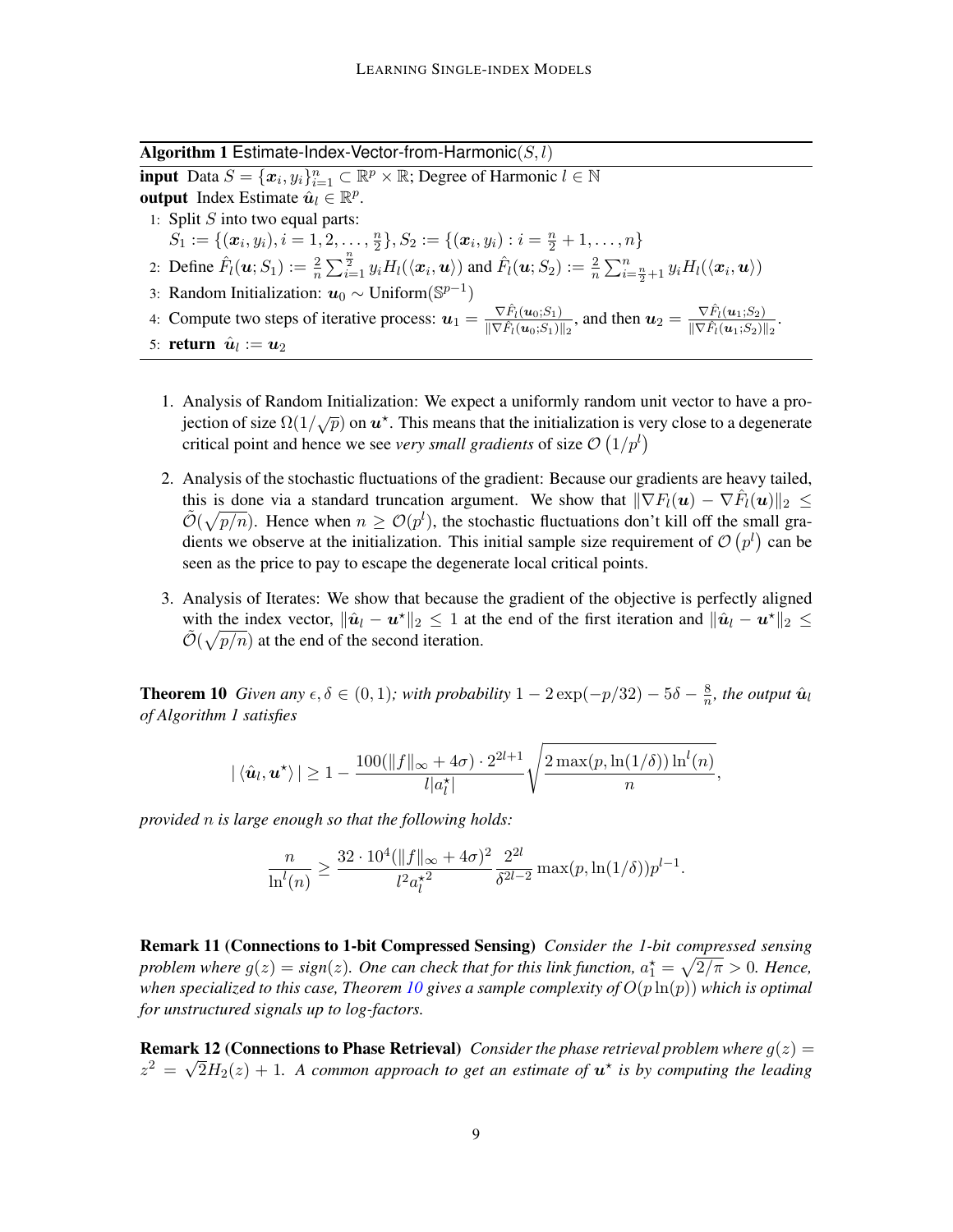Algorithm 2 Learn-single-index-Model $(S,R^2,\mu,\sigma^2,\|f\|_\infty,\delta)$ 

**Input** Data:  $S = {\mathbf{x}_i, y_i}_{i=1}^n \subset \mathbb{R}^p \times \mathbb{R}$ ;

smoothness parameter  $R^2$ ; minimum signal strength parameter  $\mu$ ; noise variance  $\sigma^2$ ; upper bound on link function  $||f||_{\infty}$ ; confidence parameter  $\delta$ .

**Output** Index Estimate  $\hat{\mathbf{u}} \in \mathbb{R}^p$ .

1: Split S into  $S_{\text{train}}$  and  $S_{\text{test}}$  such that:  $m := |S_{\text{test}}| = 256 \cdot 2^{\frac{4R^2}{\mu}} R^4 (\sigma^2 + ||f||^2_{\infty})/(\delta \mu^3)$ 

- 2: Let  $L := \frac{2R^2}{r}$
- 3: Let  $\hat{u}_l := \frac{\mu}{L}$  is timate-Index-Vector-From-Harmonic $(S_{\text{train}}, l)$  for each  $l \in \{1, 2, \ldots, L\}$ .
- 4: Compute  $T_l := \sum_{i \in S_{\text{test}}} y_i H_l(\langle x_i, \hat{u}_l \rangle)/m$  for each  $l \in \{1, 2, \ldots, L\}.$
- <span id="page-9-1"></span>5: Let  $l_{best} := \arg \max_{l \in [L]} |T_l|$
- 6: **return**  $\hat{\boldsymbol{u}} := \boldsymbol{u}_{l_{\text{best}}}$

eigenvector of the matrix  $\widehat{M} = \sum_{i=1} y_i x_i x_i^T$ . Using the variational characterization of the leading eigenvector, one can see that this is exactly the same as optimizing the objective  $\hat{F}_2$ . When specialized to this case, Theorem [10](#page-8-1) gives a suboptimal sample complexity of  $\mathcal{O}(p^2)$ , but more spe*cialized analyses of the same estimator using matrix perturbation tools do give the optimal sample complexity of*  $\mathcal{O}(p)$  *(see, e.g., [Candes et al.,](#page-12-14) [2015\)](#page-12-14).* 

We emphasize that Algorithm [1](#page-8-0) succeeds only if we know a harmonic l such that  $a_l^*$  is not too small. In order to design an algorithm that learns single-index models with arbitrary link functions satisfying our assumptions we show that for any such link function, there exists a bounded  $l_{\sharp} \in \mathbb{N}$ such that  $a_{l_\sharp}^{\star}$  is not too small.

<span id="page-9-2"></span>Lemma 13 (Existence of a good  $l_{\sharp}$ ) *For a link function g that satisfies Assumptions 1, 3 and 4, there exists a*  $l_{\sharp} \leq \frac{2R^2}{\mu}$  $\frac{R^2}{\mu}$  such that,  $l_\sharp |a^\star_{l_\sharp}|^2 \geq \frac{\mu^2}{4R^2}$ .

While Lemma [13](#page-9-2) guarantees the *existence* of a  $l_{\sharp}$  it does not tell us which value of  $l_{\sharp}$  should be used for an unknown link function. A simple solution is to construct estimates  $\hat{u}_l$  for all values of  $l \in \{1, 2, \ldots, 2R^2/\mu\}$  and choose the one with the best performance on a held-out data set via some goodness-of-fit statistic. This is implemented in Algorithm [2](#page-9-1) for learning single-index models.

<span id="page-9-0"></span>**Theorem 14** *Given any*  $\epsilon, \delta \in (0, 1)$ *; with probability*  $1 - \frac{4R^2}{\mu}$  $\frac{R^2}{\mu}e^{-p/32} - \frac{12R^2}{\mu}$  $\frac{2R^2}{\mu}\delta - \frac{16R^2}{n\mu}$  $\frac{6R^2}{n\mu}$ , the estimate *returned by Algorithm [2,](#page-9-1)*  $\hat{u}$  *satisfies* 

$$
|\left\langle \bm{u}^\star, \hat{\bm{u}}\right\rangle| \geq 1 - \frac{3200\cdot 2^{\frac{4R^2}{\mu}}(\|f\|_\infty+4\sigma)R^4}{\mu^2\sqrt{\mu}}\sqrt{\frac{\max\left(p,\ln\left(\frac{1}{\delta}\right)\right)\ln^{\frac{2R^2}{\mu}}(n)}{n}}
$$

,

*provided that* n *satisfies*

$$
\frac{n}{\ln^{\frac{2R^2}{\mu}}(n)} \geq \frac{1024 \cdot 10^4 (\|f\|_{\infty} + 4\sigma)^2 R^4}{\mu^3} \cdot \frac{2^{\frac{4R^2}{\mu}}}{\delta^{\frac{4R^2}{\mu}-2}} \max\left(p, \ln\left(\frac{1}{\delta}\right)\right) p^{\frac{2R^2}{\mu}-1}.
$$

**Remark 15** *If we treat*  $\mu$ ,  $||f||_{\infty}$ ,  $\sigma$ ,  $R$  *and*  $\delta$  *as fixed constants, Theorem* [14](#page-9-0) *states that Algorithm* [2](#page-9-1) *requires*  $\tilde{\cal O}(p^{2R^2/\mu}+p/\epsilon^2)$  *samples to return an estimate*  $\hat{\bm u}$  *such that*  $\min(\|\bm u^\star\!-\!\hat{\bm u}\|,\|\bm u^\star\!+\!\hat{\bm u}\|)\leq \epsilon.$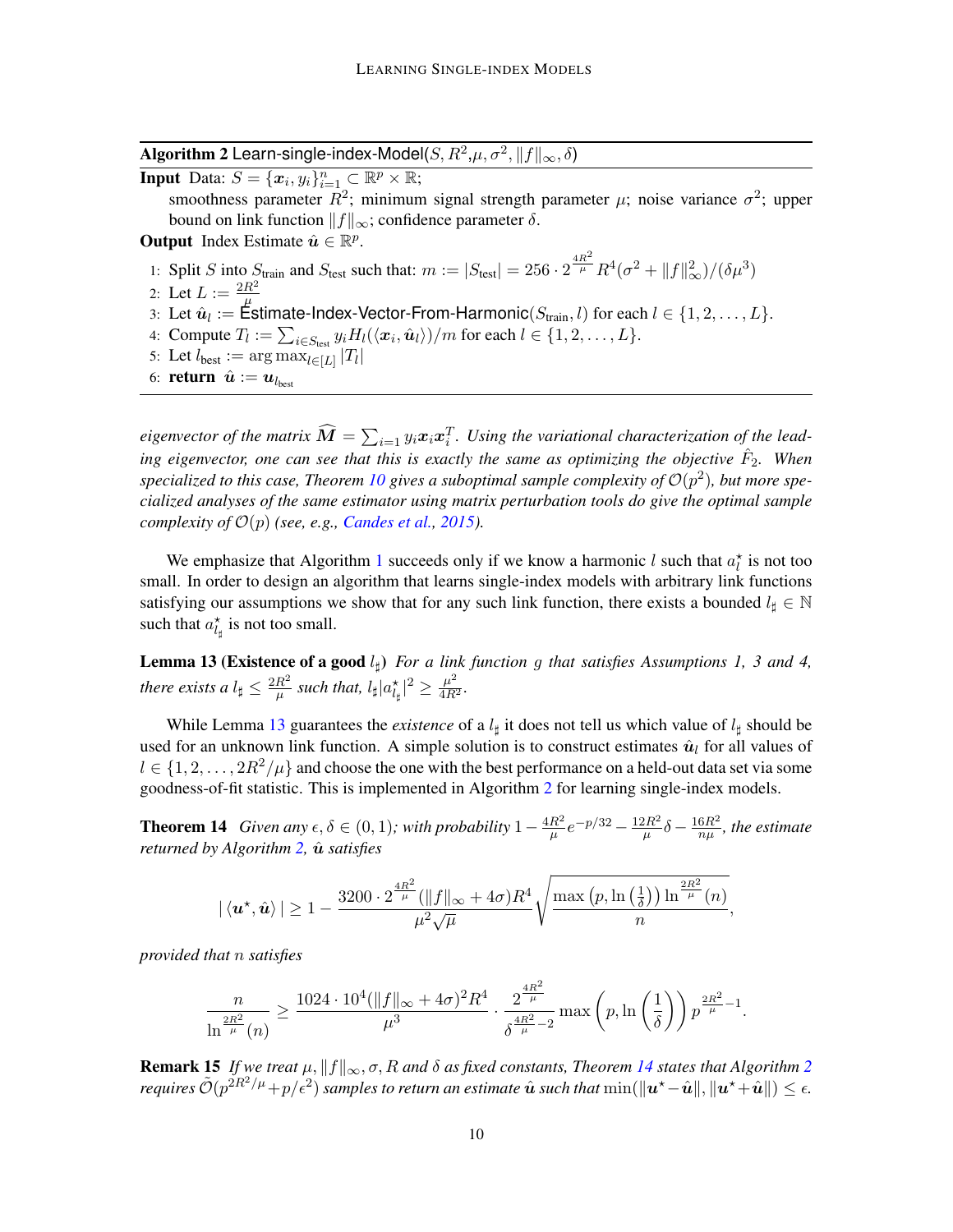Algorithm 3 Learn-single-index-Model-Robust $(S, \mu, R^2, K_{\sf max})$ 

<span id="page-10-2"></span>input Data  $S = \{x_i, y_i\}_{i=1}^n \subset \mathbb{R}^p \times \mathbb{R}$ ; Smoothness Parameter  $R^2$ ; Minimum Signal Strength  $\mu$ ; Upper Bound on true  $k$ ,  $K_{\text{max}}$ 

output Index Estimate  $\hat{u} \in \mathbb{R}^p$ .

1: Set  $L := \frac{2K_{\max}R^2}{\mu} + K_{\max} - 1$ 

2: Random Initialization:  $u_0 \sim$  Uniform( $\mathbb{S}^{p-1}$ )

3: Compute:  $l_{best} := \arg \max_{l \in \{1, 2, ..., L\}} ||\nabla \hat{F}_l(u_0)||.$ 

4: **return**  $\hat{\boldsymbol{u}} := \frac{\nabla \hat{F}_{l_{\text{best}}}(\boldsymbol{u})}{\|\nabla \hat{F}_{l_{\text{best}}}(\boldsymbol{u})\|}$  $\overline{\|\nabla \hat{F}_{l_{\text{best}}}(\boldsymbol{u})\|_2}$ 

## <span id="page-10-1"></span>4. Learning Misspecified Single-index Models from Finite Samples

We recall that in Theorem [8](#page-7-0) we showed that even when a multi-index model was misspecified as a single-index one, essentially all local extrema of the objective  $F_l(u)$  belong to the index space  $U^*$ . In this section we show that with a finite sample size, with minor modifications (shown as Algorithm [3](#page-10-2) in Appendix [C\)](#page-21-0), Algorithm [2](#page-9-1) returns a vector approximately in the index space  $\mathcal{U}^*$ when the data is generated order  $k$  multi-index model.

Recall the form of the population loss  $F_l$  for a given harmonic l and given in Theorem [8.](#page-7-0) In particular, it is possible that for some l, the coefficients  $a^*_{\mathbf{S}} = 0$  for all  $\mathbf{S}$  such that  $\|\mathbf{S}\|_1 = l$ . For such *l*, the estimate computed by Algorithm [3,](#page-10-2)  $\hat{u}_l$  is expected to be useless. Analogous to Lemma [13](#page-9-2) in the single-index case, Lemma [16](#page-10-3) shows that there exists a bounded  $l_{\sharp}$  such that the associated coefficients  $a_S^*$  are not too small.

<span id="page-10-3"></span>**Lemma 16 (Existence of a good**  $l_{\sharp}$ ) Let g be a link function from  $\mathbb{R}^k \to \mathbb{R}$  obeying Assumptions 1, *3 and 4. Then, there exists an*  $l_{\sharp} \in \mathbb{N}$  *such that:* 

$$
l_{\sharp} \leq \frac{2kR^2}{\mu} + k - 1
$$
, 
$$
\sum_{\mathbf{S}: \|\mathbf{S}\|_1 = l_{\sharp}} a_{\mathbf{S}}^2 \|\mathbf{S}\|_1 \geq \frac{\mu^2}{2(2R^2 + \mu)}.
$$

Even if we knew a good  $l_{\text{H}}$  as guaranteed by Lemma [16,](#page-10-3) since we initialize using a uniformly random unit vector which will be close to orthogonal to the true index subspace  $\mathcal{U}^*$ , the initial gradient we will observe will be very small. The key challenge here is to develop a lower bound on the norm of the observed gradient in terms of the minimum signal strenth parameter  $(\mu)$  and the smoothness parameter  $(R)$ . We address this challenge by exploiting the form of the population gradient and applying the Carbery-Wright anticoncentration inequality for Gaussian polynomials.

As in the single-index case, the gradient of the population objective lies in the index space  $\mathcal{U}^*$ . Thus, Algorithm [3](#page-10-2) returns an estimate with an arbitrarily small constant projection on  $\mathcal{U}^{\star \perp}$  with a single update step. The analysis of the sampling error in the gradients and the first update step is identical to the single-index case. Sample complexity of this procedure is analyzed in Theorem [17.](#page-10-0)

<span id="page-10-0"></span>**Theorem 17** *There is an absolute constant* C *such that the following holds. Given any*  $\epsilon, \delta \in$ (0, 1)*;* with probability 1 −  $2δK_{max}(2R^2/\mu + 1) - 4K_{max}(2R^2/\mu + 1) \cdot n^{-1} - 2 \exp(-p/32)$ , the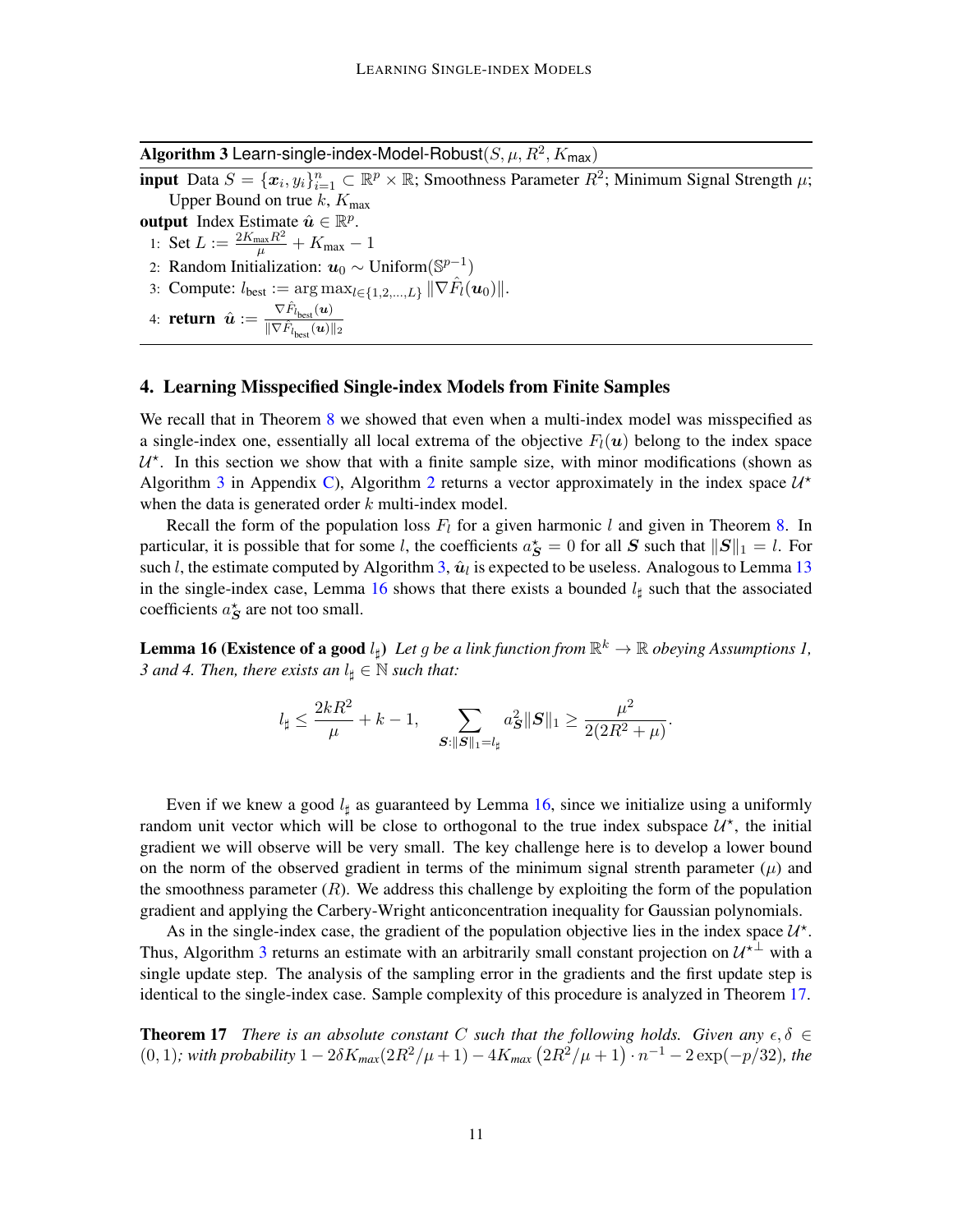$e$ stimate returned by Algorithm [3](#page-10-2) satisfies  $\|\mathcal{P}_{\mathcal{U}^{\star}}^{\perp}(\hat{\bm{u}})\|_2 \leq \epsilon$ , provided  $n$  satisfies

$$
\frac{n}{\ln^{K_{max}\left(\frac{2R^2}{\mu}+1\right)}(n)} \geq \frac{C(\|f\|_{\infty}+\sigma)^2 (R^2+\mu)}{\epsilon^2\mu^2} \left(\frac{p\cdot K_{max}^4\left(\frac{R^2}{\mu}+1\right)^4 K_{CW}^2\ln(1/\delta)}{\delta^2}\right)^{K_{max}\left(\frac{2R^2}{\mu}+1\right)}.
$$

*In the above display,*  $K_{max}$  *is an upper bound on the true* k *given to the algorithm and*  $K_{CW} > 1$  *is a universal constant appearing in the Carbery-Wright Theorem.*

**Remark 18** If we treat  $||f||_{\infty}, \sigma, R^2, \mu, \delta$  as constants, Theorem [17](#page-10-0) states that in order to return an estimate  $\hat{\bm{u}}$  such that  $\|\mathcal{P}_{\bm{U}^{\star}}^{\perp}(\hat{\bm{u}})\|_2 \leq \epsilon$ , Algorithm [3](#page-10-2) requires  $\tilde{O}(p^{O(K_{max}R^2/\mu)}/\epsilon^2)$ . Note that with  $K_{max} = 1$  this sample complexity is worse than the  $\tilde{O}(p^{O(R^2/\mu)} + p/\epsilon^2)$  sample complexity of Algo*rithm [2](#page-9-1) in the single-index case. Due to the more complex structure of the gradients for Algorithm [3,](#page-10-2) we are only able to analyze one update step in contrast to two update steps for Algorithm [2.](#page-9-1)*

#### <span id="page-11-0"></span>5. Conclusion and Future Work

In this paper, we studied the problem of estimating the unknown index space  $\mathcal{U}^*$  for single and multi-index models under natural smoothness and minimum signal strength assumptions on the link function. In the case of single-index models, we characterized the population landscape of a natural semi-parametric MLE. We found that though the landscape has no spurious minima, but it may have degenerate critical points which cannot be distinguished from local minima using the first- and second-derivative information and can possibly create problems for gradient-based procedures. We analyzed a simple iterative procedure for estimating the index vector and showed that it returns an  $\epsilon$ -close estimate of the true index vector with  $\tilde{O}(p^{\tilde{O}(R^2/\mu)}+p/\epsilon^2)$  samples. The procedure had an appealing robustness property: if a multi-index model is misspecified as single-index, essentially the same procedure recovers a vector  $\epsilon$ -close to the index space with  $\tilde{\mathcal{O}}(p^{\mathcal{O}(K_{\max}R^2/\mu)}/\epsilon^2)$  samples.

A major open question that remains is whether the dependence of sample complexity on  $p$ can be made linear without sacrificing computational efficiency. The  $p^{\mathcal{O}(R^2/\mu)}$  dependence in our sample complexities appears to be more of a price to pay to escape degenerate critical points than a information-theoretic requirement. A simple idea to explore would be to investigate if it is possible to transform the response using a transformation T such that the composed link function  $\mathcal{T} \circ q$  has enough energy in harmonics of order  $l = 1, 2$ . The reason for choosing  $l = 1, 2$  is that it is precisely for these values of l that the objective  $F_l(u)$  has the strict saddle property. It seems likely that the optimal transformation  $T$  would be data-driven and have links to sliced inverse regression.

One drawback of our approach is that it is tailored to Gaussian covariates. Even when the covariates are i.i.d. and subgaussian, estimating the index vector is not possible without additional assumptions: [Ai et al.](#page-12-15) [\(2014\)](#page-12-15) exhibit a counter-example of two index vectors that cannot be distinguished using samples from a single index model with the sign-link function and i.i.d. Rademacher covariates. However, when the index vector is far from sparse (i.e.,  $||u||_{\infty} \ll 1$ ), [Ai et al.](#page-12-15) [\(2014\)](#page-12-15) leverage high-dimensional central limit theorems to handle independent subgaussian designs. An interesting question for future work is to see if their techniques can be extended to our estimators.

#### Acknowledgments

DH was supported in part by NSF grant IIS-1563785 and a Sloan Fellowship.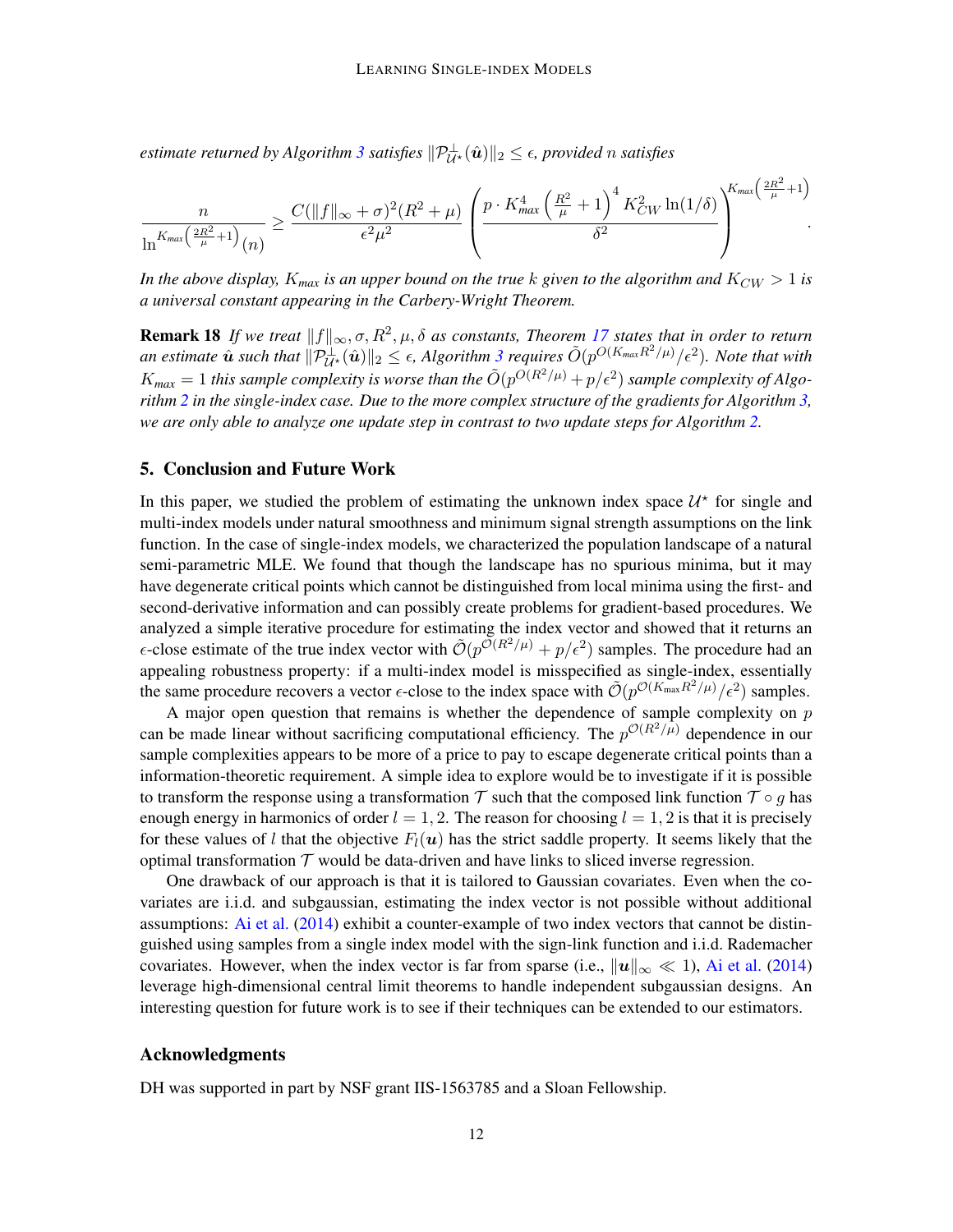# **References**

- <span id="page-12-15"></span>Albert Ai, Alex Lapanowski, Yaniv Plan, and Roman Vershynin. One-bit compressed sensing with non-gaussian measurements. *Linear Algebra and its Applications*, 441:222–239, 2014.
- <span id="page-12-9"></span>Dmitry Babichev and Francis Bach. Slice inverse regression with score functions. 2016.
- <span id="page-12-0"></span>David R Brillinger. A generalized linear model with "Gaussian" regressor variables. In *Selected Works of David Brillinger*, pages 589–606. Springer, 2012.
- <span id="page-12-14"></span>Emmanuel J Candes, Xiaodong Li, and Mahdi Soltanolkotabi. Phase retrieval via Wirtinger flow: Theory and algorithms. *IEEE Transactions on Information Theory*, 61(4):1985–2007, 2015.
- <span id="page-12-16"></span>A Carbery and J Wright. Distributional and  $L<sup>q</sup>$  norm inequalities for polynomials over convex bodies in  $\mathbb{R}^n$ . *Mathematical research letters*, 8(3):233–248, 2001.
- <span id="page-12-5"></span>Arnak S Dalalyan, Anatoly Juditsky, and Vladimir Spokoiny. A new algorithm for estimating the effective dimension-reduction subspace. *Journal of Machine Learning Research*, 9(Aug):1647– 1678, 2008.
- <span id="page-12-12"></span>Rong Ge, Furong Huang, Chi Jin, and Yang Yuan. Escaping from saddle points: online stochastic gradient for tensor decomposition. In *Conference on Learning Theory*, pages 797–842, 2015.
- <span id="page-12-10"></span>Rong Ge, Jason D Lee, and Tengyu Ma. Learning one-hidden-layer neural networks with landscape design. *arXiv preprint arXiv:1711.00501*, 2017.
- <span id="page-12-2"></span>Joel L Horowitz. *Semiparametric and nonparametric methods in econometrics*, volume 12. Springer, 2009.
- <span id="page-12-4"></span>Marian Hristache, Anatoli Juditsky, Jörg Polzehl, and Vladimir Spokoiny. Structure adaptive approach for dimension reduction. *The Annals of Statistics*, 29(6):1537–1566, 2001a.
- <span id="page-12-3"></span>Marian Hristache, Anatoli Juditsky, and Vladimir Spokoiny. Direct estimation of the index coefficient in a single-index model. *Annals of Statistics*, pages 595–623, 2001b.
- <span id="page-12-8"></span>Ker-Chau Li. Sliced inverse regression for dimension reduction. *Journal of the American Statistical Association*, 86(414):316–327, 1991.
- <span id="page-12-1"></span>Ker-Chau Li. On principal Hessian directions for data visualization and dimension reduction: Another application of Stein's lemma. *Journal of the American Statistical Association*, 87(420): 1025–1039, 1992.
- <span id="page-12-7"></span>Matey Neykov, Zhaoran Wang, and Han Liu. Agnostic estimation for misspecified phase retrieval models. In *Advances in Neural Information Processing Systems*, pages 4089–4097, 2016.
- <span id="page-12-11"></span>Ryan O'Donnell. *Analysis of boolean functions*. Cambridge University Press, 2014.
- <span id="page-12-6"></span>Yaniv Plan, Roman Vershynin, and Elena Yudovina. High-dimensional estimation with geometric constraints. *Information and Inference: A Journal of the IMA*, 6(1):1–40, 2017.
- <span id="page-12-13"></span>Ju Sun, Qing Qu, and John Wright. When are nonconvex problems not scary? *arXiv preprint arXiv:1510.06096*, 2015.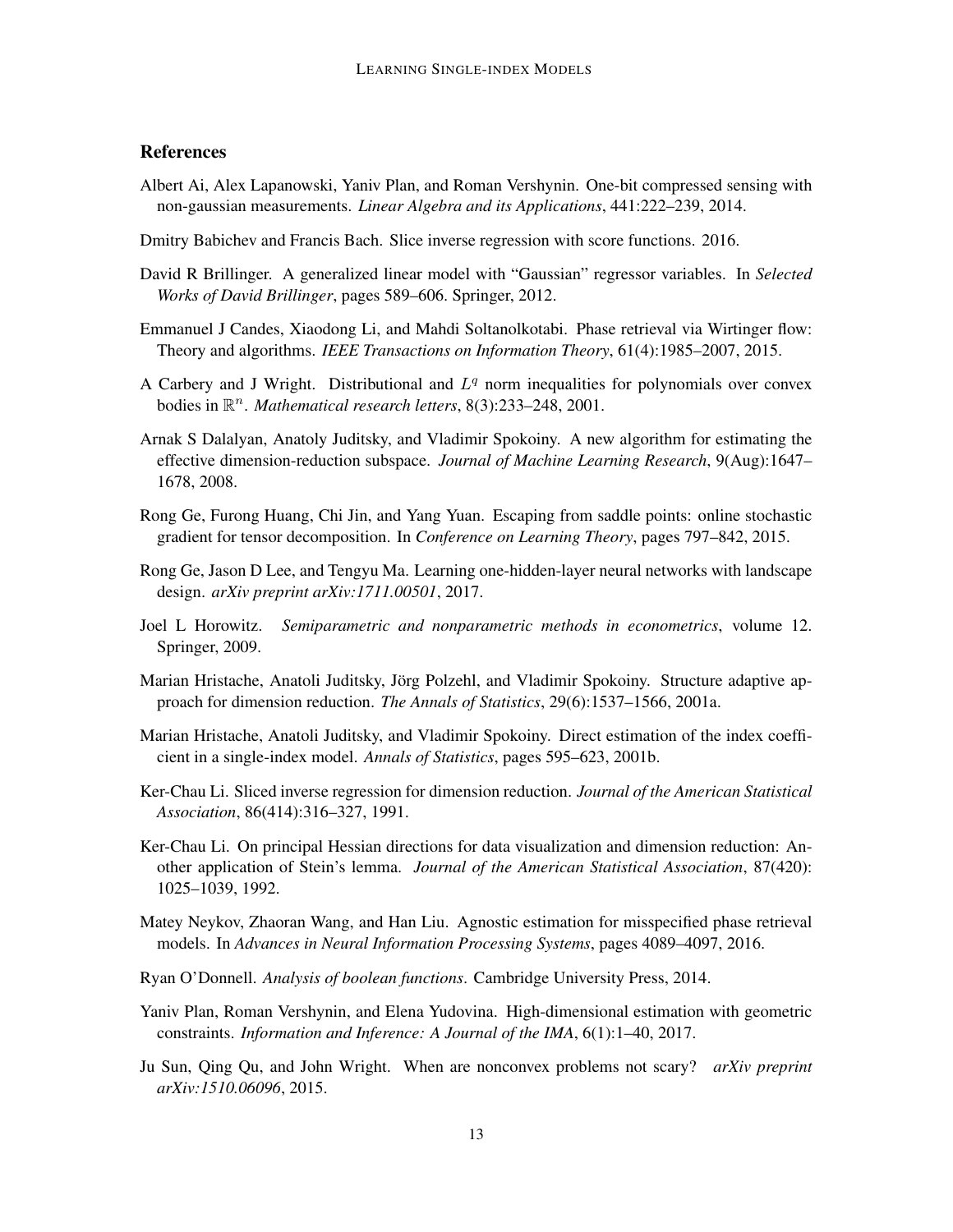<span id="page-13-0"></span>Martin Wainwright. Basic tail and concentration bounds, 2015. URL [https://www.stat.](https://www.stat.berkeley.edu/~mjwain/stat210b/Chap2_TailBounds_Jan22_2015.pdf) [berkeley.edu/˜mjwain/stat210b/Chap2\\_TailBounds\\_Jan22\\_2015.pdf](https://www.stat.berkeley.edu/~mjwain/stat210b/Chap2_TailBounds_Jan22_2015.pdf).

# Appendix A. Missing Proofs from Section [2](#page-5-0)

# A.1. Single-index model

Theorem 19 (Theorem [5](#page-6-0) restated) *The population loss admits the explicit form:*

$$
R_L(\boldsymbol{u}) = \sigma^2 + \sum_{l=1}^L a_l^{\star 2} (1 - \langle \boldsymbol{u}, \boldsymbol{u}^{\star} \rangle^{2l}).
$$

*The critical points of*  $R_L(\mathbf{u})$  *are given by:* 

- *1.*  $u = \pm u^*$ , these points are global minima.
- 2.  $u \in \{a \in \mathbb{S}^{p-1} : \langle a, u^* \rangle = 0\}$ . All points in this subspace are global maxima. Furthermore, when  $OD(f) > 1$ , these local maxima are degenerate.

**Proof** We first note that since  $y = f(x) + \epsilon$  and  $\mathbb{E}[\epsilon] = 0$ ,  $\mathbb{E}[\epsilon^2] = \sigma^2$ . Using the Bias-Variance decomposition we have,

$$
R_L(\boldsymbol{u}) = \sigma^2 + \min_{\boldsymbol{a} \in \mathbb{R}^{L+1}} \mathbb{E}\left[\left(f(\boldsymbol{x}) - \sum_{l=0}^{L} a_l H_l(\langle \boldsymbol{u}, \boldsymbol{x} \rangle)\right)^2\right].
$$

Since the multivariate Hermite polynomials form an Orthonormal Basis for  $L^2[ \mathcal{N}(0, \mathcal{I}_p) ]$ , the value of  $\alpha$  which minimizes the expected square loss is given by:

$$
a_l(\boldsymbol{u}) = \langle f, H_l(\langle \boldsymbol{u}, \boldsymbol{x} \rangle) \rangle
$$
  
Lemma 3  $a_l^{\star} \langle \boldsymbol{u}, \boldsymbol{u}^{\star} \rangle^l$ .

Using the Pythagorean Theorem,

$$
\mathbb{E}\left[\left(f(\boldsymbol{x}) - \sum_{l=0}^{L} a_l H_l(\langle \boldsymbol{u}, \boldsymbol{x} \rangle)\right)^2\right] = \mathbb{E}[f^2(\boldsymbol{x})] - \mathbb{E}\left[\left(\sum_{l=0}^{L} a_l H_l(\langle \boldsymbol{u}, \boldsymbol{x} \rangle)\right)^2\right]
$$

$$
= \sum_{l=1}^{L} a_l^{\star 2} (1 - \langle \boldsymbol{u}^{\star}, \boldsymbol{u} \rangle^{2l}).
$$

Hence we have,

$$
R_L(\boldsymbol{u}) = \sigma^2 + \sum_{l=1}^L a_l^{\star 2} (1 - \langle \boldsymbol{u}, \boldsymbol{u}^{\star} \rangle^{2l}).
$$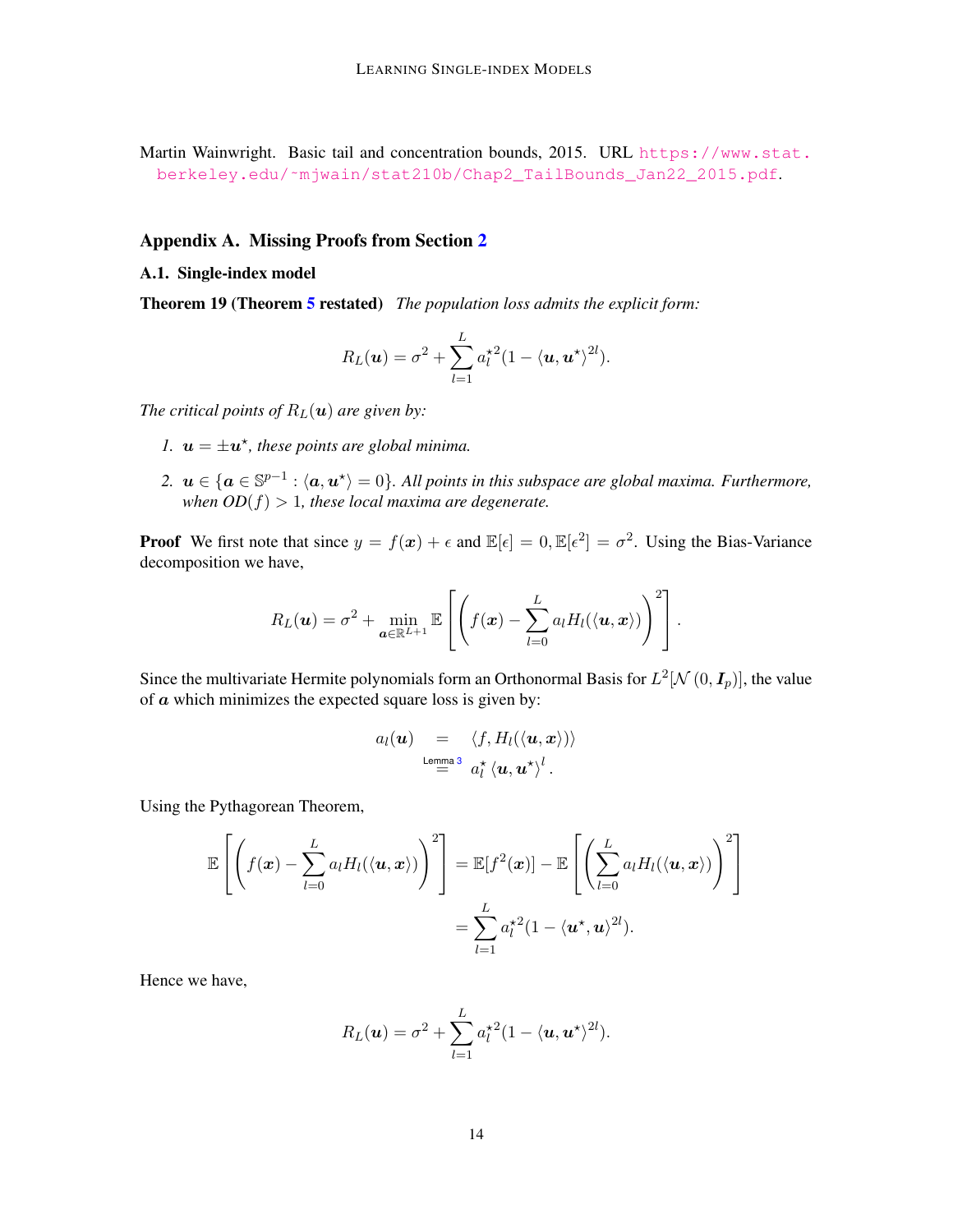Differentiating the objective, we find that the (Riemannian) gradient is given by:

$$
\nabla R_L(\boldsymbol{u}) = \left(-2\sum_{i=1}^L l a_l^{\star 2} \left\langle \boldsymbol{u}, \boldsymbol{u}^{\star}\right\rangle^{2l-1}\right) \left(\boldsymbol{u}^{\star} - \left\langle \boldsymbol{u}^{\star}, \boldsymbol{u}\right\rangle \boldsymbol{u}\right).
$$

Solving for  $\nabla R_L(\mathbf{u}) = 0$ , we get that the only critical points are  $\mathbf{u} = \pm \mathbf{u}^*$  and  $\mathbf{u} \in {\{ \mathbf{a} \in \mathbb{S}^{p-1} : \}$  $\langle \mathbf{a}, \mathbf{u}^* \rangle = 0$ . Since  $R_L(\mathbf{u}) \geq \sigma^2$   $\forall \mathbf{u} \in \mathbb{S}^{p-1}$ , and  $R_L(\pm \mathbf{u}^*) = \sigma^2$ , the points  $\pm \mathbf{u}^*$  are global minimizers. Analogously consider any  $u^{\perp}$  such that  $\langle u^{\perp}, u^{\star} \rangle = 0$ . Since  $R_L(u) \le \sigma^2 + \sum_{l=1}^L a_l^{\star 2}$  $\forall u \in \mathbb{S}^{p-1}$  and  $R_L(u^{\perp}) = \sigma^2 + \sum_{l=1}^L a_l^{\star 2}$ ,  $u^{\perp}$  is a global maximizer. To show that for some link functions g, these maximizers can be degenerate we consider a small perturbation at  $u^{\perp}$  in an arbitrary direction  $u$ :

$$
R_L\left(\sqrt{1-\delta^2}\boldsymbol{u}^{\perp}+\delta\boldsymbol{u}\right)-R_L(\boldsymbol{u}^{\perp})=-\sum_{l=1}^L a_l^{\star 2}\delta^{2l}\left\langle \boldsymbol{u},\boldsymbol{u}^{\star}\right\rangle^{2l}.
$$

One can see when  $OD(f) > 1$ ,  $R_L(\sqrt{1-\delta^2}u^{\perp}+\delta u) - R_L(u^{\perp}) = o(\delta^2)$  demonstrating that the maximum is degenerate.

#### A.2. Multi-index model

**Lemma 20 (Lemma [7](#page-7-2) restated)** Let  $\bm{U}:=[\bm{u}_1,\bm{u}_2,\ldots,\bm{u}_k]$  be a matrix in  $\mathbb{R}^{p\times k}$  with orthonormal *columns. Let* v *be a arbitrary unit vector. Then,*

1) 
$$
\mathbb{E}[H_{\mathbf{S}}(Ux)H_{l}(\langle v, x \rangle)] = 0 \qquad \text{if } l < |\mathbf{S}|,
$$
\n2) 
$$
\mathbb{E}[H_{\mathbf{S}}(Ux)H_{l}(\langle v, x \rangle)] = \sqrt{\frac{l!}{S_{1}!S_{2}! \cdots S_{k}!}} \prod_{i=1}^{k} \langle u_{i}, v \rangle^{S_{i}} \qquad \text{if } l = |\mathbf{S}|,
$$
\n3) 
$$
\mathbb{E}[H_{\mathbf{S}}(Ux)H_{l}(\langle v, x \rangle)] = 0 \qquad \text{if } l > |\mathbf{S}|.
$$

Proof We consider 2 cases:

**Case 1:** Consider  $l \le ||S||_1$ . We can write  $v = \sum_{i=1}^k \alpha_i u_i + \sqrt{1 - ||\alpha||^2} u_{\perp}$ . Here  $\alpha_i = \langle u_i, v \rangle$ and  $u_{\perp}$  is a unit vector orthogonal to  $u_1, u_2, \ldots, u_k$ . We define  $Z_i = \langle u_i, x \rangle$  and  $Y = \langle u_{\perp}, x \rangle$ . Then,  $H_l(\langle v, x \rangle) = H_l(\sum_{i=1}^k \alpha_i Z_i + \sqrt{1 - ||\boldsymbol{\alpha}||^2} Y)$  is a degree l polynomial in  $k+1$  independent Gaussian random variables  $Z_1, \ldots, Z_k, Y$  and admits an expansion of the form:

$$
H_l\left(\sum_i \alpha_i Z_i + \sqrt{1-\|\boldsymbol{\alpha}\|^2} Y\right) = \sum_{\boldsymbol{D},d: \|\boldsymbol{D}\|_1 + d \leq l} c_{\boldsymbol{D},d}(\boldsymbol{\alpha},\boldsymbol{v}) \prod_{i=1}^k H_{D_i}(Z_i) H_d(Y).
$$
 (5)

Hence we have:

<span id="page-14-0"></span>
$$
\mathbb{E}\left[H_{\boldsymbol{S}}(\boldsymbol{U}x)H_{l}(\langle\boldsymbol{v},\boldsymbol{x}\rangle)\right]=c_{\boldsymbol{S},0}(\boldsymbol{\alpha},\boldsymbol{v}).
$$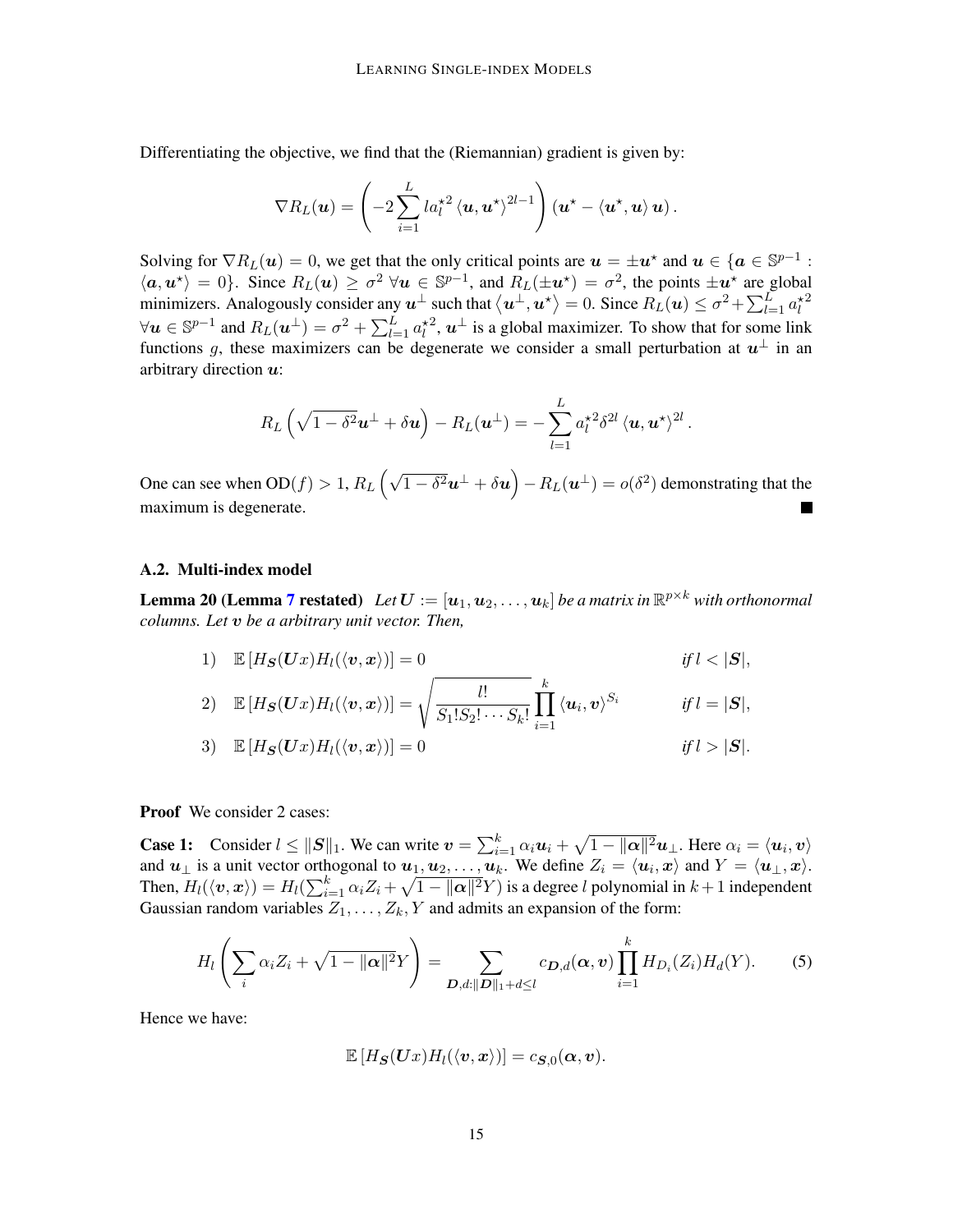First we note that  $c_{\mathbf{S},0}(\alpha, v) = 0$  if  $l < ||\mathbf{S}||_1$ . On the other hand, if  $l = ||\mathbf{S}||_1$ , we can find the expression for  $c_{\mathbf{S},0}(\alpha, v)$  by comparing the coefficient for  $\prod_{i=1}^k Z_i^{S_i}$  on both sides of equation Equation  $(5)$  and equating the two:

$$
\left(\prod_{i=1}^k \alpha_i^{S_i}\right) \frac{\frac{l!}{S_1!S_2!\cdots S_k!}}{\sqrt{l!}} = \frac{c_{\mathcal{S}}(\boldsymbol{\alpha},\boldsymbol{v})}{\sqrt{S_1!S_2!\cdots S_k!}},
$$

which gives us the required result.

**Case 2:** Consider  $l > ||S||_1$ . Let  $\{v_i^{\perp}\}_{i=1}^k$  be unit vectors orthogonal to v and  $\alpha_i = \langle u_i, v \rangle$ . We can write:

$$
\boldsymbol{u}_i = \alpha_i \boldsymbol{v} + \sqrt{1 - \alpha_i^2} \boldsymbol{v}_i^{\perp}.
$$

Hence,

$$
\left\langle \boldsymbol{u}_{i},\boldsymbol{x}\right\rangle =\alpha_{i}\left\langle \boldsymbol{v},\boldsymbol{x}\right\rangle +\sqrt{1-\alpha_{i}^{2}}\left\langle \boldsymbol{v}_{i}^{\perp},\boldsymbol{x}\right\rangle :=\alpha_{i}W+\sqrt{1-\alpha_{i}^{2}}X_{i}.
$$

Here  $W, X_1, X_2, \ldots, X_k$  are marginally standard normal random variables. Furthermore, W is independent of  $\{X_i\}_{i=1}^k$ , however  $\{X_i\}_{i=1}^k$  might be correlated. Next we observe:

$$
H_{\boldsymbol{S}}(\boldsymbol{U}\boldsymbol{x}) = \prod_{i=1}^k H_{S_i} \left( \alpha_i W + \sqrt{1 - \alpha_i^2} X_i \right).
$$

is a degree  $||S||_1$  polynomial in the variables  $X_1, \ldots, X_k, W$  and hence can be expanded in the basis:

$$
H_{\boldsymbol{S}}(\boldsymbol{U}\boldsymbol{x})=\sum_{\boldsymbol{D},d:\|\boldsymbol{D}\|_1+d\leq\|S\|_1}c'_{\boldsymbol{D},d}(\boldsymbol{\alpha})H_d(W)H_{\boldsymbol{S}}(\boldsymbol{X}).
$$

Hence:

$$
\mathbb{E}\left[H_{\mathbf{S}}(\mathbf{U}x)H_{l}(\langle \mathbf{v}, \mathbf{x} \rangle)\right] = \sum_{\mathbf{D}, d: ||D||_1 + d \leq ||S||_1} c'_{\mathbf{D}, d}(\mathbf{\alpha}) \mathbb{E}[H_l(W)H_d(W)] \mathbb{E}[H_{\mathbf{S}}(\mathbf{X})].
$$

Finally we note that  $\mathbb{E}[H_l(W)H_d(W)] = 0$  for all  $d \le ||S||_1 < l$ . This gives us:

$$
\mathbb{E}\left[H_{\mathbf{S}}(\mathbf{U}x)H_{l}(\langle\mathbf{v},\mathbf{x}\rangle)\right]=0.
$$

 $\blacksquare$ 

Theorem 21 (Theorem [8](#page-7-0) restated) *Under the order* k *multi-index model, the population objective*  $F_l(\boldsymbol{u})$  has the following properties:

*1. The population objective has the following explicit form:*

$$
F_l(\boldsymbol{u}) = \sum_{\boldsymbol{S}: ||\boldsymbol{S}||_1 = l} a_{\boldsymbol{S}}^{\star} \sqrt{\left(\frac{l}{S_1, S_2, \ldots, S_k}\right)} \prod_{i=1}^k \langle \boldsymbol{u}_i^{\star}, \boldsymbol{u} \rangle^{S_i}.
$$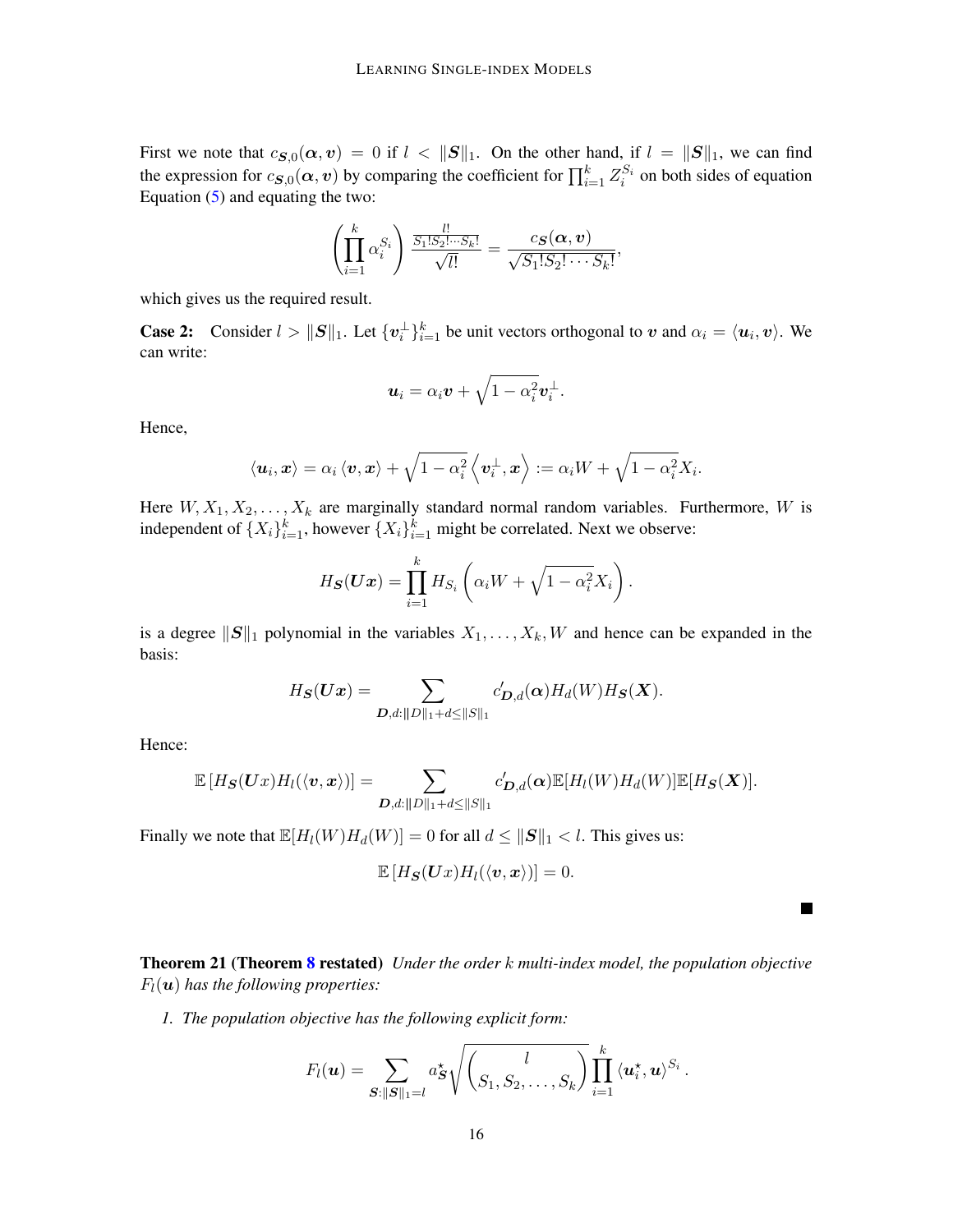- 2. Any local maximizer with  $F_l(\boldsymbol{u}) > 0$  is contained in the subspace  $\mathcal{U}^*$ .
- 3. Any local minimizer with  $F_l(\boldsymbol{u}) < 0$  is contained in the subspace  $\mathcal{U}^*$ .

**Proof** We recall that the link function  $q$  has the following expansion in the Hermite Basis:

$$
g(z) = \sum_{\mathbf{S} \in \mathcal{I}_{\infty}} a_{\mathbf{S}}^{\star} z^{\mathbf{S}}.
$$

Hence,

$$
F_l(\boldsymbol{u}) = \mathbb{E}[yH_l(\langle \boldsymbol{u}, \boldsymbol{x} \rangle)]
$$
  
\n
$$
= \mathbb{E}[g(\boldsymbol{U}^{\star T}\boldsymbol{x})H_l(\langle \boldsymbol{u}, \boldsymbol{x} \rangle)]
$$
  
\n
$$
\xrightarrow{\text{Lemma 7}} \sum_{\boldsymbol{S}: \|\boldsymbol{S}\|_1 = l} a_{\boldsymbol{S}}^{\star} \sqrt{\left(\frac{l}{S_1, S_2, \dots, S_k}\right)} \prod_{i=1}^k \langle \boldsymbol{u}_i^{\star}, \boldsymbol{u} \rangle^{S_i}
$$

.

 $\blacksquare$ 

We prove the second claim by contradiction. The proof for the third claim is analogous and is omitted. Consider a unit vector  $u \notin \mathcal{U}^*$ . Hence, we have,

$$
\boldsymbol{u} = \sum_{i=1}^k \alpha_i \boldsymbol{u}_i^{\star} + \sqrt{1 - \|\boldsymbol{\alpha}_i\|^2} \boldsymbol{u}_{\perp}.
$$

In the above display,  $\|\alpha\| < 1$  (otherwise we would have  $u \in \mathcal{U}^*$ ) and the vector  $u_\perp \in \mathcal{U}^{*\perp}$ . We claim that the vector u cannot be a local maximizer. To show this we will construct a direction  $\Delta$ such that an arbitrarily small perturbation of size  $\delta > 0$  in this direction is guaranteed to increase the objective. We construct this direction as follows:

$$
\boldsymbol{\Delta} := \frac{\sum_{i=1}^k \alpha_i \boldsymbol{u}_i^\star}{\|\boldsymbol{\alpha}\|}.
$$

To show this is a direction of increase we compute:

$$
F_{l}\left(\sqrt{1-\delta^{2}}\mathbf{u}+\delta\mathbf{\Delta}\right)=\sum_{\mathbf{S}:\|\mathbf{S}\|_{1}=l}a_{\mathbf{S}}^{\star}\sqrt{\left(\frac{l}{S_{1},S_{2},\ldots,S_{k}}\right)}\prod_{i=1}^{k}(\langle\mathbf{u}_{i}^{\star},\mathbf{u}\rangle)^{S_{i}}\left(\sqrt{1-\delta^{2}}+\frac{\delta}{\|\mathbf{\alpha}\|}\right)^{S_{i}}\\=\left(\sqrt{1-\delta^{2}}+\frac{\delta}{\|\mathbf{\alpha}\|}\right)^{l}\sum_{\mathbf{S}:\|\mathbf{S}\|_{1}=l}a_{\mathbf{S}}^{\star}\sqrt{\left(\frac{l}{S_{1},S_{2},\ldots,S_{k}}\right)}\prod_{i=1}^{k}(\langle\mathbf{u}_{i}^{\star},\mathbf{u}\rangle)^{S_{i}}\\=\left(\sqrt{1-\delta^{2}}+\frac{\delta}{\|\mathbf{\alpha}\|}\right)^{l}F_{l}(\mathbf{u}).
$$

We now analyze the leading multiplicative factor:

$$
\sqrt{1-\delta^2} + \frac{\delta}{\|\alpha\|} \overset{\|\alpha\| < 1}{\gt} \sqrt{1-\delta^2} + \delta
$$
  

$$
\overset{\delta > 0}{\gt} 1.
$$

Hence we have  $F_l(\sqrt{1-\delta^2}u+\delta\Delta)-F_l(u)>0$  and  $u$  is not a local maximum.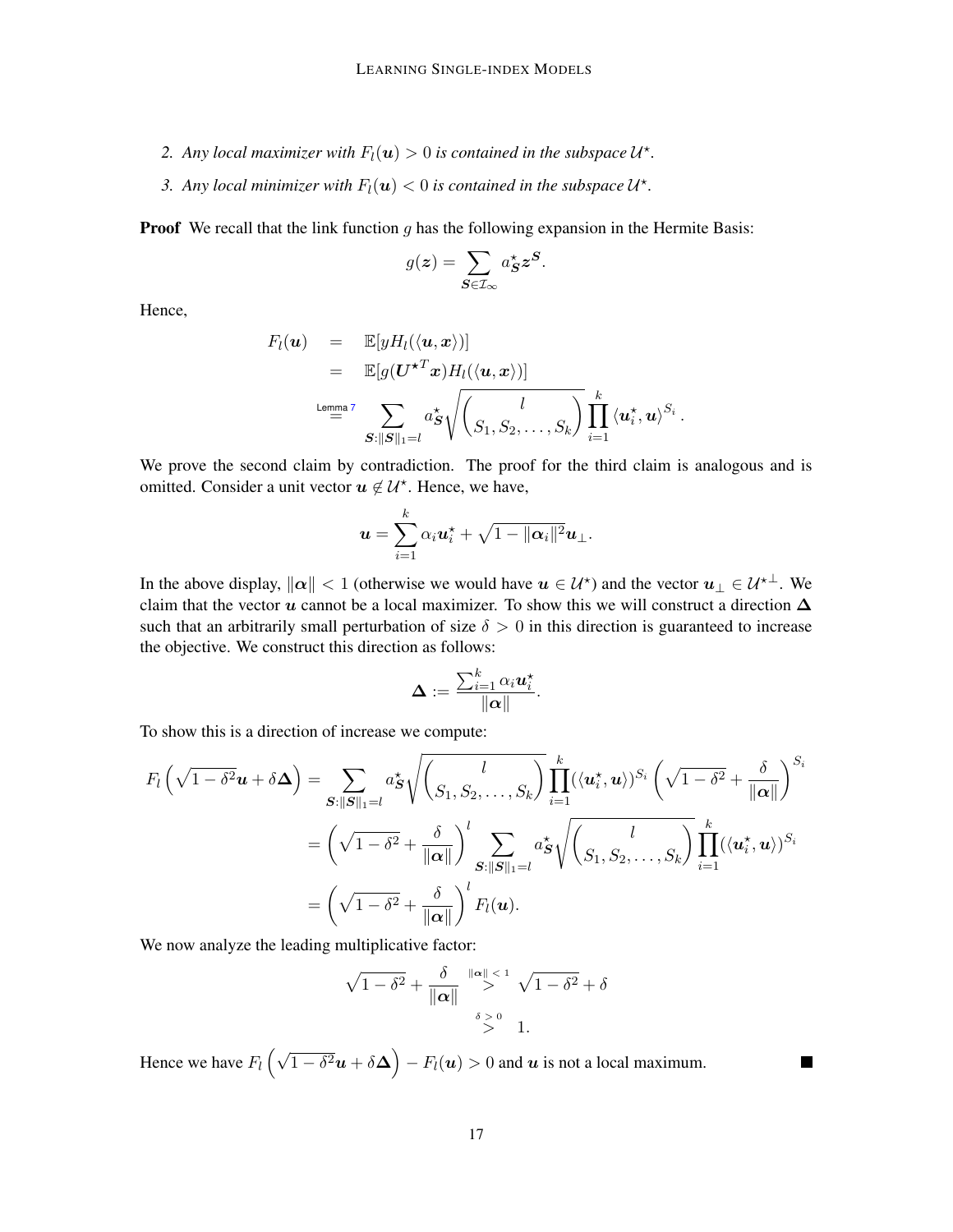# Appendix B. Missing Proofs from Section [3](#page-7-1)

### B.1. Analysis of Algorithm [1](#page-8-0)

**Theorem 22 (Theorem [10](#page-8-1) restated)** *With probability*  $1 - 2 \exp(-p/32) - 5\delta - \frac{8}{n}$  $\frac{8}{n}$ , the output  $\hat{\bm{u}}_l$ *of Algorithm 1 satisfies*

$$
|\langle \hat{\boldsymbol{u}}_l, \boldsymbol{u}^\star\rangle| \geq 1 - \frac{100(\|f\|_\infty + 4\sigma) \cdot 2^{2l+1}}{l|a_l^\star|} \sqrt{\frac{2\max(p,\ln(1/\delta))\ln^l(n)}{n}},
$$

*provided* n *is large enough so that the following holds:*

$$
n \ge \frac{32 \cdot 10^4 (\|f\|_{\infty} + 4\sigma)^2}{l^2 a_l^2} \frac{2^{2l}}{\delta^{2l-2}} \max(p, \ln(1/\delta)) p^{l-1} \ln^l(n).
$$

**Proof** We begin by introducing some notation: For  $t \in \{0, 1, 2\}$ , we define:

$$
\alpha_t := |\langle \mathbf{u}^*, \mathbf{u}_t \rangle|,
$$
  

$$
\Delta_t := \nabla \hat{F}_l(\mathbf{u}_{t-1}; S_t) - \mathbb{E}[\nabla \hat{F}_l(\mathbf{u}_{t-1}; S_t)].
$$

Using Lemma [43,](#page-36-0) with probability  $1 - 2 \exp(-p/32) - \delta$ ,

$$
\alpha_0 \geq \frac{\delta}{\sqrt{p}}.
$$

We can further compute the expression for the gradients as each iteration:

$$
\nabla \hat{F}_l(\boldsymbol{u}_{t-1}, S_t) = \frac{1}{|S_t|} \sum_{i \in S_t} y_i H'_l(\langle \boldsymbol{x}_i, \boldsymbol{u}_{t-1} \rangle) \boldsymbol{x}_i
$$
  

$$
\stackrel{\text{Fact 2}}{=} \frac{\sqrt{l}}{|S_t|} \sum_{i \in S_t} y_i H_{l-1}(\langle \boldsymbol{x}_i, \boldsymbol{u}_{t-1} \rangle) \boldsymbol{x}_i.
$$

Using Theorem [48](#page-41-0) and a union bound, with probability  $1 - 4\delta - \frac{8}{n}$  $\frac{8}{n}$ ,

$$
\max(\|\Delta_1\|_2, \|\Delta_2\|_2) \le 100(\|f\|_{\infty} + 4\sigma) \cdot 2^l \sqrt{\frac{2\max(p, \ln(1/\delta))\ln^l(n)}{n}}.
$$

Next we derive a recursive lower bound on  $\alpha_t$ :

<span id="page-17-0"></span>
$$
\alpha_t = |\langle \mathbf{u}^*, \mathbf{u}_t \rangle|
$$
  
= 
$$
\left| \left\langle \mathbf{u}^*, \frac{\nabla \hat{F}_l(\mathbf{u}^{t-1}, S_t)}{\|\nabla \hat{F}_l(\mathbf{u}^{t-1}, S_t)\|_2} \right\rangle \right|.
$$
 (6)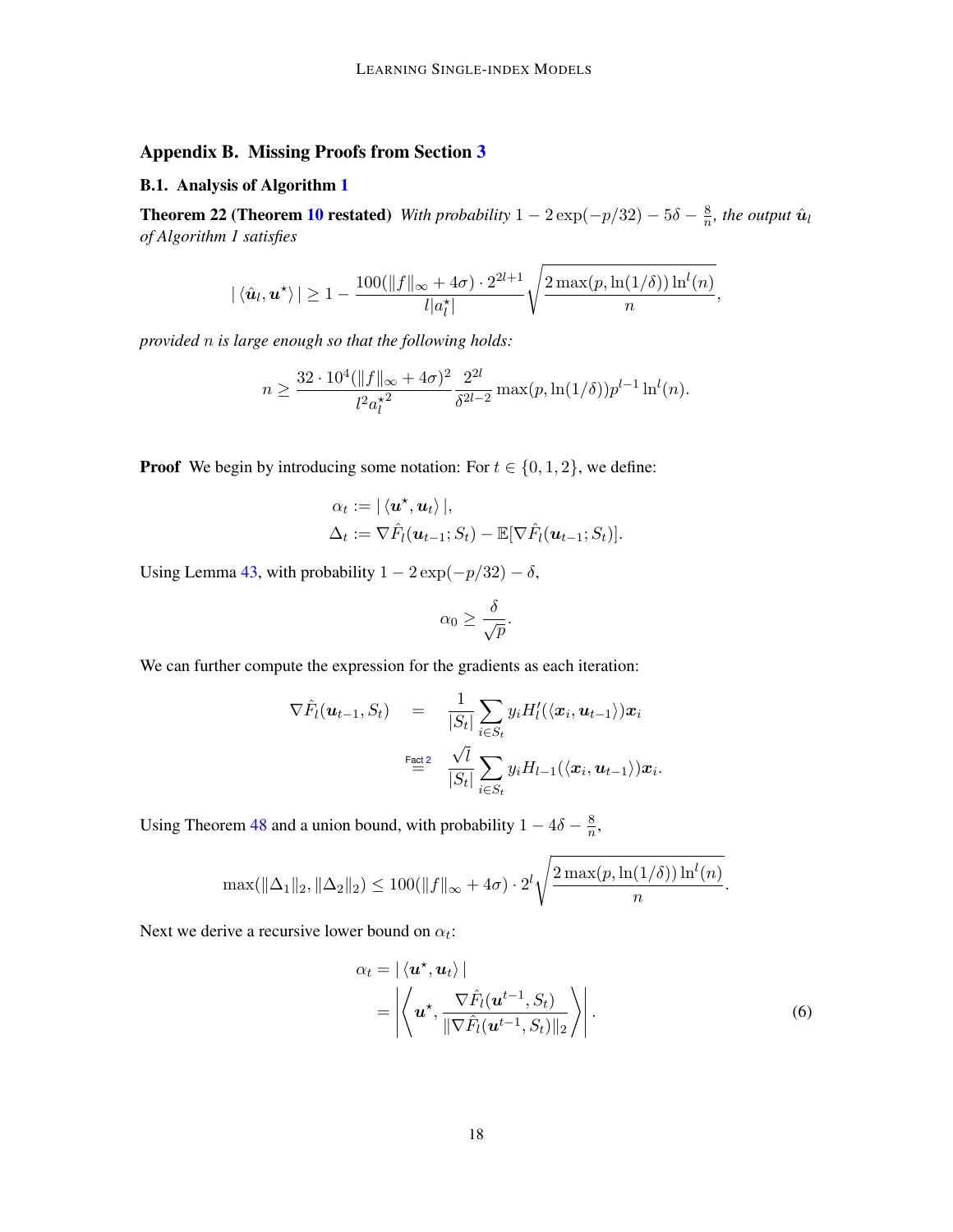Next we note that  $\nabla \hat{F}_l(\boldsymbol{u}_{t-1};S_t) = \mathbb{E}[\nabla \hat{F}_l(\boldsymbol{u}_{t-1};S_t)] + \Delta_t$ . Furthermore  $\mathbb{E}[\nabla \hat{F}_l(\boldsymbol{u}_{t-1};S_t)] =$  $\nabla \mathbb{E}[\hat{F}_l(\boldsymbol{u}_{t-1};S_t)] = \nabla a_l^* \langle \boldsymbol{u}_{t-1}, \boldsymbol{u}^* \rangle^l = l a_l^* \langle \boldsymbol{u}_{t-1}, \boldsymbol{u}^* \rangle^{l-1} \boldsymbol{u}^*$ . Substituting these into Equation [\(6\)](#page-17-0), we get,

$$
\alpha_{t} = \frac{|la_{t}^{*} \langle \mathbf{u}_{t-1}, \mathbf{u}^{*} \rangle^{l-1} + \langle \mathbf{\Delta}_{t}, \mathbf{u}^{*} \rangle|}{||la_{t}^{*} \langle \mathbf{u}_{t-1}, \mathbf{u}^{*} \rangle^{l-1} \mathbf{u}^{*} + \mathbf{\Delta}_{t}||_{2}}
$$
\n
$$
\stackrel{\text{Triangle Ineq.}}{\geq} \frac{||\mathbf{a}_{t}^{*} \langle \mathbf{u}_{t-1}, \mathbf{u}^{*} \rangle^{l-1} - |\langle \mathbf{\Delta}_{t}, \mathbf{u}^{*} \rangle|}{||la_{t}^{*} \langle \mathbf{u}_{t-1}, \mathbf{u}^{*} \rangle^{l-1} \mathbf{u}^{*} + \mathbf{\Delta}_{t}||_{2}}
$$
\n
$$
\stackrel{\text{Cauchy Schwarz}}{\geq} \frac{||\mathbf{a}_{t}^{*} \langle \mathbf{u}_{t-1}, \mathbf{u}^{*} \rangle^{l-1} \mathbf{u}^{*} + \mathbf{\Delta}_{t}||_{2}}{||la_{t}^{*} \langle \mathbf{u}_{t-1}, \mathbf{u}^{*} \rangle^{l-1} \mathbf{u}^{*} + \mathbf{\Delta}_{t}||_{2}}
$$
\n
$$
\stackrel{\text{Triangle Ineq.}}{\geq} \frac{|\mathbf{a}_{t}^{*} \langle \mathbf{u}_{t-1}, \mathbf{u}^{*} \rangle^{l-1} - ||\mathbf{\Delta}_{t}||_{2}}{||la_{t}^{*} \langle \mathbf{u}_{t-1}, \mathbf{u}^{*} \rangle^{l-1} \mathbf{u}^{*}||_{2} + ||\mathbf{\Delta}_{t}||_{2}}
$$
\n
$$
\geq 1 - \frac{2||\mathbf{\Delta}_{t}||_{2}}{||\mathbf{a}_{t}^{*} \langle \mathbf{u}_{t-1}^{l-1}, \mathbf{u}^{*} \rangle^{l-1}} \tag{7}
$$

The condition on *n* assumed in the statement of theorem guarantees  $\|\Delta_t\|_2 \leq \frac{l |a_t^*| \alpha_0^{l-1}}{4}$ . Apply-ing Equation [\(7\)](#page-18-0) with  $t = 1$  yields:

<span id="page-18-0"></span>
$$
\alpha_1 \geq \frac{1}{2}.
$$

Applying Equation [\(7\)](#page-18-0) with  $t = 2$  yields,

$$
\alpha_2 \geq 1 - \frac{2^{l+1}}{l|a_l^{\star}|} \|\mathbf{\Delta}_2\|_2 \geq 1 - \frac{100(\|f\|_{\infty} + 4\sigma) \cdot 2^{2l+1}}{l|a_l^{\star}|} \sqrt{\frac{2\max(p,\ln(1/\delta))\ln^l(n)}{n}}.
$$

#### B.2. Analysis of Algorithm [2](#page-9-1)

Lemma 23 (Lemma [13](#page-9-2) restated) *For a link function* g *that satisfies Assumptions 1, 3 and 4, there exists a*  $l_{\sharp} \leq \frac{2R^2}{\mu}$  $\frac{R^2}{\mu}$  such that,  $l_\sharp |a_{l_\sharp}^{\star}|^2 \geq \frac{\mu^2}{4R^2}$ .

**Proof** We first translate Assumptions 1, 3 and 4 into statements about the coefficients  $a^*$ :

$$
\mathbb{E}_{\mathbf{z}}[g^2(\mathbf{z})] = 1 \implies \sum_{i=0}^{\infty} a_i^{\star 2} = 1.
$$

Next we consider the minimum signal strength assumption (Assumption [4\)](#page-4-1) and we note that:

$$
\begin{aligned}\n\frac{dg(z)}{dz} &= \sum_{i=1}^{\infty} a_i^{\star} H_i'(z) \\
\stackrel{\text{Fact 2}}{=} \sum_{i=1}^{\infty} \sqrt{i} a_i^{\star} H_{i-1}(z).\n\end{aligned}
$$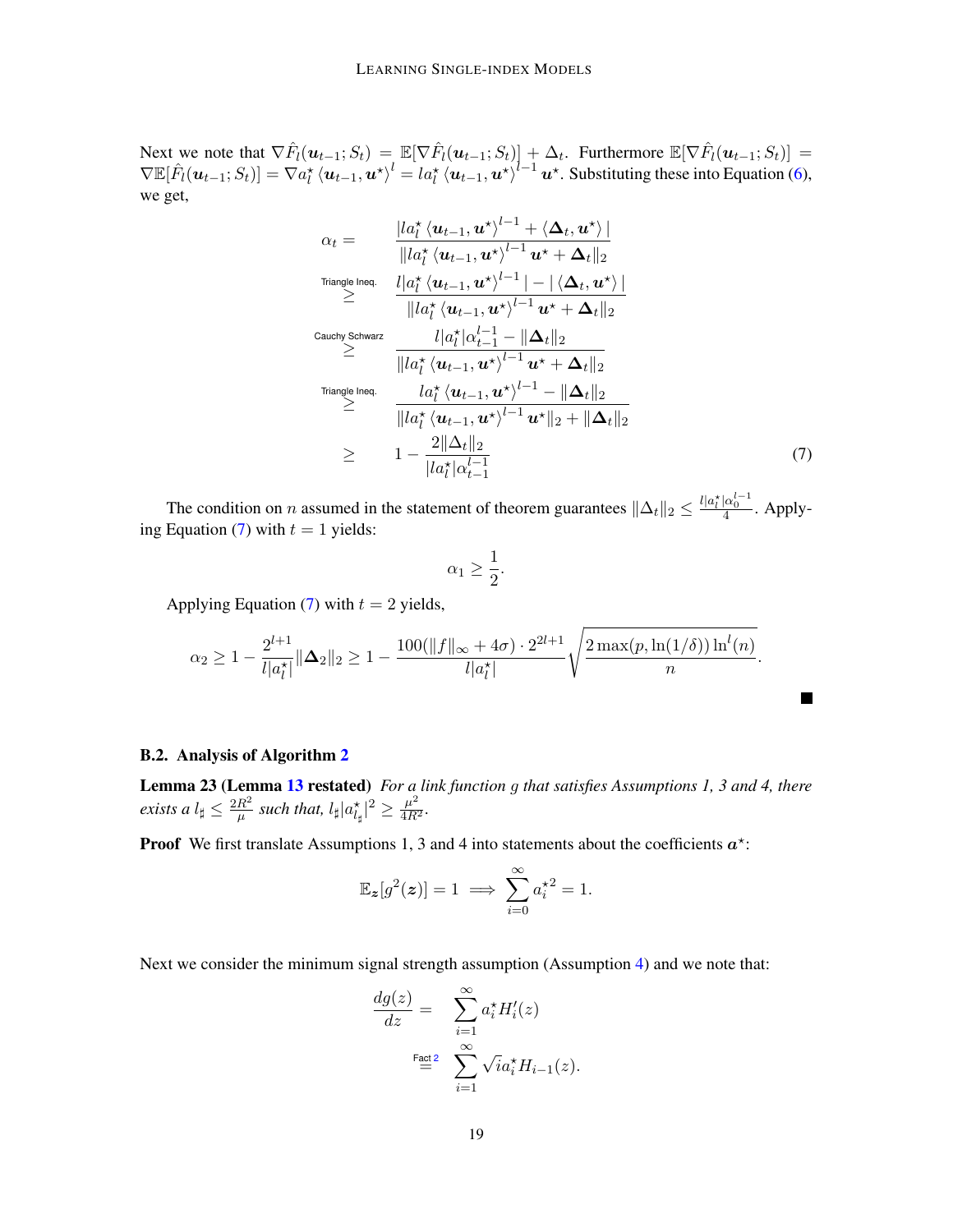Hence,

<span id="page-19-0"></span>
$$
\mathbb{E}\left[\left(\frac{dg(z)}{dz}\right)^2\right] \ge \mu \implies \sum_{i=1}^{\infty} ia_i^{\star 2} \ge \mu. \tag{8}
$$

Similarly the smoothness assumption can be written as:

$$
\mathbb{E}\left[\left(\frac{d^2g(z)}{dz^2}\right)^2\right] \le R^2 \implies \sum_{i=2}^{\infty} i(i-1)a_i^{2} \le R^2. \tag{9}
$$

We first note that, for any  $L \in \mathbb{N}$ ,

<span id="page-19-1"></span>
$$
\sum_{i=1}^{L} ia_i^2 = \sum_{i=1}^{\infty} ia_i^2 - \sum_{i=L+1}^{\infty} ia_i^2
$$
  

$$
\geq \left(\mu - \sum_{i=L+1}^{\infty} ia_i^2\right).
$$
 (10)

<span id="page-19-2"></span> $\blacksquare$ 

Furthermore,

$$
\sum_{i=L+1}^{\infty} i a_i^2 \leq \frac{1}{L} \sum_{i=L+1}^{\infty} i(i-1)a_i^2
$$
  

$$
\leq \frac{R^2}{L}.
$$

Substituting this in Equation [\(10\)](#page-19-2), we get,

$$
\frac{1}{L}\sum_{i=1}^{L}ia_i^2 \ge \frac{1}{L}\left(\mu - \frac{R^2}{L}\right).
$$

Choosing  $L = \frac{2R^2}{\mu}$  $\frac{R^2}{\mu}$ , gives,

$$
\max_{l \in [L]} la_l^2 \ge \frac{1}{L} \sum_{i=1}^L i a_i^2 \ge \frac{\mu}{2L} = \frac{\mu^2}{4R^2}.
$$

**Theorem 24 (Theorem [14](#page-9-0) restated)** *With probability*  $1 - \frac{4R^2}{n}$  $\frac{R^2}{\mu}e^{-p/32} - \frac{12R^2}{\mu}$  $\frac{2R^2}{\mu}\delta-\frac{16R^2}{n\mu}$  $\frac{6R^2}{n\mu}$ , the estimate *returned by Algorithm [2,](#page-9-1)*  $\hat{u}$  *satisfies* 

$$
|\left\langle \bm{u}^\star, \hat{\bm{u}}\right\rangle| \geq 1 - \frac{3200\cdot 2^{\frac{4R^2}{\mu}}(\|f\|_\infty+4\sigma)R^4}{\mu^2\sqrt{\mu}}\sqrt{\frac{\max\left(p,\ln\left(\frac{1}{\delta}\right)\right)\ln^{\frac{2R^2}{\mu}}(n)}{n}},
$$

*provided that* n *satisfies*

$$
n \geq \frac{1024 \cdot 10^4 (\|f\|_{\infty} + 4 \sigma)^2 R^4}{\mu^3} \cdot \frac{2^{\frac{4R^2}{\mu}}}{\delta^{\frac{4R^2}{\mu} - 2}} \max \left(p, \ln \left(\frac{1}{\delta}\right)\right) p^{\frac{2R^2}{\mu} - 1} \ln^{\frac{2R^2}{\mu}}(n).
$$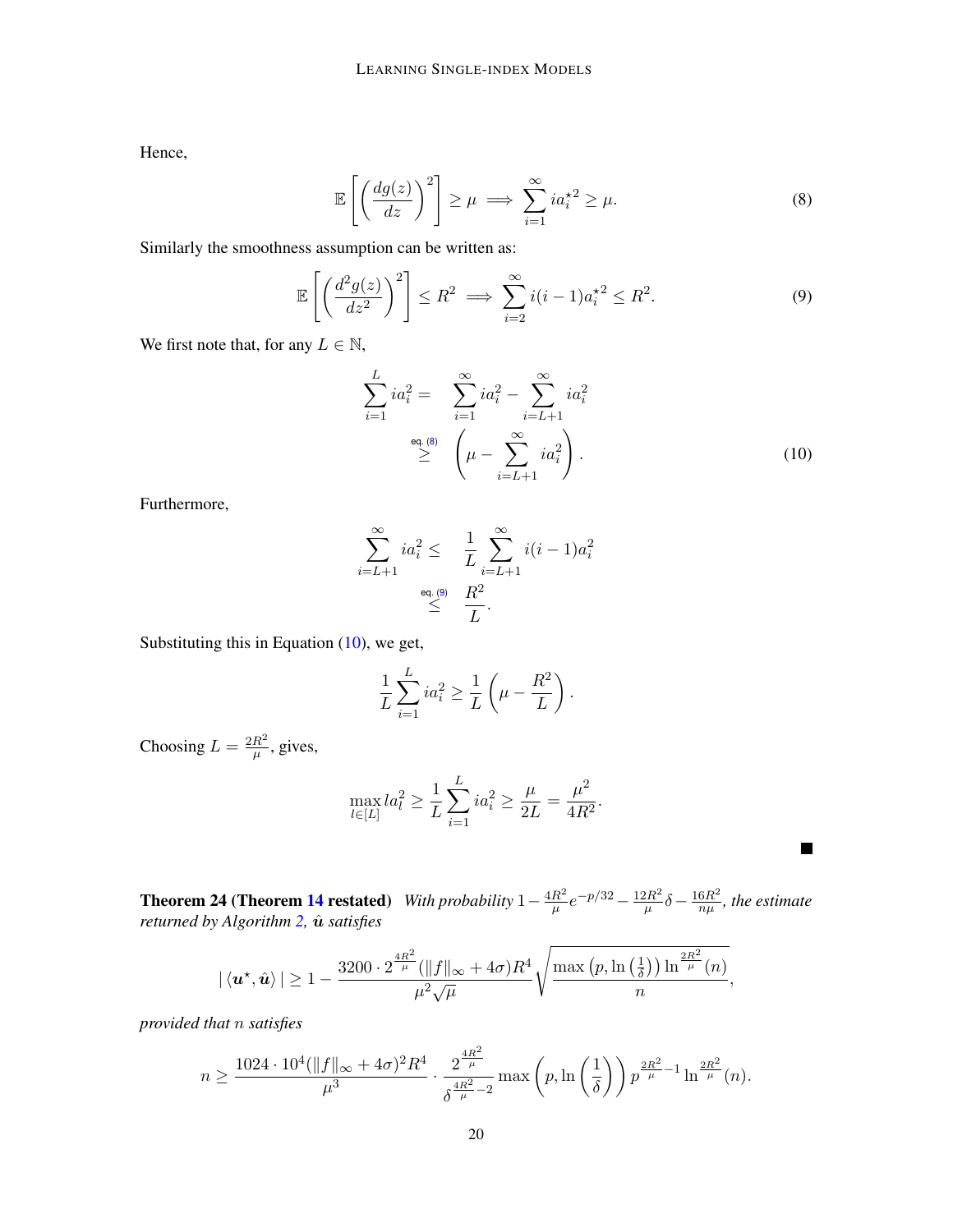Proof As in the description of Algorithm [2,](#page-9-1) we define:

$$
L:=\frac{2R^2}{\mu}, \quad m:=|S_{\text{test}}|.
$$

Theorem [13](#page-9-2) guarantees us the existence of a  $l_{\sharp}$  such that:

$$
l_\sharp \leq L, \quad l_\sharp a_{l_\sharp}^{\star\, 2} \geq \frac{\mu^2}{4R^2}.
$$

We define the index set  $\mathcal{L}_{\text{good}}$  as:

$$
\mathcal{L}_{\text{good}} = \left\{ l \in [L] : |a_l^{\star}| \geq \frac{|a_{l^{\sharp}}^{\star}|}{2} \right\}.
$$

The condition imposed n is such that, for each  $l \in \mathcal{L}_{good}$ , we can apply Theorem [10](#page-8-1) and get with probability  $1 - 2e^{-p/32} - 5\delta - \frac{8}{n}$  $\frac{8}{n}$ , the estimates  $\hat{u}_l$  satisfy:

$$
|\langle \hat{\boldsymbol{u}}_l, \boldsymbol{u}^\star\rangle| \geq 1 - \frac{100(\|f\|_\infty + 4\sigma) \cdot 2^{2l+1}}{|a_l^\star|} \sqrt{\frac{2\max(p,\ln(1/\delta))\ln^l(n)}{n}}.
$$

Next using the definition of the set  $\mathcal{L}_{good}$  and a union bound, we have, with probability 1 –  $4R^2$  $\frac{R^2}{\mu}e^{-p/32} - \frac{10R^2}{\mu}$  $\frac{\partial R^2}{\mu}\delta-\frac{16R^2}{\mu n}$  $\frac{6R^2}{\mu n}$ , we have,

$$
|\langle \hat{\mathbf{u}}_l, \mathbf{u}^{\star} \rangle| \ge 1 - \frac{1600 \cdot 2^{\frac{4R^2}{\mu}} (\|f\|_{\infty} + 4\sigma) R^2}{\mu \sqrt{\mu}} \sqrt{\frac{\max (p, \ln(\frac{1}{\delta})) \ln^{\frac{2R^2}{\mu}}(n)}{n}} \ge \frac{1}{2} \quad \forall l \in \mathcal{L}_{\text{good}}.
$$
\n(11)

Next we analyze the concentration of the goodness-fit-statistic. Using Lemma [49](#page-42-0) and a union bound we have, with probability  $1 - \frac{2R^2}{\mu}$  $\frac{R^2}{\mu}\delta$ 

<span id="page-20-1"></span><span id="page-20-0"></span>
$$
|T_l - \mathbb{E}[T_l]| \leq \Delta \quad \forall l \in [L],
$$

provided  $m \ge \frac{2(\sigma^2 + ||f||_{\infty}^2)}{\delta \Delta^2}$ . We set:

$$
\Delta = \frac{|a_{l_{\sharp}}^{\star}|}{4 \cdot 2^{l_{\sharp}}} \stackrel{\text{eq. (11), } l_{\sharp} \in \mathcal{L}_{\text{good}}}{\leq} \frac{|a_{l_{\sharp}}^{\star} \langle \boldsymbol{u}^{\star}, \hat{\boldsymbol{u}}_{l_{\sharp}} \rangle^{l_{\sharp}}|}{4}.
$$

In order to ensure that this happens we need to make sure that

$$
m \ge \frac{2(\sigma^2 + \|f\|_{\infty}^2)}{\delta \Delta^2} = \frac{32 \cdot 2^{2l_{\sharp}}(\sigma^2 + \|f\|_{\infty}^2)}{\delta |a_{l_{\sharp}}|^2}.
$$

Since we set  $m = \frac{256 \cdot 2^{\frac{4R^2}{\mu}} R^4 (\sigma^2 + ||f||^2_{\infty})}{\delta \mu^3}$  this requirement is indeed satisfied. Now we argue that the estimator returned by Algorithm [2](#page-9-1) performs nearly as well as  $\hat{u}_{l_{\sharp}}$ :

$$
|a_{l_{\text{best}}}^{\star} \langle \boldsymbol{u}^{\star}, \hat{\boldsymbol{u}}_{l_{\text{best}}}\rangle^{l_{\text{best}}}| \overset{\text{Theorem 3}}{=} |\mathbb{E}[T_{l_{\text{best}}}]|
$$
  
\n
$$
\geq |T_{l_{\text{best}}}|-|T_{l_{\text{best}}} - \mathbb{E}[T_{l_{\text{best}}}]|
$$
  
\n
$$
\geq |T_{l_{\text{best}}}|- \Delta.
$$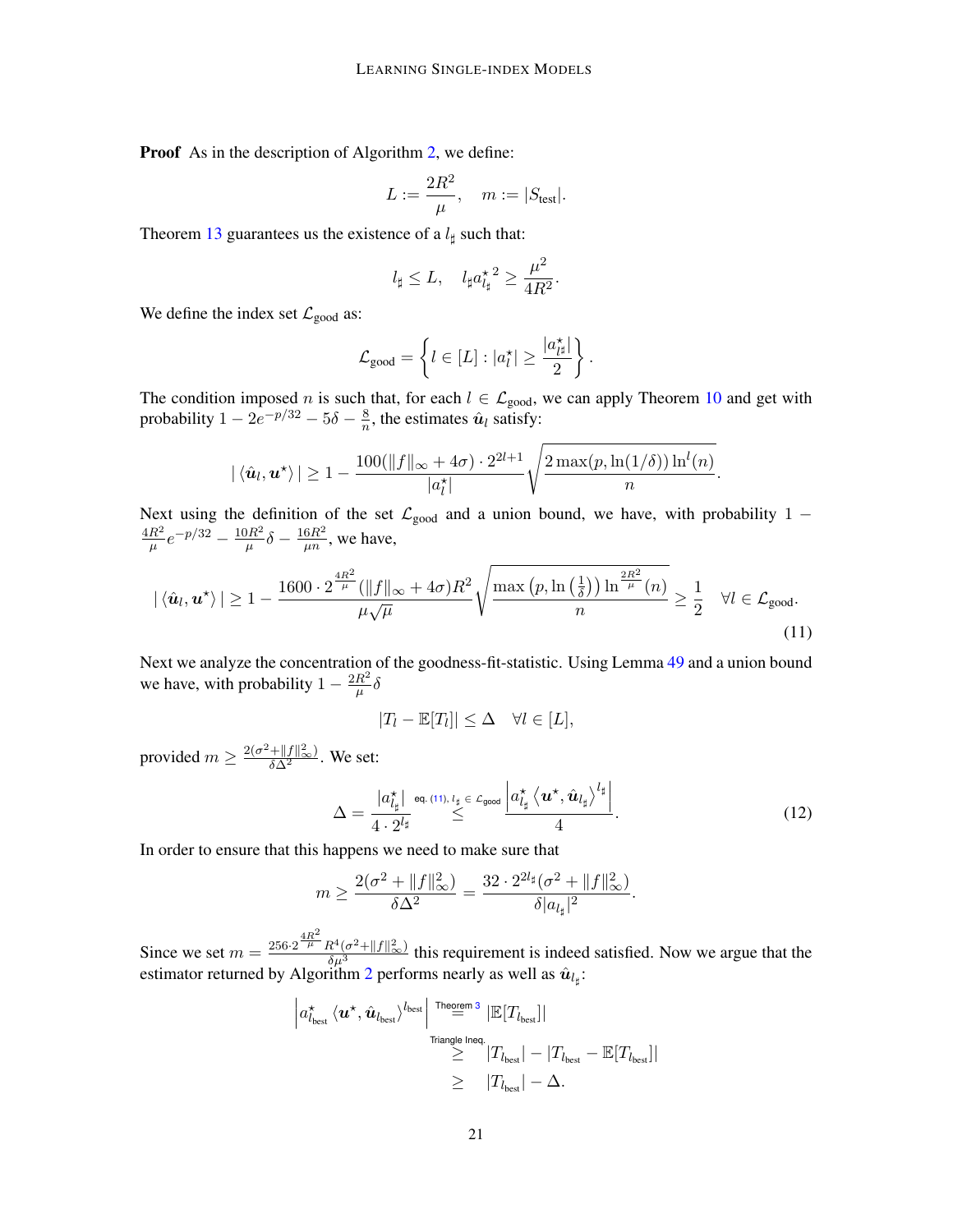Since  $l_{best}$  was the harmonic with the best goodness-of-fit statistic,  $|T_{l_{best}}| \geq |T_{l_{\sharp}}|$ . Substituting this in the previous display,

$$
\begin{array}{c} \left| a_{l_{\text{best}}}^{\star}\left\langle\boldsymbol{u}^{\star},\hat{\boldsymbol{u}}_{l_{\text{best}}}\right\rangle^{l_{\text{best}}}\right| \geq\quad\left|T_{l_{\sharp}}\right|-\Delta\\ \qquad \qquad \geq\quad\quad\frac{\left|\mathbf{r}_{l\text{angle}\left\vert\text{neq}\right\vert}}{\mathbb{E}[T_{l^{\sharp}}]-2\Delta}\\ \qquad \qquad\frac{\left|\boldsymbol{a}_{l_{\sharp}}^{\star}\left\langle\boldsymbol{u}^{\star},\hat{\boldsymbol{u}}_{l_{\sharp}}\right\rangle^{l_{\sharp}}\right| -2\Delta}{\left|a_{l_{\sharp}}^{\star}\left\langle\boldsymbol{u}^{\star},\hat{\boldsymbol{u}}_{l_{\sharp}}\right\rangle^{l_{\sharp}}\right|} -2\Delta\\ \qquad \qquad \geq\qquad\quad\frac{\left|a_{l_{\sharp}}^{\star}\left\langle\boldsymbol{u}^{\star},\hat{\boldsymbol{u}}_{l_{\sharp}}\right\rangle^{l_{\sharp}}\right|}{2}.\end{array}
$$

Hence one of the two cases hold:

**Case 1:**  $|a_{l_{\text{best}}}^{\star}| \geq |a_{l_{\sharp}}^{\star}|/2$ In this case, we know that  $l_{best} \in \mathcal{L}_{good}$  and hence using Equation [\(11\)](#page-20-0), the estimate returned by Algorithm  $2 \hat{u}$  $2 \hat{u}$  satisfies

$$
|\langle \hat{\boldsymbol{u}}, \boldsymbol{u}^\star\rangle| \geq 1 - \frac{1600 \cdot 2^{\frac{4R^2}{\mu}} (\|f\|_{\infty} + 4\sigma)R^2}{\mu\sqrt{\mu}} \sqrt{\frac{\max (p, \ln\left(\frac{1}{\delta}\right)) \ln^{\frac{2R^2}{\mu}}(n)}{n}}.
$$

.

Case 2:  $\left|\langle u^\star, \hat{u}_{l_{\text{best}}}\rangle^{l_{\text{best}}}\right| \ge \left|\sum_{l=1}^N\left\vert u_l^\star\right\rangle^{l_{\text{best}}}\right|$  $\textbf{Case 2: } \left|\langle \boldsymbol{u}^\star, \hat{\boldsymbol{u}}_{\textit{best}}\rangle^{l_{\text{best}}}\right| \geq \left|\left\langle \boldsymbol{u}^\star, \hat{\boldsymbol{u}}_{l_\sharp}\right\rangle^{l_\sharp}\right|. \nonumber$  This means:

$$
\begin{split} \left| \langle \boldsymbol{u}^\star , \hat{\boldsymbol{u}}_{\text{best}} \rangle \right| &\geq \left| \langle \boldsymbol{u}^\star , \hat{\boldsymbol{u}}_{l_\sharp} \rangle \right|^\frac{l_\sharp}{\mu} \\ &\geq \left| \langle \boldsymbol{u}^\star , \hat{\boldsymbol{u}}_{l_\sharp} \rangle \right|^\frac{2R^2}{\mu} \\ &\geq \left( 1 - \frac{1600 \cdot 2^{\frac{4R^2}{\mu}} (\| f \|_\infty + 4 \sigma) R^2}{\mu \sqrt{\mu}} \sqrt{\frac{\max \left( p, \ln \left( \frac{1}{\delta} \right) \right) \ln^{\frac{2R^2}{\mu}} (n)}{n}} \right)^\frac{2R^2}{\mu} \\ &\geq 1 - \frac{3200 \cdot 2^{\frac{4R^2}{\mu}} (\| f \|_\infty + 4 \sigma) R^4}{\mu^2 \sqrt{\mu}} \sqrt{\frac{\max \left( p, \ln \left( \frac{1}{\delta} \right) \right) \ln^{\frac{2R^2}{\mu}} (n)}{n}}. \end{split}
$$

Here in the last step we used the fact that  $(1-x)^n \ge 1 - nx$  for every  $n \in \mathbb{N}, x \in (0,1)$ .

Combining the two cases and the probabilities of the various failures, we get the claim of the theorem.

## <span id="page-21-0"></span>Appendix C. Missing Proofs from Section [4](#page-10-1)

**Lemma 25 (Lemma [16](#page-10-3) restated)** Let g be a link function from  $\mathbb{R}^k \to \mathbb{R}$  obeying Assumptions 1,3 *and 4. Then, there exists an*  $l_{\sharp} \in \mathbb{N}$  *such that:* 

$$
l_{\sharp} \leq \frac{2kR^2}{\mu} + k - 1
$$
, 
$$
\sum_{\mathbf{S}: \|\mathbf{S}\|_1 = l_{\sharp}} a_{\mathbf{S}}^2 \|\mathbf{S}\|_1 \geq \frac{\mu^2}{2(2R^2 + \mu)}.
$$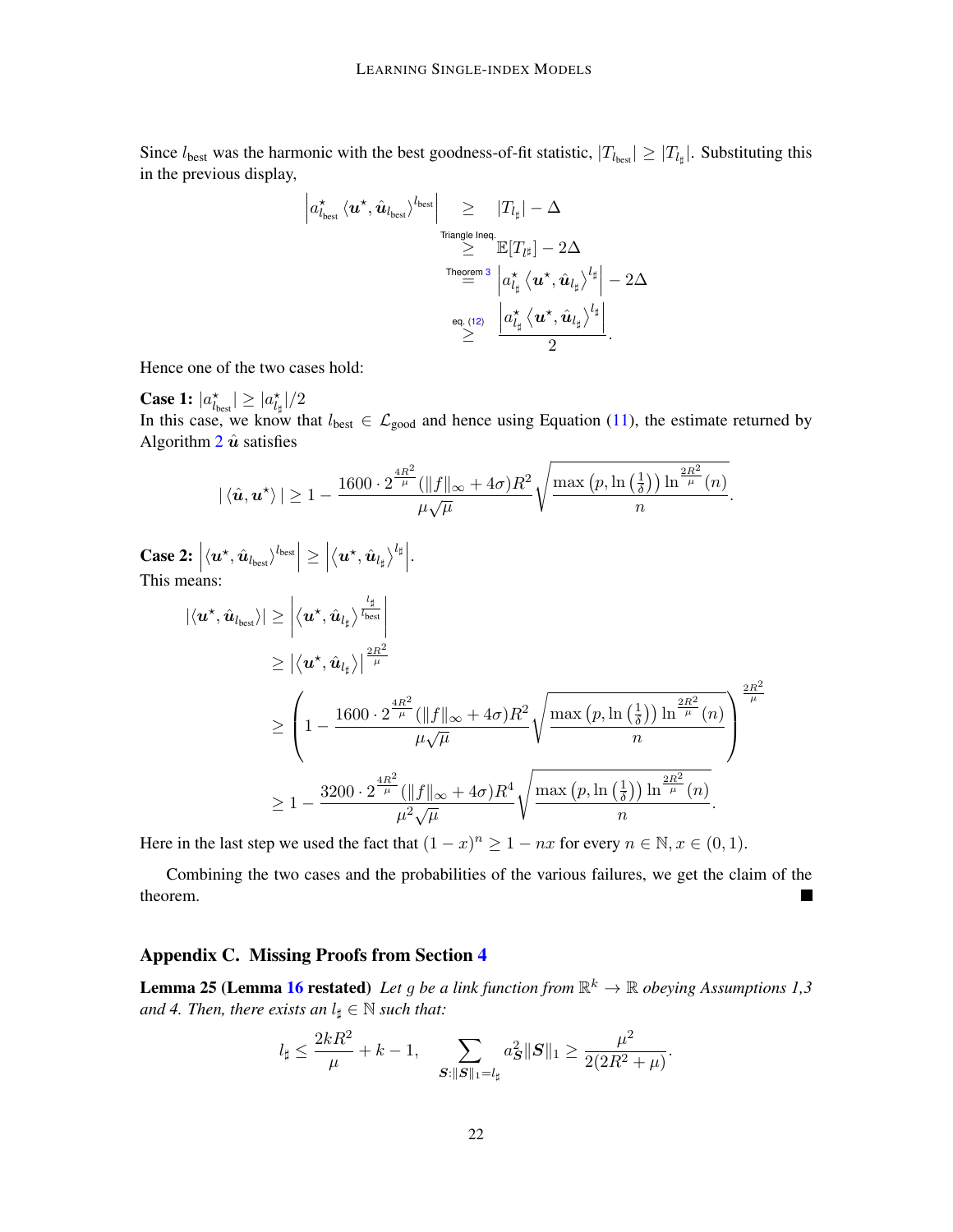Proof The proof of this lemma is analogous to Theorem [13.](#page-9-2) We begin by translating the assumptions made on the link function into conditions on the coefficients  $a<sub>S</sub>$ . First we consider the minimum signal strength assumption (Assumption [4\)](#page-4-1) and we note that,

<span id="page-22-2"></span>
$$
\frac{\partial g}{\partial z_i}(z) = \sum_{\mathbf{S} \in \mathcal{I}_{\infty}} \sqrt{S_i} a_{\mathbf{S}}^{\star} H_{\mathbf{S}^{(i)}}(z).
$$

In the above display,  $S^{(i)} := (S_1, S_2, \dots, S_{i-1}, S_i - 1, S_{i+1}, \dots, S_k)$ . Hence we have,

$$
\mathbb{E}\left[\left(\frac{\partial g}{\partial z_i}(z)\right)^2\right] \ge \mu \implies \sum_{\mathbf{S} \in \mathcal{I}_{\infty}} a_{\mathbf{S}}^2 S_i \ge \mu \forall i \in [k],
$$
\n
$$
\sum_{\mathbf{S} \in \mathcal{I}_{\infty}} a_{\mathbf{S}}^2 S_i \ge \mu \quad \forall i \in [k] \implies \sum_{\mathbf{S} \in \mathcal{I}_{\infty}} a_{\mathbf{S}}^2 \|\mathbf{S}\|_1 \ge \mu k. \tag{13}
$$

Next we consider the smoothness assumption (Assumption [3\)](#page-4-0). Analogously,

$$
\mathbb{E}\left[\left(\frac{\partial^2 g}{\partial z_i^2}(z)\right)^2\right] \leq R^2 \implies \sum_{\mathbf{S} \in \mathcal{I}_{\infty}} a_{\mathbf{S}}^2 S_i(S_i - 1) \leq R^2,
$$
\n
$$
\sum_{\mathbf{S} \in \mathcal{I}_{\infty}} a_{\mathbf{S}}^2 S_i(S_i - 1) \leq R^2 \quad \forall i \in [k] \implies \sum_{\mathbf{S} \in \mathcal{I}_{\infty}} a_{\mathbf{S}}^2 (\|\mathbf{S}\|_2^2 - \|\mathbf{S}\|_1) \leq kR^2.
$$
\n(14)

Consider any arbitrary  $L \geq k - 1$ . We have,

$$
\sum_{\mathbf{S}:||\mathbf{S}||_1 \le L} a_{\mathbf{S}}^2 ||\mathbf{S}||_1 = \sum_{\mathbf{S} \in \mathcal{I}_{\infty}} a_{\mathbf{S}}^2 ||\mathbf{S}||_1 - \sum_{\mathbf{S}:||\mathbf{S}||_1 > L} a_{\mathbf{S}}^2 ||\mathbf{S}||_1.
$$
 (15)

Next we observe that, for any S such that  $||S||_1 > L \geq k - 1$ ,

<span id="page-22-4"></span><span id="page-22-1"></span>
$$
||S||_2^2 - ||S||_1 \stackrel{\text{Cauchy Schwarz}}{\geq} \frac{||S||_1^2}{k} - ||S||_1
$$
  
=  $||S||_1 \left(\frac{||S||_1}{k} - 1\right)$   
 $\geq$   $||S||_1 \left(\frac{L+1}{k} - 1\right).$  (16)

This allows us to upper bound:

$$
\sum_{\mathbf{S}:||\mathbf{S}||>L} a_{\mathbf{S}}^2 ||\mathbf{S}||_1 \stackrel{\text{eq. (16)}}{\leq} \frac{k}{L+1-k} \sum_{\mathbf{S}:||\mathbf{S}||>L} a_{\mathbf{S}}^2 (||\mathbf{S}||_2^2 - ||\mathbf{S}||_1) \tag{17}
$$

<span id="page-22-3"></span><span id="page-22-0"></span>
$$
\stackrel{\text{eq. (14)}}{\leq} \frac{k^2 R^2}{L+1-k}.\tag{18}
$$

Substituting the bounds obtained in Equation [\(13\)](#page-22-2) and Equation [\(18\)](#page-22-3) into Equation [\(15\)](#page-22-4) gives:

$$
\sum_{\substack{S: ||S||_1 \le L}} a_S^2 ||S||_1 = \sum_{\substack{S}} a_S^2 ||S||_1 - \sum_{\substack{S: ||S||_1 > L}} a_S^2 ||S||_1
$$

$$
\ge \mu k - \frac{k^2 R^2}{L + 1 - k}.
$$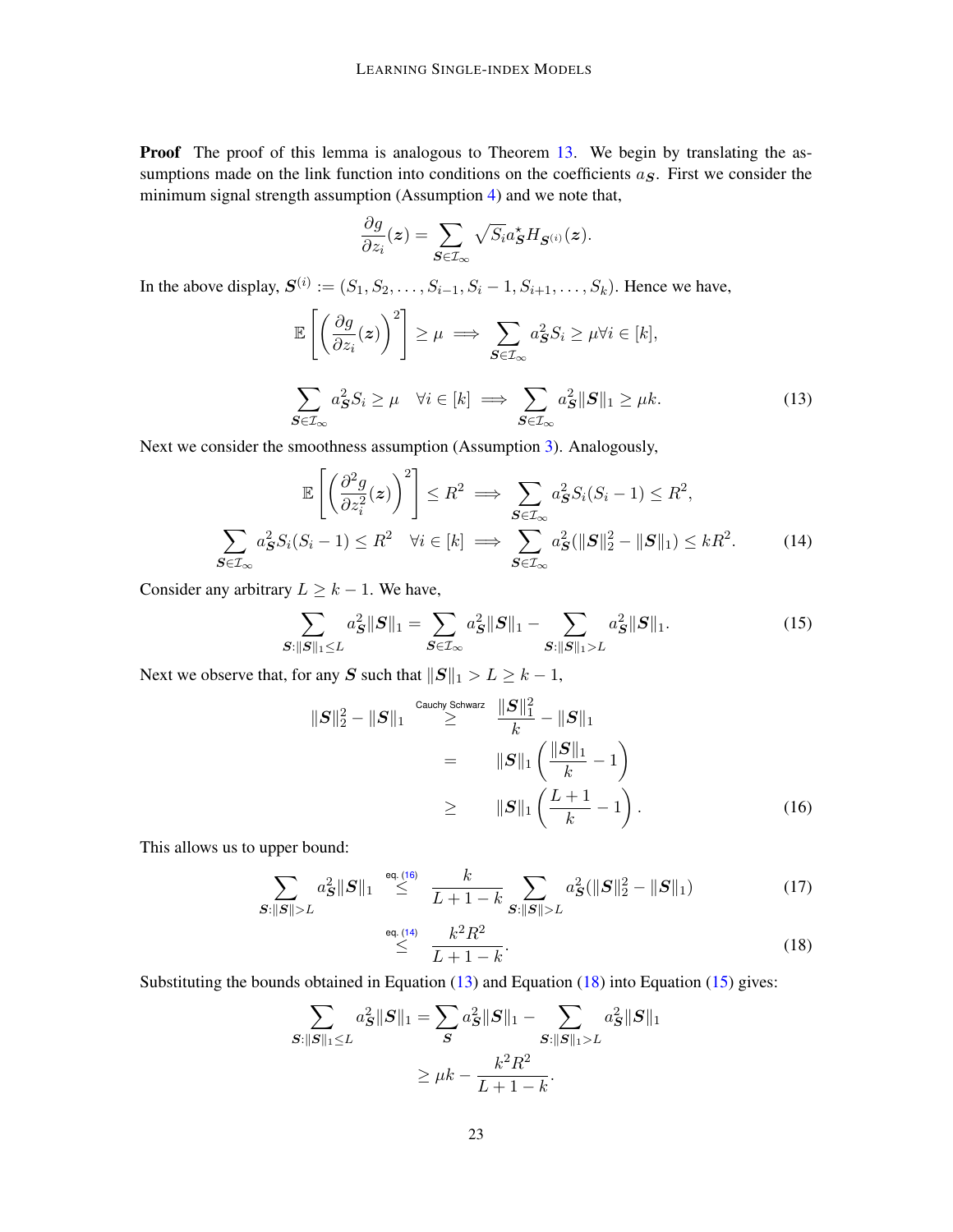Setting  $\frac{k^2 R^2}{L+1-k} = \frac{\mu k}{2}$  $\frac{dk}{2}$  gives,  $L = \frac{2kR^2}{\mu} + k - 1$ . Using this value of L guarantees,

$$
\sum_{\mathbf{S}: \|\mathbf{S}\|_1 \leq L} a_{\mathbf{S}}^2 \|\mathbf{S}\|_1 \geq \frac{\mu k}{2}.
$$

In particular, this means there exists an  $l_{\sharp} \leq \frac{2kR^2}{\mu} + k - 1$ , such that,

$$
\sum_{\mathbf{S}:\|\mathbf{S}\|_1=l_{\sharp}}a_{\mathbf{S}}^2\|\mathbf{S}\|_1 \ge \frac{\mu k}{2L} > \frac{\mu^2}{2(2R^2+\mu)}.
$$

<span id="page-23-1"></span>**Lemma 26** *Let*  $l$ <sub>‡</sub> ∈  $\mathbb N$  *be as in Theorem [16.](#page-10-3) Let*  $u \sim Uniform(\mathbb S^{p-1})$ *. Then, with probability*  $1 - \delta - 2 \exp(-p/32)$ ,

$$
\|\nabla F_{l_{\sharp}}(\boldsymbol{u})\|_{2}^{2} \geq \left(\frac{\delta}{2kK_{CW}(l_{\sharp}-1)\sqrt{p}}\right)^{2l_{\sharp}-2} \frac{\mu^{2}}{2^{3l_{\sharp}+k+1}(2R^{2}+\mu)}
$$

In the above display  $K_{CW}$  is a universal constant appearing in the Carbery-Wright Theorem (The*orem [44\)](#page-37-0).*

**Proof** Since u is a uniformly random unit vector, we can assume  $u := \frac{g}{||a||}$  $\frac{g}{\|g\|_2}$  where  $g \sim \mathcal{N}(0, I_p)$ . By Theorem [7,](#page-7-2)

$$
F_{l_{\sharp}}(\boldsymbol{u})=\sum_{\boldsymbol{S}:\|\boldsymbol{S}\|_1=l_{\sharp}}a_{\boldsymbol{S}}\sqrt{\left(\frac{l_{\sharp}}{S_1,S_2,\ldots,S_k}\right)}\prod_{i=1}^k\left\langle \boldsymbol{u},\boldsymbol{u}_i^{\star}\right\rangle^{S_i}.
$$

Taking gradients,

$$
\nabla F_{l_{\sharp}}(\boldsymbol{u}) = \frac{1}{\|\boldsymbol{g}\|_{2}^{l_{\sharp}-1}} \sum_{i=1}^{k} D^{(i)}(\langle \boldsymbol{u}_{1}^{\star}, \boldsymbol{g} \rangle, \ldots, \langle \boldsymbol{u}_{k}^{\star}, \boldsymbol{g} \rangle) \boldsymbol{u}_{i}^{\star},
$$
(19)

<span id="page-23-0"></span>.

where the functions  $D^{(i)}$  are defined as follows:

$$
D^{(i)}(z_1, z_2, \ldots, z_k) = \sum_{\mathbf{S}: ||\mathbf{S}||_1 = l_{\sharp}} S_i a_{\mathbf{S}} \sqrt{\binom{l_{\sharp}}{S_1, S_2, \ldots, S_k}} \frac{z^S}{z_i}.
$$

We note that  $D_i$  is a degree  $l_\sharp-1$  polynomial in  $k$  independent Gaussian variables. Let  $\bm{d}^{(i)} \in \mathbb{R}^{|\mathcal{I}_{l_\sharp}|}$ be its coefficient vector in the monomial basis. Let  $B_{l_\sharp} \in \mathbb{R}^{|\mathcal{I}_{l_\sharp}| \times |\mathcal{I}_{l_\sharp}|}$  be the linear transformation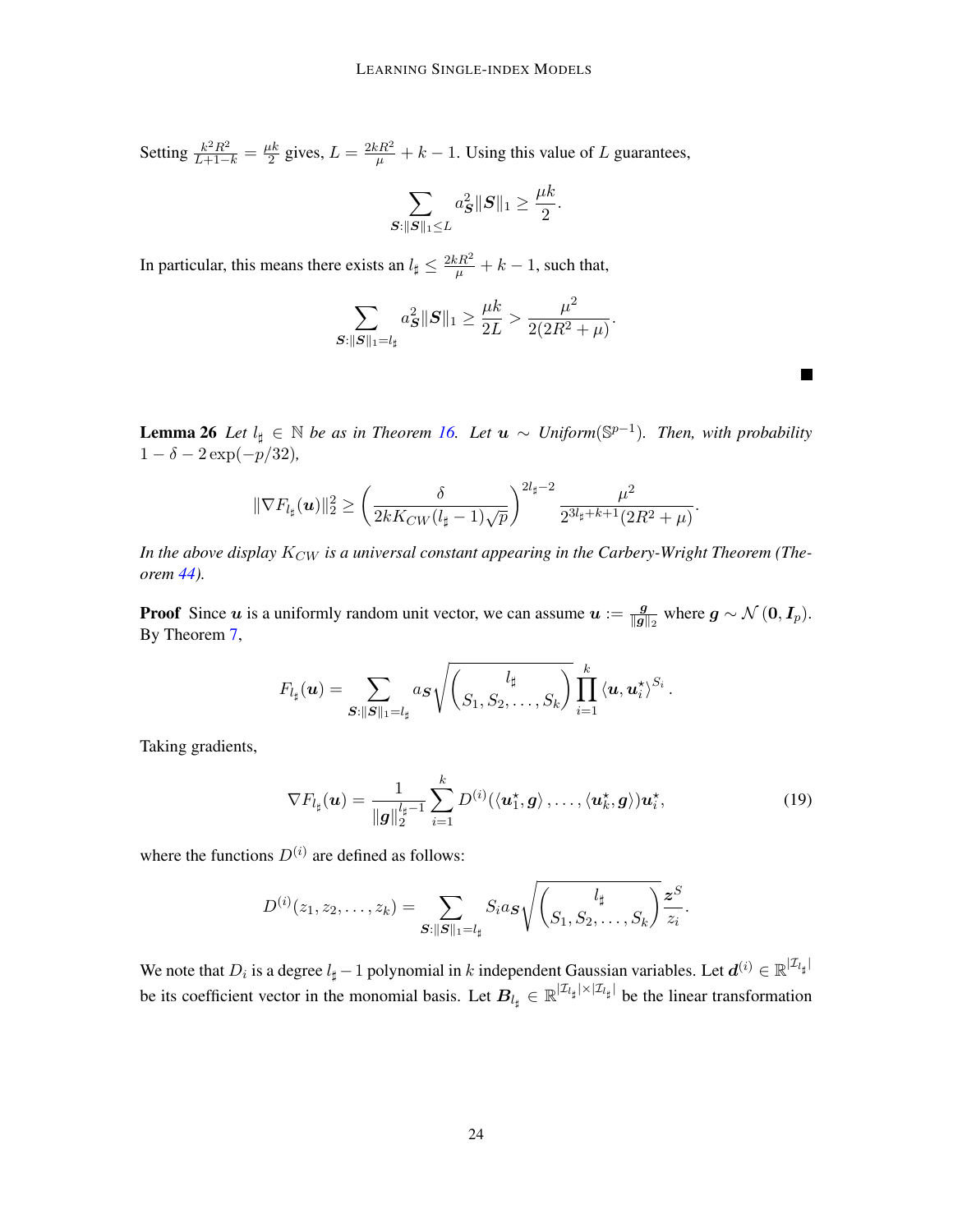that converts the monomial basis representation to the Hermite Basis representation. Then we have,

$$
\begin{array}{rcl} \|D^{(i)}\|_2^2 & = & \| \boldsymbol{B}_{l_\sharp} \boldsymbol{d}^{(i)} \|_2^2 \\ \\ & \geq & \lambda_{\mathrm{min}} \left( \boldsymbol{B}_{l_\sharp}^T \boldsymbol{B}_{l_\sharp} \right) \| \boldsymbol{d}^{(i)} \|_2^2 \\ \\ & \stackrel{\text{Lemma 36}}{\geq} 2^{-3 l_\sharp - k} \| \boldsymbol{d}^{(i)} \|_2^2 \\ & = & 2^{-3 l_\sharp - k} \sum_{\boldsymbol{S}: \| \boldsymbol{S} \|_1 = l_\sharp} S_i^2 a_{\boldsymbol{S}}^2 \left( \frac{l_\sharp}{S_1, S_2, \ldots, S_k} \right) \\ \\ & \geq & 2^{-3 l_\sharp - k} \sum_{\boldsymbol{S}: \| \boldsymbol{S} \|_1 = l_\sharp} S_i a_{\boldsymbol{S}}^2. \end{array}
$$

Combining the above display with Lemma [16,](#page-10-3) we get,

$$
\sum_{i=1}^k \|D^{(i)}\|_2^2 \stackrel{\text{Lemma 16}}{\ge} 2^{-3l_\sharp - k} \frac{\mu^2}{2(2R^2 + \mu)}.
$$

We know that  $D^{(i)}$  is a polynomial in k independent Gaussian variables of degree  $l_{\sharp} - 1$ . Applying Carbery-Wright Theorem (Theorem [44\)](#page-37-0),

$$
\mathbb{P}\left[|D^{(i)}| \leq \|D^{(i)}\|_2 \left(\frac{\delta}{kK_{CW}(l_{\sharp}-1)}\right)^{l_{\sharp}-1}\right] \leq \frac{\delta}{k}.
$$

Furthermore, using Equation [\(19\)](#page-23-0) and a union bound, we know that:

$$
\mathbb{P}\left[\|\boldsymbol{g}\|_{2}^{2l_{\sharp}-2}\|\boldsymbol{\nabla} F_{l_{\sharp}}(\boldsymbol{u})\|_{2}^{2} \leq \left(\frac{\delta}{kK_{CW}(l_{\sharp}-1)}\right)^{2l_{\sharp}-2} \frac{\mu^{2}}{2^{3l_{\sharp}+k+1}(2R^{2}+\mu)}\right] \leq \delta.
$$

Using standard chi-square concentration (Fact [5\)](#page-35-0),

$$
\mathbb{P}[\|g\|_2^2 > 1.5p] \le 2\exp(-p/32).
$$

Hence, using a union bound we have,

$$
\mathbb{P}\left[\|\boldsymbol{\nabla} F_{l_{\sharp}}(\boldsymbol{u})\|_{2}^{2} \leq \left(\frac{\delta}{2kK_{CW}(l_{\sharp}-1)\sqrt{p}}\right)^{2l_{\sharp}-2} \frac{\mu^{2}}{2^{3l_{\sharp}+k+1}(2R^{2}+\mu)}\right] \leq \delta + 2\exp(-p/32).
$$

 $\blacksquare$ 

**Theorem 27 (Theorem [17](#page-10-0) restated)** *Given any*  $\epsilon \in (0,1)$ ; with probability  $1-2\delta K_{max} \left(\frac{2R^2}{\mu}+1\right) 4K_{max}\left(\frac{2R^2}{\mu}+1\right)$  $\frac{\mu}{n}$   $-$  2 exp( $-p/32$  $-p/32$  $-p/32$ ), The estimate returned by Algorithm 3 satisfies

$$
\|\mathcal{P}_{\mathcal{U}^{\star}}^{\perp}(\hat{\boldsymbol{u}})\|_2 \leq \epsilon,
$$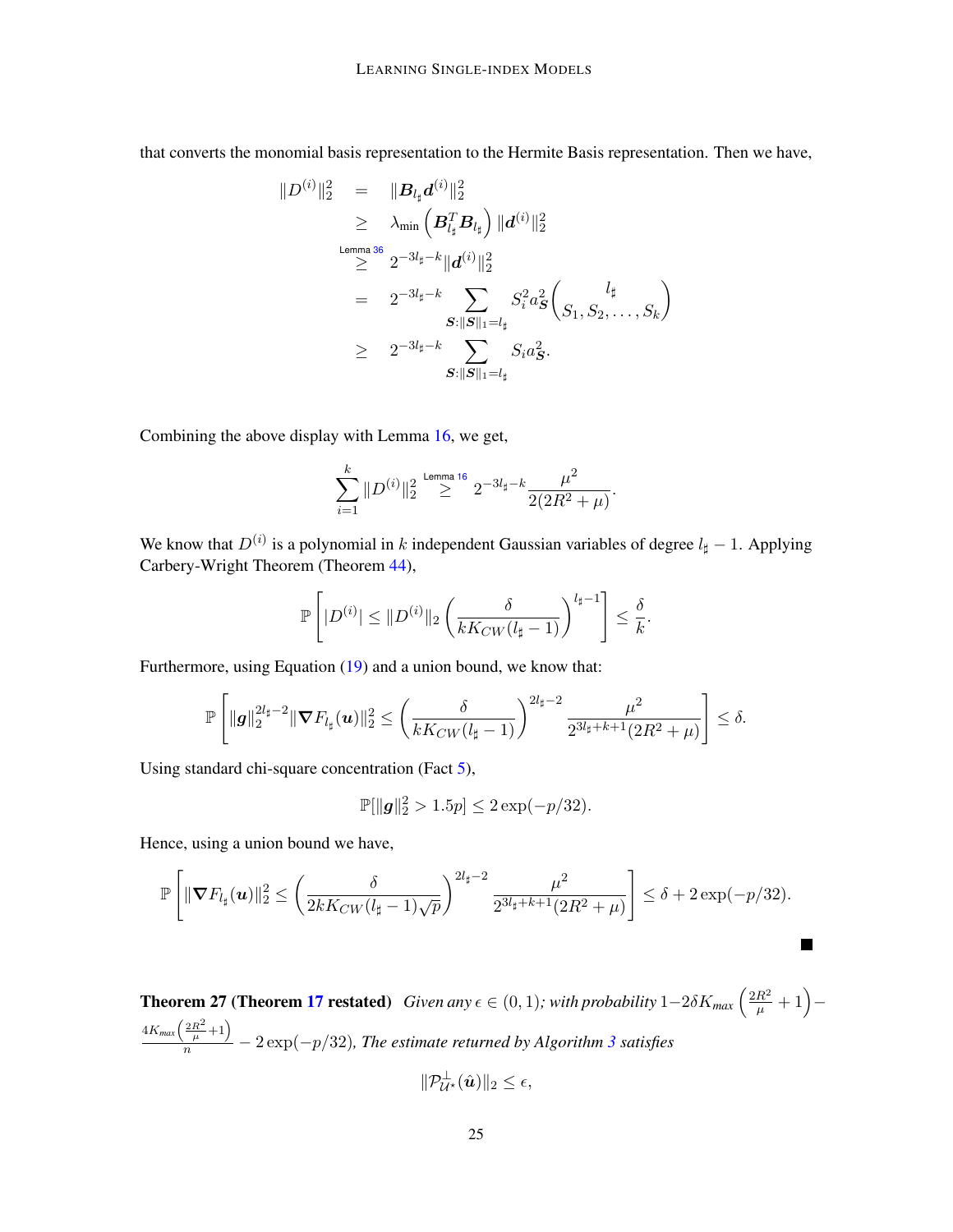*provided* n *satisfies*

$$
n \ge \frac{4 \cdot 10^4 (\|f\|_{\infty} + 4\sigma)^2 (2R^2 + \mu)}{\epsilon^2 \mu^2} \left( \frac{256 \ln(n) K_{\text{max}}^4 \left(\frac{2R^2}{\mu} + 1\right)^4 K_{CW}^2 \ln(1/\delta)}{\delta^2} \cdot p \right)^{K_{\text{max}} \left(\frac{2R^2}{\mu} + 1\right)}
$$

.

*In the above display,*  $K_{max}$  *is an upper bound on the true k given to the algorithm and*  $K_{CW} > 1$  *is a universal constant appearing in the Carbery-Wright Theorem.*

Proof We begin by introducing some notation. We define:

$$
\Delta_l := \nabla \hat{F}(\boldsymbol{u}_0) - \nabla F_l(\boldsymbol{u}_0) \quad L := \frac{2K_{\max}R^2}{\mu} + K_{\max} - 1.
$$

Applying Theorem [48](#page-41-0) and a union bound, we know that with probability  $1 - 2L\delta - \frac{4L}{n}$  $\frac{1}{n}$ ,

$$
\max_{l\in[L]}\|\mathbf{\Delta}_{l}\|_{2}\leq e(n),
$$

where we define  $e(n)$  as:

$$
e(n) := 100(||f||_{\infty} + 4\sigma) \cdot 2^{L} \sqrt{\frac{\max (p, \ln(1/\delta) \ln^L(n))}{n}}.
$$

Theorem [13](#page-9-2) guarantees the existence of  $l_{\sharp}$  such that:

$$
l_{\sharp} \le \frac{2kR^2}{\mu} + k - 1 \le L.
$$

For this  $l_{\sharp}$ , Lemma [26](#page-23-1) tells us with probability  $1 - \delta - 2 \exp(-p/32)$ ,

$$
\|\nabla F_{l_\sharp}(\boldsymbol{u}_0)\|_2\geq\omega,
$$

where we define  $\omega$  as:

$$
\omega := \left(\frac{\delta}{2kK_{CW}(l_\sharp - 1)\sqrt{p}}\right)^{l_\sharp - 1} \frac{\mu}{\sqrt{2^{3l_\sharp + k + 1}(2R^2 + \mu)}}.
$$

It is easy to check that once

$$
n \ge \frac{4 \cdot 10^4 (\|f\|_{\infty} + 4\sigma)^2 (2R^2 + \mu)}{\epsilon^2 \mu^2} \left( \frac{256 \ln(n) K_{\max}^4 \left(\frac{2R^2}{\mu} + 1\right)^4 K_{CW}^2 \ln(1/\delta)}{\delta^2} \cdot p \right)^{K_{\max} \left(\frac{2R^2}{\mu} + 1\right)},
$$

we have,

$$
e(n) \le \frac{\epsilon}{2\sqrt{p}}\omega.
$$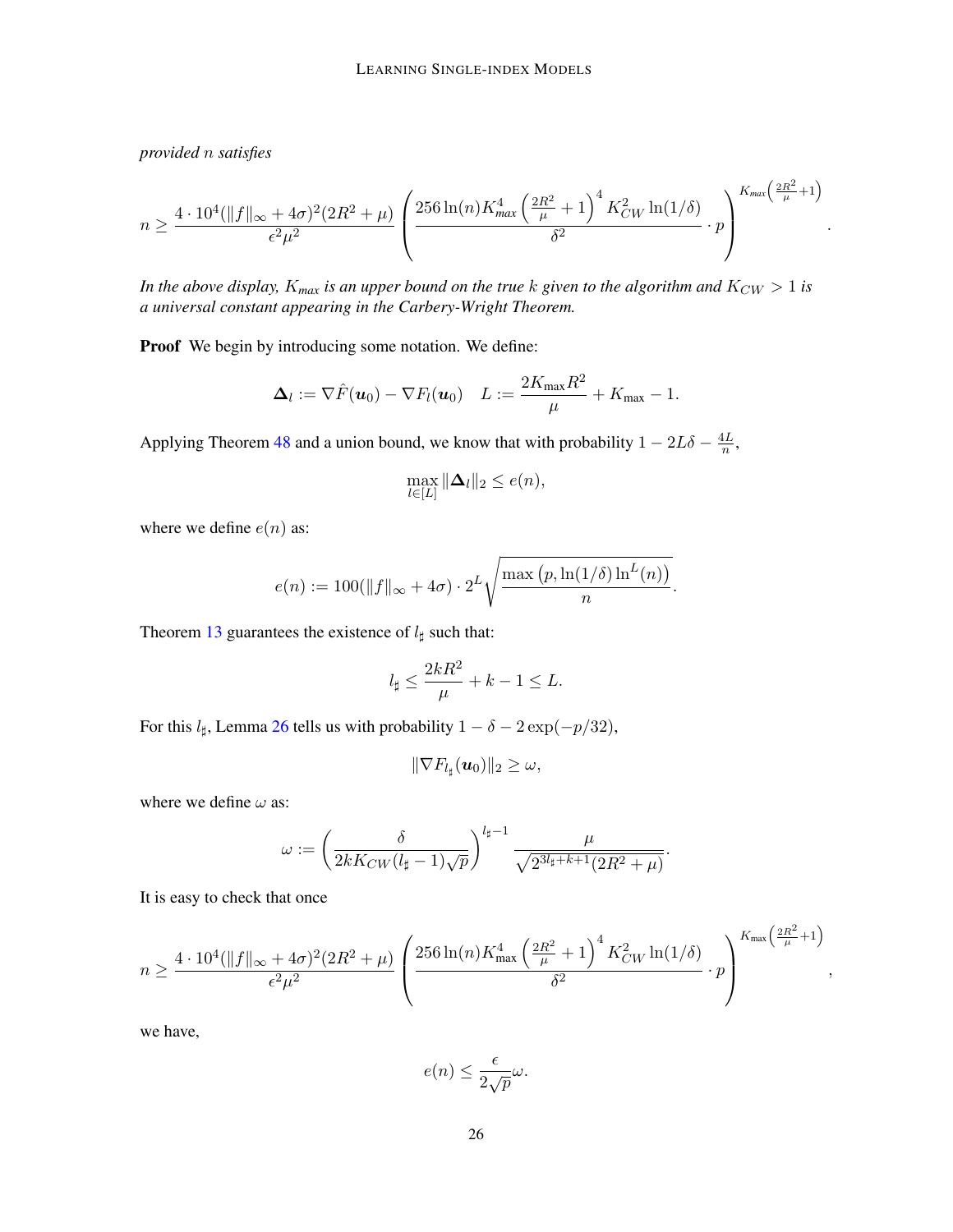We can now analyze the estimator returned by Algorithm [3.](#page-10-2) Let  $u_{k+1}^*, u_{k+2}^* \dots, u_p^*$  be an orthonormal basis for  $\mathcal{U}^{*\perp}$ . Consider the projection of the estimator returned by the algorithm on any  $u_i$ ,  $i \geq k+1$ :

$$
|\langle \mathbf{u}_i, \hat{\mathbf{u}} \rangle| = \frac{\left| \left\langle \nabla \hat{F}_{l_{\text{best}}}(\mathbf{u}_0), \mathbf{u}_i^{\star} \right\rangle \right|}{\|\nabla \hat{F}_{l_{\text{best}}}(\mathbf{u}_0)\|} \leq \frac{\left| \left\langle \nabla F_{l_{\text{best}}}(\mathbf{u}_0), \mathbf{u}_i^{\star} \right\rangle + \left| \left\langle \Delta_{l_{\text{best}}}, \mathbf{u}_i^{\star} \right\rangle \right|}{\|\nabla \hat{F}_{l_{\text{best}}}(\mathbf{u}_0)\|}.
$$
\n(20)

Next we observe that since  $\nabla F_{l_{best}}(\boldsymbol{u}_0) \in \mathcal{U}^{\star}$ , we have,

<span id="page-26-4"></span><span id="page-26-2"></span><span id="page-26-1"></span>
$$
\langle \nabla F_{l_{\text{best}}}(\boldsymbol{u}_0), \boldsymbol{u}_i^{\star} \rangle = 0. \tag{21}
$$

By Cauchy-Schwarz inequality,

$$
|\langle \Delta_{l_{\text{best}}}, \boldsymbol{u}_{i}^{\star} \rangle| \le ||\Delta_{l_{\text{best}}}|| \le e(n) \le \frac{\epsilon}{2\sqrt{p}} \omega.
$$
 (22)

Next using the definition of  $l_{best}$ , we know that,

$$
\|\nabla \hat{F}_{l_{\text{best}}}(\boldsymbol{u}_0)\| \geq \|\nabla \hat{F}_{l_{\sharp}}(\boldsymbol{u}_0)\|
$$
\n
$$
\geq \|\nabla F_{l_{\sharp}}(\boldsymbol{u}_0)\| - e(n)
$$
\n
$$
\geq \omega - e(n)
$$
\n
$$
\geq \omega \left(1 - \frac{\epsilon}{2\sqrt{p}}\right)
$$
\n
$$
\leq \frac{\epsilon \epsilon_{(0,1)}}{2} \quad \frac{\omega}{2}.
$$
\n(24)

Substituting the bounds obtained in Equation  $(21)$ , Equation  $(22)$  and Equation  $(24)$  into Equation  $(20)$  gives:

$$
|\left| \leq \frac{\epsilon}{\sqrt{p}}.
$$

This implies,

$$
\|\mathcal{P}_{\mathcal{U}^{\star}}^{\perp}(\hat{\boldsymbol{u}})\|_2^2 = \sum_{i=k+1}^p |\langle \boldsymbol{u}_i, \hat{\boldsymbol{u}} \rangle|^2 \leq \epsilon^2.
$$

<span id="page-26-3"></span>

# <span id="page-26-0"></span>Appendix D. Handling Unbounded Link Functions

In this section, we relax the assumption that the link function  $g$  is bounded. We assume the link function g satisfies Assumptions [1,](#page-4-3) [3](#page-4-0) and [4.](#page-4-1) But instead of the assumption that  $||g||_{\infty} < \infty$ , we assume that g and  $\nabla g$  grow at most polynomially at infinity. More precisely, we assume, that the link function g is  $(d, T, C)$ -polynomial bounded (defined below).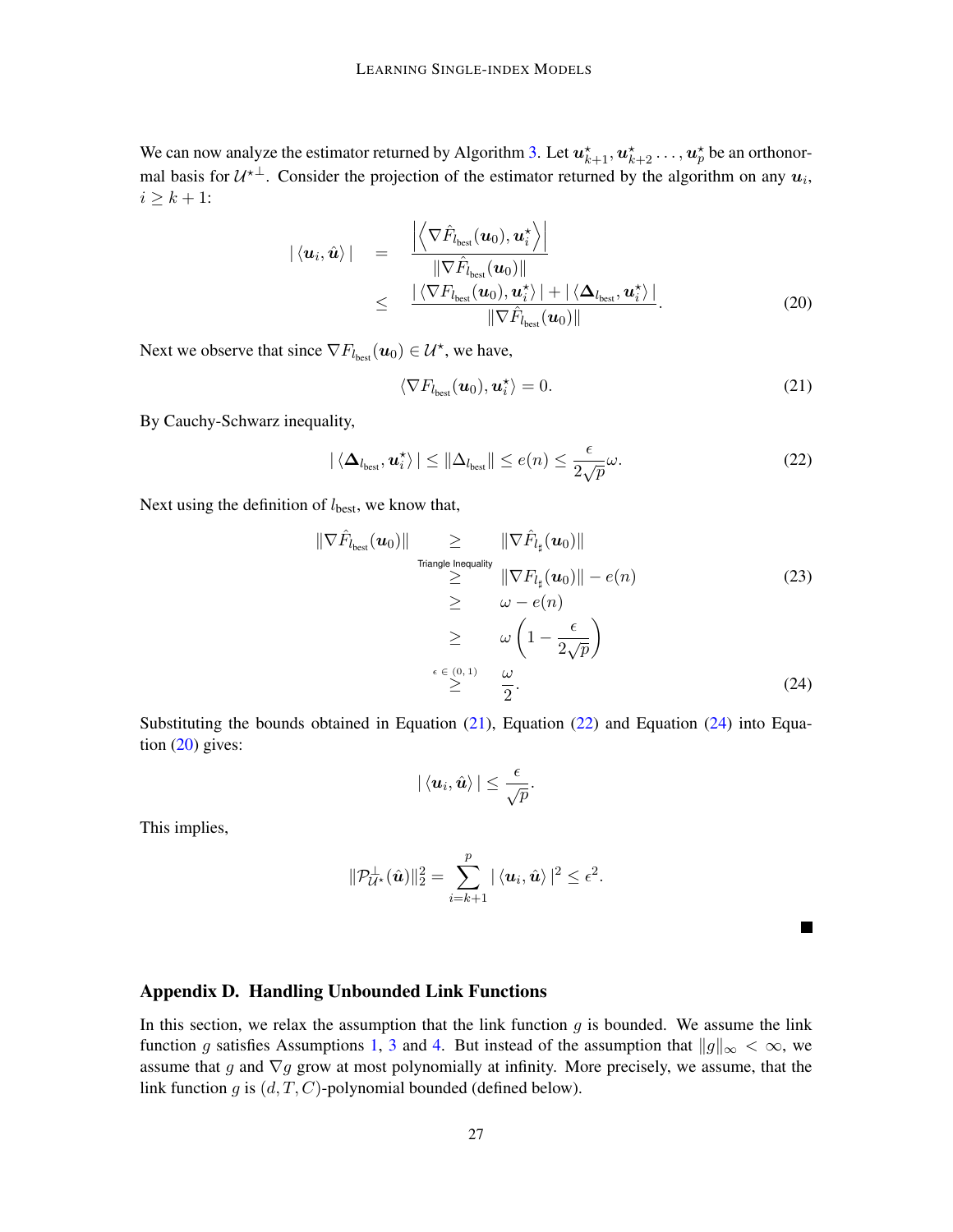**Definition 28** A link function  $g : \mathbb{R}^k \to \mathbb{R}$  is  $(d, T, C)$ -polynomially bounded, if:

 $\exists T > 0, r \in \mathbb{N}$  such that,  $\forall t \geq T, \max(|g(\boldsymbol{z})|, \|\nabla g(\boldsymbol{z})\|_{\infty}) \leq C \|\boldsymbol{z}\|_{\infty}^{d}.$ 

Remark 29 *A number of link functions of practical interest are not bounded but are polynomially bounded. For example, in the phase retrieval problem*  $g(z) = z^2$  *which is*  $(2,1,2)$ *-polynomially bounded.*

The reduction from polynomially bounded link functions to bounded link functions involve the following steps:

- 1. We construct a auxiliary link function  $\tilde{g}_t$  which is bounded. Here  $t > 0$  is a parameter which we will choose appropriately at the end.
- 2. Next, we compute the  $\ell_{\infty}$  norm bound, minimum signal strength parameter and smoothness parameter for the auxiliary link function. Hence Algorithms [1,](#page-8-0)[2](#page-9-1) and [3](#page-10-2) will have the desired guarantees when the data is generated from a multi-index model with this link function.
- 3. Finally, we show that the total variation distance between the data distribution induced by the auxiliary link function and the true link function is small. Hence, if an algorithm succeeds with high probability with the auxiliary link function, it must succeed with high probability with the actual link function.

We first construct the auxiliary link function  $\tilde{g}_t$ . We first introduce some notation. Let  $q(z): \mathbb{R} \to \mathbb{R}$ be the function:

$$
q(z) \stackrel{\text{def}}{=} \begin{cases} 0 & z \le -2 \\ 2(z+2)^2 & -2 \le z \le -1.5 \\ 1 - 2(z+1)^2 & -1.5 \le z \le -1 \\ 1 & -1 \le z \le 1 \\ 1 - 2(z-1)^2 & 1 \le z \le 1.5 \\ 2(z-2)^2 & z \ge 2. \end{cases}
$$

The above function is an approximation to the indicator function of the interval  $[-1, 1]$  that is twice differentiable almost everywhere. In particular, we have,

 $q(z) = 1 \quad \forall \quad z \in [-1, 1], \quad q(z) = 0 \quad \forall \quad z \in (-\infty, -2] \cup [2, \infty), \quad 0 \le q(z) \le 1 \quad \forall \quad z \in \mathbb{R}.$ 

Furthermore, we have that almost surely,

$$
|q'(z)| \le 2, \quad |q''(z)| \le 4.
$$

Finally we define the function  $Q_t : \mathbb{R}^k \to \mathbb{R}$  as:

$$
Q_t(z) = \prod_{i=1}^k q\left(\frac{z_i}{t}\right).
$$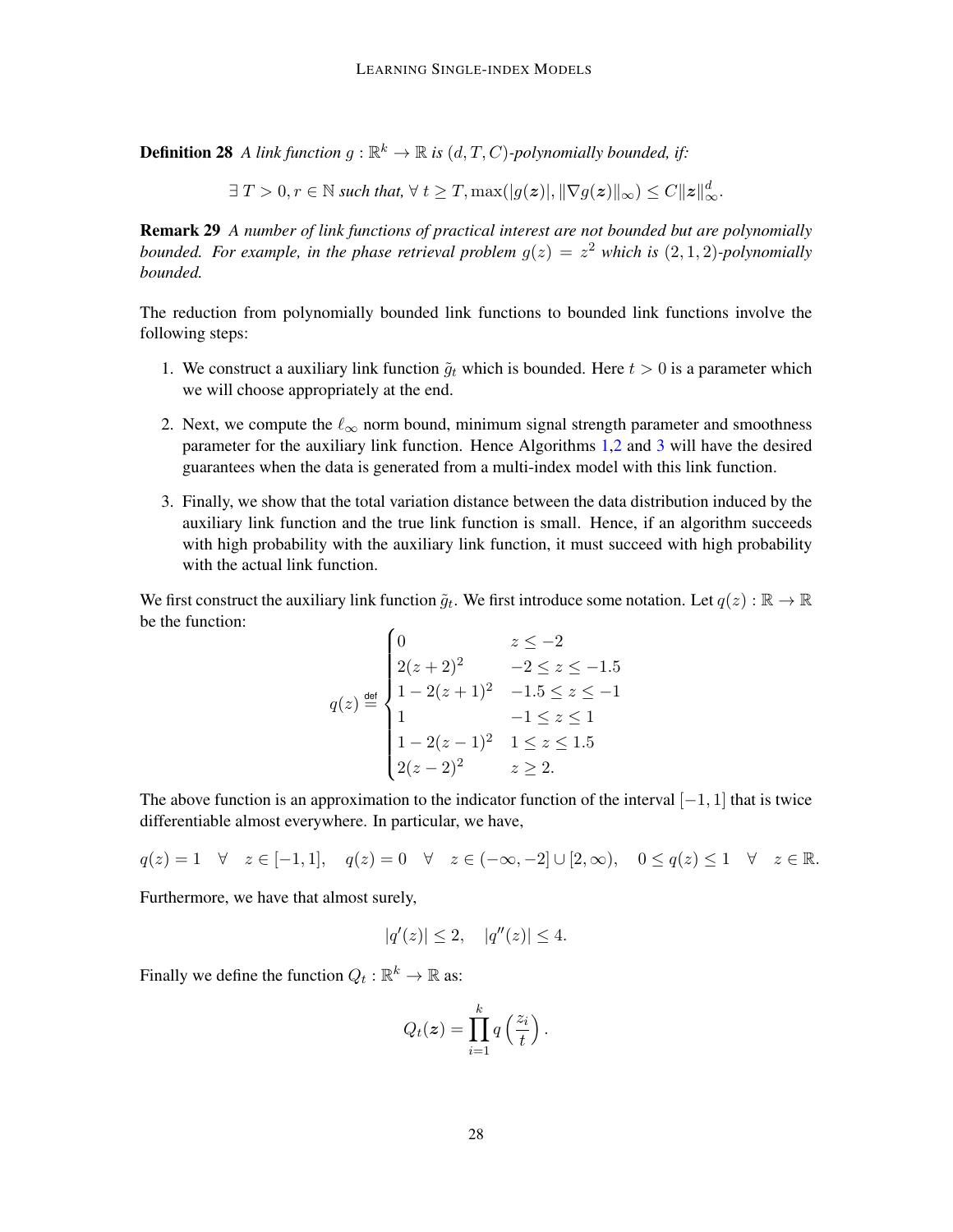We can now approximate the original link function with a bounded link function  $\tilde{g}_t$  defined as:

$$
\tilde{g}_t(z) \stackrel{\text{def}}{=} \frac{g(z)Q_t(z)}{\sqrt{\mathbb{E}[g^2(z)Q_t^2(z)]}}.
$$

The following lemma verifies that the auxiliary link function satisfies Assumptions [1,](#page-4-3)[3](#page-4-0) and [4.](#page-4-1) We recall that  $1\{\cdot\}$  denotes the indicator of an event.

**Lemma 30** *The auxiliary link function*  $\tilde{g}_t$  *satisfies* 

<span id="page-28-0"></span>*1.*  $\|\tilde{g}_t\|_{\infty} \leq 2C(2t)^d$ . 2.  $\mathbb{E}[(\frac{\partial \tilde{g}_t(z)}{\partial z_i})^2] \geq \frac{\mu}{2}$  $\frac{\mu}{2}$  for all  $i \in [k]$ . 3.  $\mathbb{E}[(\frac{\partial^2 \tilde{g}_t(z)}{\partial z \cdot \partial z)}]$  $\frac{\partial^2 \tilde{g}_t(\boldsymbol{z})}{\partial z_i \partial z_j}$ <sup>2</sup>]  $\leq 10R^2$  for all  $i, j \in [k]$  $p$ rovided  $t \ge \max(T, 8d, \sqrt{4 \ln(C^2 k)}, \sqrt{4 \ln(C^2 k(\mu + 1)/\mu)}, \sqrt{4 \ln(256 kC^2 (R^2 + 1)/R^2)})$ .

#### Proof

1. We note that, since  $\tilde{g}_t(z) = 0 \,\forall \|z\|_{\infty} > 2t$ ,

$$
\|\tilde{g}_t\|_{\infty} \le \frac{C(2t)^d}{\sqrt{\mathbb{E}[g^2(z)Q_t^2(z)]}}
$$

.

Furthermore,

$$
\mathbb{E}[g^{2}(z)Q_{t}^{2}(z)] = 1 - \mathbb{E}[g^{2}(z)(1 - Q_{t}^{2}(z))]
$$
\n
$$
\geq 1 - \mathbb{E}[g^{2}(z)1\{\|z\|_{\infty} > t\}]
$$
\n
$$
\geq 1 - C^{2}\mathbb{E}[\|z\|_{\infty}^{2d}1\{\|z\|_{\infty} > t\}]
$$
\n
$$
\geq 1 - C^{2}k\mathbb{E}[|Z|^{2d}1\{|Z| > t\}].
$$

From Lemma [42,](#page-36-1) we know that,  $\mathbb{E}[|Z|^{2d}1\{|Z| > t\}] \leq 0.25 \exp(-t^2/4)$  provided  $t > 8d$ . Hence by choosing t such that  $t > \max(\sqrt{4 \ln(C^2 k)}, 8d)$ , we get  $\|\tilde{g}_t\|_{\infty} \leq 2C(2t)^d$ .

2. Consider the following sequence of inequalities:

$$
\mathbb{E}\left[\left(\frac{\partial \tilde{g}_t(z)}{\partial z_i}\right)^2\right] \geq \mathbb{E}\left[\left(\frac{\partial \tilde{g}_t(z)}{\partial z_i}\right)^2 \mathbb{1}\{\|z\|_{\infty} \leq t\}\right]
$$
  

$$
\geq \mathbb{E}\left[\left(\frac{\partial g(z)}{\partial z_i}\right)^2 \mathbb{1}\{\|z\|_{\infty} \leq t\}\right]
$$
  

$$
= \mu - \mathbb{E}\left[\left(\frac{\partial g(z)}{\partial z_i}\right)^2 \mathbb{1}\{\|z\|_{\infty} > t\}\right]
$$
  

$$
\geq \mu - kC^2 \mathbb{E}[|Z|^{2d}\mathbb{1}\{|Z| > t\}].
$$

Choosing  $t > \max(\sqrt{4\ln(C^2k(\mu+1)/\mu)}, 8d)$  gives us the required lower bound of  $\frac{\mu}{2}$ .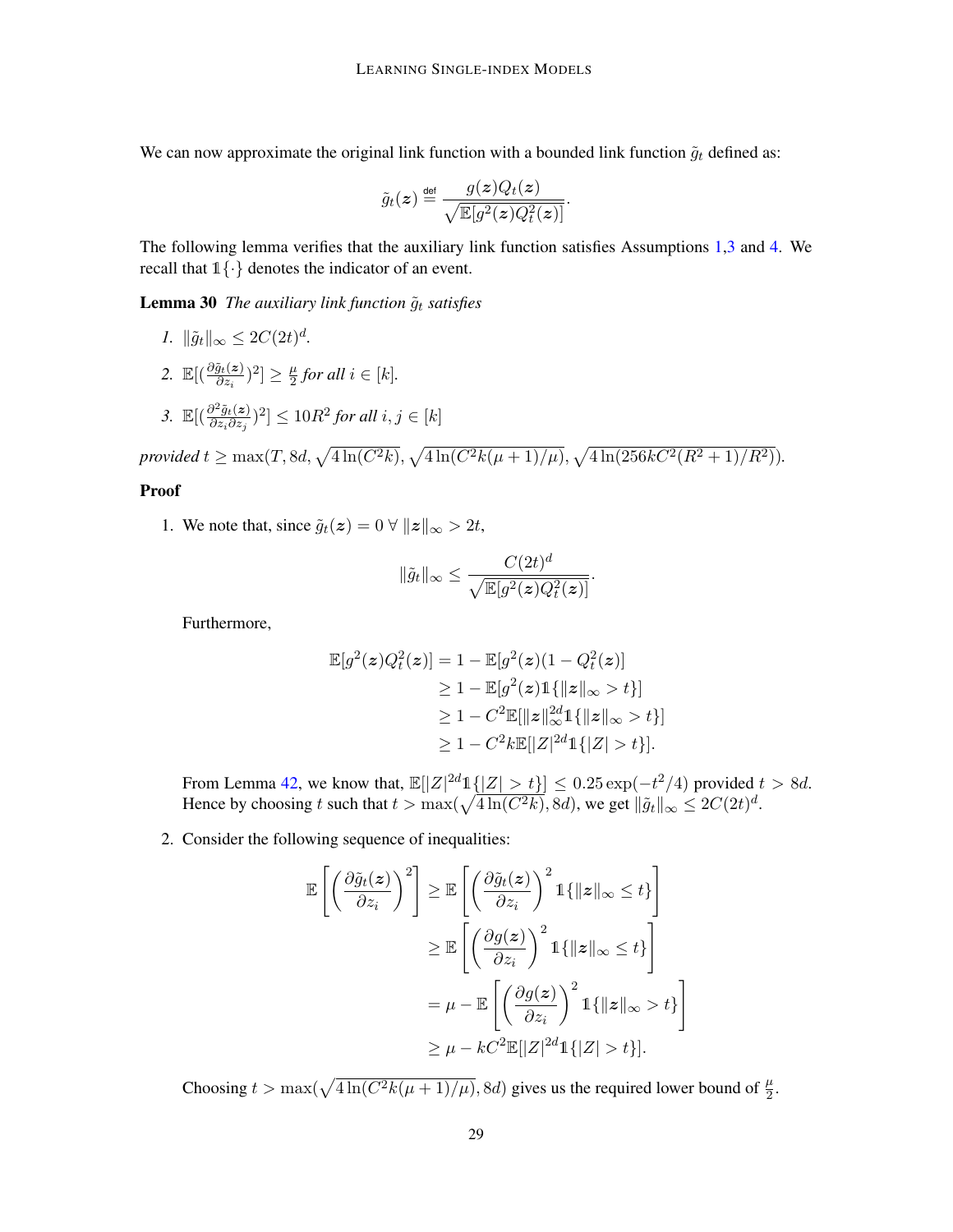3. We note that,

$$
\frac{\partial^2 \tilde{g}_t(\mathbf{z})}{\partial z_i \partial z_j} = \frac{1}{\sqrt{\mathbb{E}[g^2(\mathbf{z})Q_t^2(\mathbf{z})]}} \left( \frac{\partial^2 g(\mathbf{z})}{\partial z_i \partial z_j} + \frac{\partial^2 Q_t(\mathbf{z})}{\partial z_i \partial z_j} + \frac{\partial g}{\partial z_i} \frac{\partial Q_t}{\partial z_j} + \frac{\partial g}{\partial z_j} \frac{\partial Q_t}{\partial z_i} \right).
$$

Furthermore,

$$
\left| \frac{\partial Q_t}{\partial z_i} \right| \le 2 \cdot \mathbb{1}\{t < \|z\|_{\infty} < 2t\}
$$
\n
$$
\left| \frac{\partial^2 Q_t}{\partial z_i \partial z_j} \right| \le 4 \cdot \mathbb{1}\{t < \|z\|_{\infty} < 2t\}.
$$

Hence,

$$
\mathbb{E}\left[\left(\frac{\partial \tilde{g}_t(\mathbf{z})}{\partial z_i}\right)^2\right] \leq 8 \mathbb{E}\left(\left(\frac{\partial^2 g(\mathbf{z})}{\partial z_i \partial z_j}\right)^2 + \left(\frac{\partial^2 Q_t(\mathbf{z})}{\partial z_i \partial z_j}\right)^2 + \left(\frac{\partial g}{\partial z_i} \frac{\partial Q_t}{\partial z_j}\right)^2 + \left(\frac{\partial g}{\partial z_j} \frac{\partial Q_t}{\partial z_i}\right)^2\right)
$$
  
= 8\left(R^2 + 16 \mathbb{P}\left[t < ||\mathbf{z}||\_{\infty} < 2t\right] + 8 \mathbb{E}\left[\left(\frac{\partial g}{\partial z\_i}\right)^2 \mathbb{1}\left\{t < ||\mathbf{z}||\_{\infty} < 2t\right\}\right]\right).

Finally choosing  $t > \max(\sqrt{4 \ln(256kC^2(R^2+1)/R^2)}, 8d)$  gives us the required upper bound of  $10R^2$ .

 $\blacksquare$ 

Next, we bound the total variation distance between the measures induced on the data when the link function is g and the link function is  $\tilde{g}_t$ . We first introduce some notation:

$$
\begin{aligned} \boldsymbol{X} \stackrel{\mathsf{def}}{=} \left[\boldsymbol{x}_1|\boldsymbol{x}_2|\cdots|\boldsymbol{x}_n\right]^T \\ \boldsymbol{Y} \stackrel{\mathsf{def}}{=} \left[y_1,y_2,\ldots,y_n\right]^T. \end{aligned}
$$

Let P be the measure induced on  $(X, Y)$  when the link function is g. Let  $\tilde{\mathcal{P}}_t$  denote the measure induced on  $(X, Y)$  when the link function is  $\tilde{g}_t$ . We note that the under both these measures, the marginal density of X is the same. Let us denote the marginal density of X by  $p(\cdot)$ . Let the conditional density of  $Y|X = X$  be denoted by  $q(\cdot|X)$  and  $\tilde{q}(\cdot|X)$  under  $P$  and  $\tilde{P}_t$  respectively. Finally,  $\forall$  t > 0, we define the event  $E_t$  as follows:

$$
E_t \stackrel{\text{def}}{=} \{\|x_i\|_{\infty} \leq t \ \forall \ i \in [n]\}.
$$

We observe that if  $X \in E_t$ , then,

$$
q(\cdot | X) = \tilde{q}(\cdot | X).
$$

<span id="page-29-0"></span>The following lemma bounds the total variation distance (denoted by  $d_{\text{TV}}(\mathcal{P}, \tilde{\mathcal{P}}_t)$ ) between the measure  $P$  and  $\tilde{P}_t$ .

Lemma 31 *In the setup introduced above, we have,*

$$
d_{TV}(\mathcal{P}, \tilde{\mathcal{P}}_t) \le 2np \exp(-t^2/2).
$$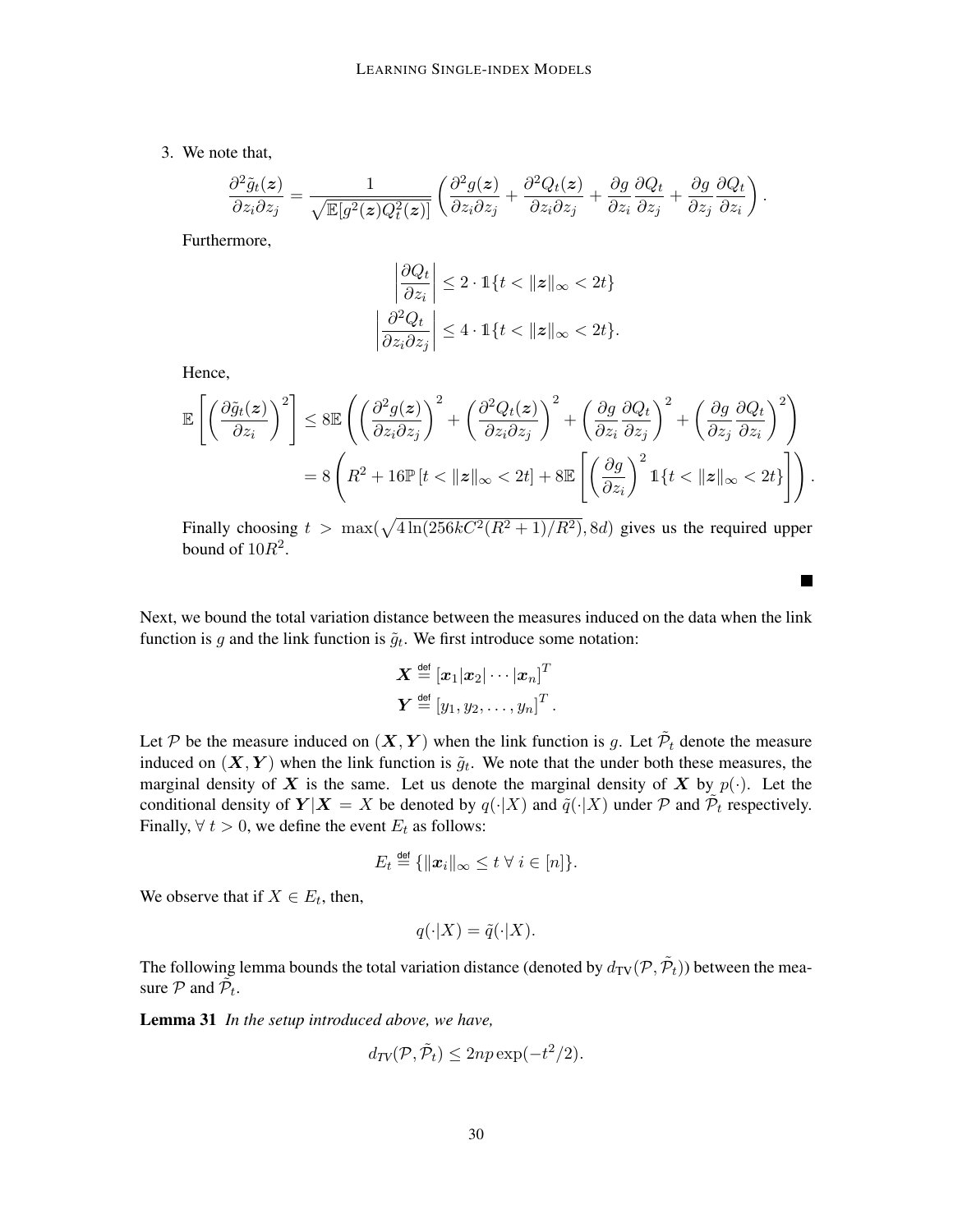Proof From the definition of total variation distance we have,

$$
d_{\text{TV}}(\mathcal{P}, \tilde{\mathcal{P}}_t) = \frac{1}{2} \int_{\mathbb{R}^{n \times p}} \int_{\mathbb{R}^n} |p(X)q(Y|X) - p(X)\tilde{q}(Y|X)| \, dY \, dX
$$
  
\n
$$
= \frac{1}{2} \int_{X \in E_t} \int_{\mathbb{R}^n} |p(X)q(Y|X) - p(X)\tilde{q}(Y|X)| \, dY \, dX
$$
  
\n
$$
+ \frac{1}{2} \int_{X \notin E_t} \int_{\mathbb{R}^n} |p(X)q(Y|X) - p(X)\tilde{q}(Y|X)| \, dY \, dX.
$$

Using the fact that  $q(\cdot|X) = \tilde{q}(\cdot|X)$ , when  $X \in E_t$ , we find the first term in the above display is 0. Turning our attention to the second term, we note,

$$
\frac{1}{2} \int_{\mathbb{R}^n} |q(Y|X) - \tilde{q}(Y|X)| \, dY = d_{\text{TV}}(q(\cdot|X), \tilde{q}(\cdot|X))
$$
  
\$\leq 1\$.

Hence,

$$
d_{\text{TV}}(\mathcal{P}, \tilde{\mathcal{P}}_t) = \frac{1}{2} \int_{X \notin E_t} \int_{\mathbb{R}^n} |p(X)q(Y|X) - p(X)\tilde{q}(Y|X)| \, dY \, dX
$$
  
\n
$$
\leq \int_{X \notin E_t} p(X) \, dX
$$
  
\n
$$
= \mathbb{P}[X \notin E_t].
$$

Applying standard concentration bounds for a gaussian random variable and a union bound gives us the required result. П

The following theorem gives a general reduction showing that any algorithm which is able to estimate multi-index models with bounded link functions is also able to estimate multi-index models with polynomially bounded link functions.

**Theorem 32** Let A be any algorithm which returns an estimate  $\hat{u}$  that satisfies  $\|\mathcal{P}_{\mathcal{U}^{\star}}^{\perp}\hat{u}\|_2 \leq \epsilon$ *with probability atleast* 1 − δ *given data generated from a multi-index model with normalized link function* g with  $||g||_{\infty} \leq B$ , minimum signal strength parameter  $\mu$  and smoothness parameter  $R^2$ *provided the number of samples* n *satisfies*

$$
n \ge N(p, k, \sigma^2, \mu, R^2, B, \epsilon, \delta).
$$

Then the same algorithm returns an estimate  $\hat u$  that satisfies  $\|\mathcal{P}_{\mathcal{U}^*}^{\perp}\hat u\|_2\leq \epsilon$  with probability atleast 1 − 2δ *given data generated from a multi-index model with* (d, T, C)*-polynomially bounded normalized link function with minimum signal strength parameter*  $\mu$  *and smoothness parameter*  $R^2$ *provided the number of samples* n *satisfies,*

$$
n \ge N(p, k, \sigma^2, \mu/2, 10R^2, B', \epsilon, \delta)
$$

*where*

$$
B' = 2C \max \left( T^d, 8^d d^d, 4^{d/2} \ln^{d/2} \left( \frac{256C^2 (R^2 + 1)(\mu + 1)}{\mu R^2 \delta} \cdot knp \right) \right).
$$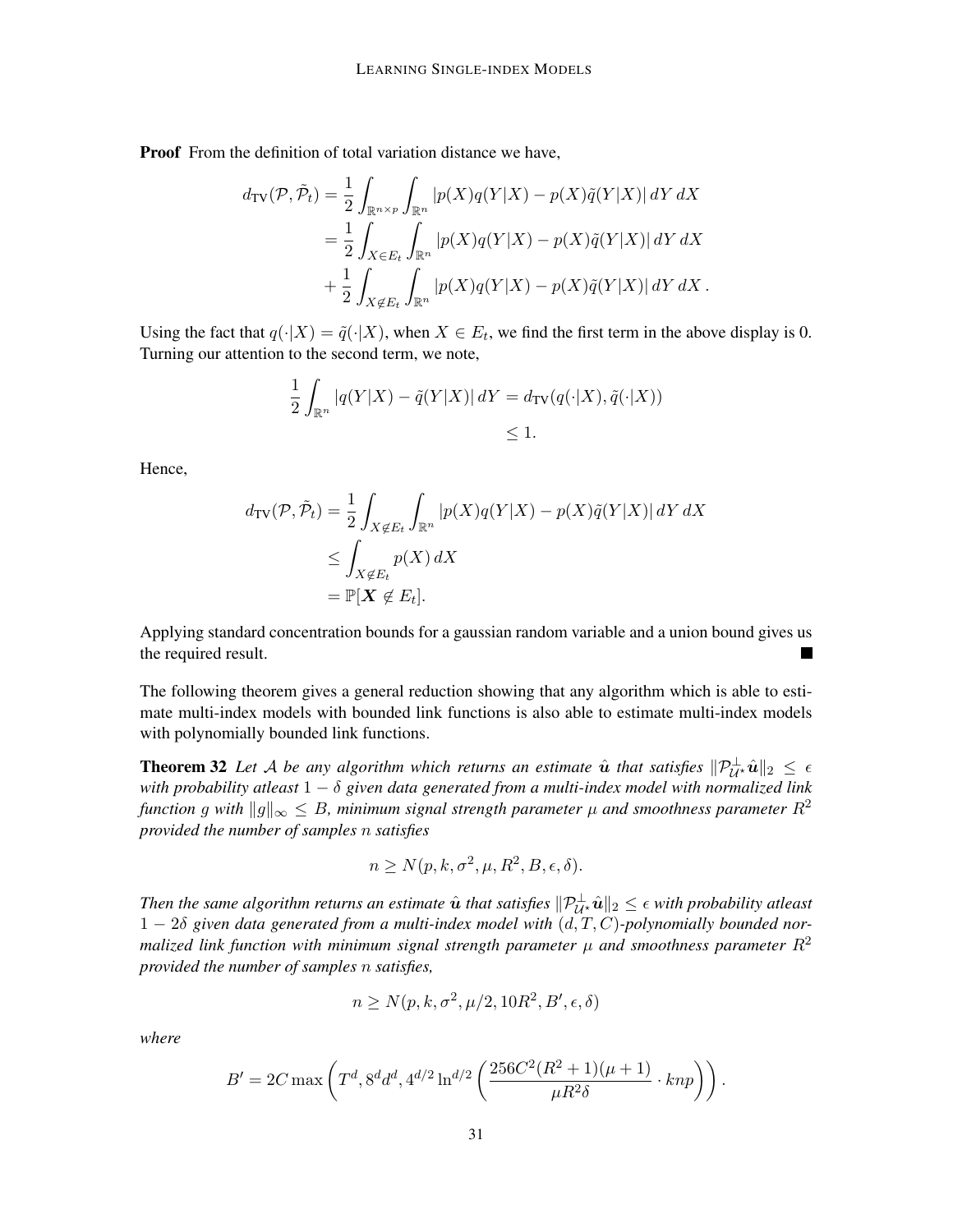**Proof** To construct  $\tilde{g}_t$  choose t as:

$$
t = \max\left(T, 8d, \sqrt{4\ln\left(\frac{256C^2(R^2+1)(\mu+1)}{\mu R^2 \delta} \cdot knp\right)}\right).
$$

By Lemma [30,](#page-28-0) we have, that  $\tilde{g}_t$  satisfies

$$
\|\tilde{g}_t\|_{\infty} \leq B'
$$
  
\n
$$
\mathbb{E}\left[\left(\frac{\partial \tilde{g}_t(z)}{\partial z_i}\right)^2\right] \geq \frac{\mu}{2}
$$
  
\n
$$
\mathbb{E}\left[\left(\frac{\partial^2 \tilde{g}_t(z)}{\partial z_i \partial z_j}\right)^2\right] \leq 10R^2
$$
  
\n
$$
\forall i \in [k].
$$
  
\n
$$
\forall i, j \in [k].
$$

Hence when given data generated using link function  $\tilde{g}_t$ , the algorithm succeeds with probability  $1 - \delta$  provided,

$$
n \ge N(p, k, \sigma^2, \mu/2, 10R^2, B', \epsilon, \delta).
$$

On the other hand, by Lemma [31,](#page-29-0)

$$
d_{\mathrm{TV}}(\mathcal{P}, \tilde{\mathcal{P}}_t) \le \delta.
$$

Hence, by the definition of Total Variation distance, given data generated from  $g$ , the same algorithm succeeds with probability at least  $1 - 2\delta$ .

Remark 33 *We note that in Theorems [14](#page-9-0) and [17,](#page-10-0) the sample complexity depends only polynomially on*  $||g||_{∞$ *. Hence, if the link function is unbounded but polynomially bounded, the same guarantees hold provided the number of samples*  $n \geq \tilde{O}(poly(p)/\epsilon^2)$  where the  $\tilde{O}$  notation suppresses factors that are logarithmic in  $p$  but can possibly be exponential in the link function parameters like  $R, \frac{1}{\mu}, d$ .

#### Appendix E. Properties of Hermite Polynomials

<span id="page-31-1"></span>Fact 1 (Explicit Form of Hermite Polynomials) *The (normalized) Hermite Polynomial of degree* i *is given by:*

$$
H_i(x) = \sqrt{i!} \sum_{m=0}^{\lfloor i/2 \rfloor} \frac{(-1)^m}{m!} \frac{x^{i-2m}}{(i-2m)! 2^m}.
$$

<span id="page-31-0"></span>Fact 2 (Differentiating Hermite Polynomials) *The derivative of the Hermite Polynomial of degree* i *is given by:*

$$
H_i'(x) = \sqrt{i}H_{i-1}(x).
$$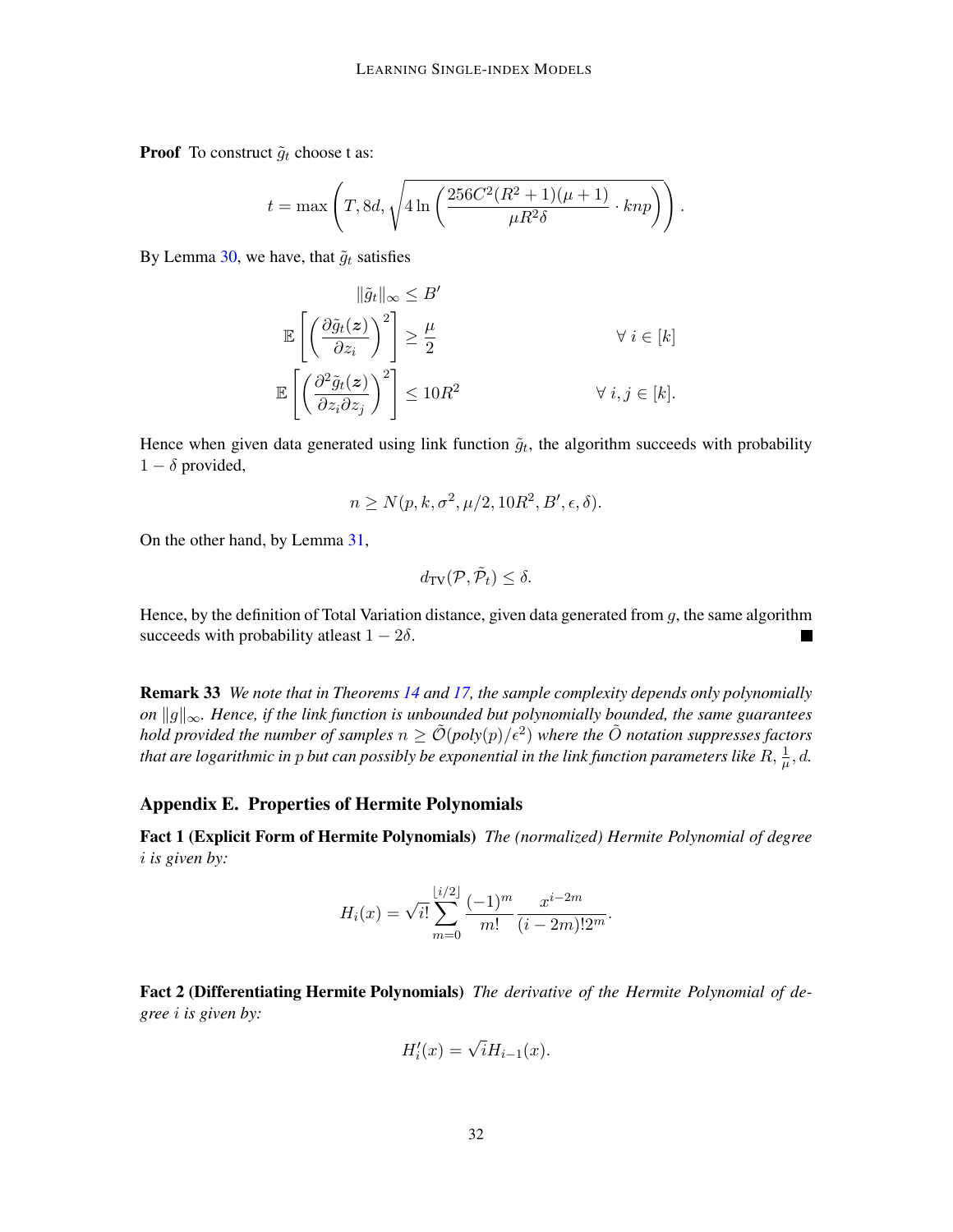The following lemma gives an upper bound on the value of a Hermite polynomial on a compact interval. This will be helpful in analyzing the concentration properties of Hermite polynomials via a truncation argument.

<span id="page-32-1"></span>**Lemma 34** *For all*  $\lambda \geq i$ ,

$$
\sup_{|x| \le \lambda} |H_i(x)| \le \frac{i\lambda^i}{\sqrt{i!}}.
$$

Proof We make the following crude approximations to get an upper bound:

$$
|H_i(x)| \stackrel{\text{Fact 1}}{=} \sqrt{i!} \sum_{m=0}^{\lfloor i/2 \rfloor} \frac{(-1)^m}{m!} \frac{x^{i-2m}}{(i-2m)!2^m}
$$
  

$$
\leq \sqrt{i!} \sum_{m=0}^{\lfloor i/2 \rfloor} \frac{1}{m!} \frac{|x|^{i-2m}}{(i-2m)!2^m}
$$
  

$$
\leq \sqrt{i!} \sum_{m=0}^{\lfloor i/2 \rfloor} \frac{1}{m!} \frac{\lambda^{i-2m}}{(i-2m)!2^m}.
$$

Next we note that for  $\lambda \geq i$ ,  $\lambda^{i}/i!$  is the dominant term in the above summation. This is because:

$$
\frac{\frac{1}{m!} \frac{\lambda^{i-2m}}{(i-2m)!2^m}}{\frac{\lambda^i}{i!}} = \frac{(i-2m+1) \cdot (i-2m+2) \cdots (i-1) \cdot i}{\lambda^{2m} 2^m m!}
$$

$$
\leq \left(\frac{i}{\lambda}\right)^{2m}
$$

$$
\leq 1.
$$

Hence we have,

$$
\sup_{|x| \le \lambda} |H_i(x)| \le \frac{i}{2} \cdot \sqrt{i!} \frac{\lambda^i}{i!}
$$

$$
\le \frac{i\lambda^i}{\sqrt{i!}}.
$$

We will also need bounds on the maximum coefficient in the monomial representation of the Hermite Polynomial of degree *i*.

 $\blacksquare$ 

<span id="page-32-0"></span>**Lemma 35** Let  $B_i$  be the maximum absolute coefficient in the monomial expansion of the degree i *Hermite Polynomial. Then,*

$$
B_i \le 2^i.
$$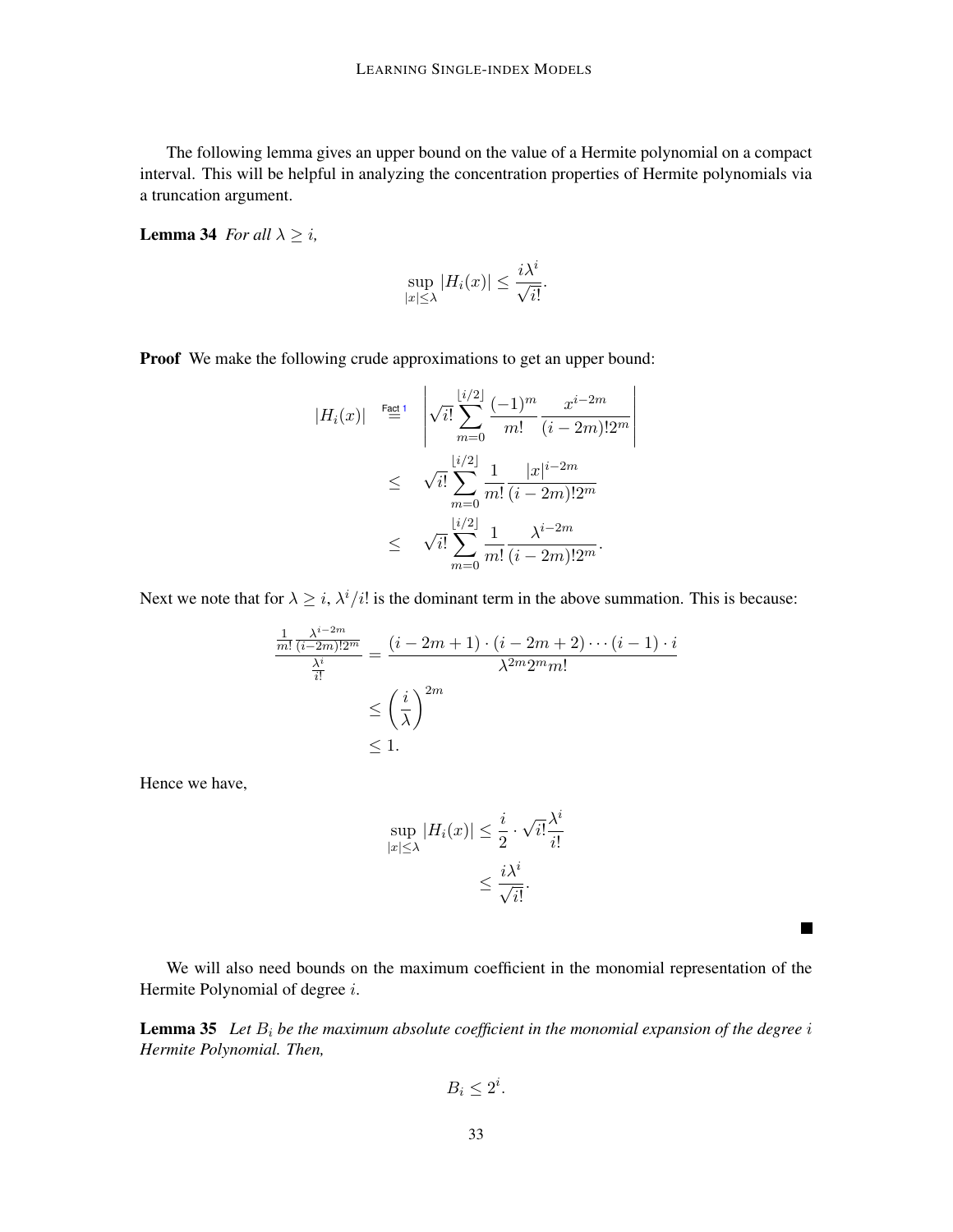**Proof** Using the explicit formula for Hermite Polynomials (Fact [1\)](#page-31-1), we have,

$$
B_i = \max_{0 \le m \le \lfloor \frac{i}{2} \rfloor} \frac{\sqrt{i!}}{m!(i-2m)!2^m}.
$$

Hence, it suffices to bound the right hand side for a fixed value of  $m \leq \lfloor \frac{i}{2} \rfloor$ . We observe that,

$$
\frac{\sqrt{i!}}{m!(i-2m)!2^m} = \frac{(2m)!}{2^m m! \sqrt{i!}} \binom{i}{2m}
$$
  

$$
\leq \frac{(2m)!}{2^m m! \sqrt{i!}} \cdot 2^i
$$
  

$$
\leq \frac{2^m \leq i}{2^m m!} \cdot 2^i
$$
  

$$
= \frac{2^i}{2^m} \sqrt{\binom{2m}{m}}
$$
  
Lemma 50 2<sup>i</sup>.

### Appendix F. Condition Number of Monomial Basis

We define the index set  $\mathcal{I}_t$  as:  $\mathcal{I}_t \stackrel{\text{def}}{=} \{ \mathbf{S} \in (\mathbb{N} \cup \{0\})^k : \| \mathbf{S} \|_1 \leq t \}.$  Any arbitrary polynomial with degree at most  $t$  in  $k$  variables is of the form:

$$
V(z) = \sum_{\mathbf{S} \in \mathcal{I}_l} v_{\mathbf{S}} z^{\mathbf{S}}.
$$

We have used the notation  $z^{S} := \prod_{i=1}^{k} z_i^{S_i}$ . We can associate every degree l polynomial  $V(z)$  with a coefficient vector  $v \in \mathbb{R}^{|Z_l|}$ . We can also write the polynomial  $V(z)$  in terms of the Hermite basis:

$$
V(z) = \sum_{\mathbf{S} \in \mathcal{I}_t} v'_{\mathbf{S}} H_{\mathbf{S}}(\mathbf{z}).
$$

Let  $B_t \in \mathbb{R}^{|\mathcal{I}_t| \times |\mathcal{I}_t|}$  denote the invertible linear map that converts the monomial representation  $v$ to the Hermite representation  $v'$ . That is,  $v' = B_t v$ . The main goal of this section is to obtain lower bounds on  $\lambda_{\min}$   $(B_t^T B_t)$ . We note that since the  $B_t^T B_t$  is positive definite,  $\lambda_{\min}$   $(B_t^T B_t)$  =  $\frac{1}{\lambda_{\max}(B_t^{-1}B_t^{-T})}$ . Let  $b_S$  denote the coefficient representation of the Hermite Polynomial  $H_S(z)$  in the monomial basis. One can see that the columns of  $B_t^{-1}$  are precisely  $b_S$  for  $S \in \mathcal{I}_t$ .

#### Lemma 36 (Condition Number of Monomial Basis)

<span id="page-33-0"></span>
$$
\lambda_{min}\left(\boldsymbol{B}_t^T \boldsymbol{B}_t\right) \geq 2^{-3t-k}.
$$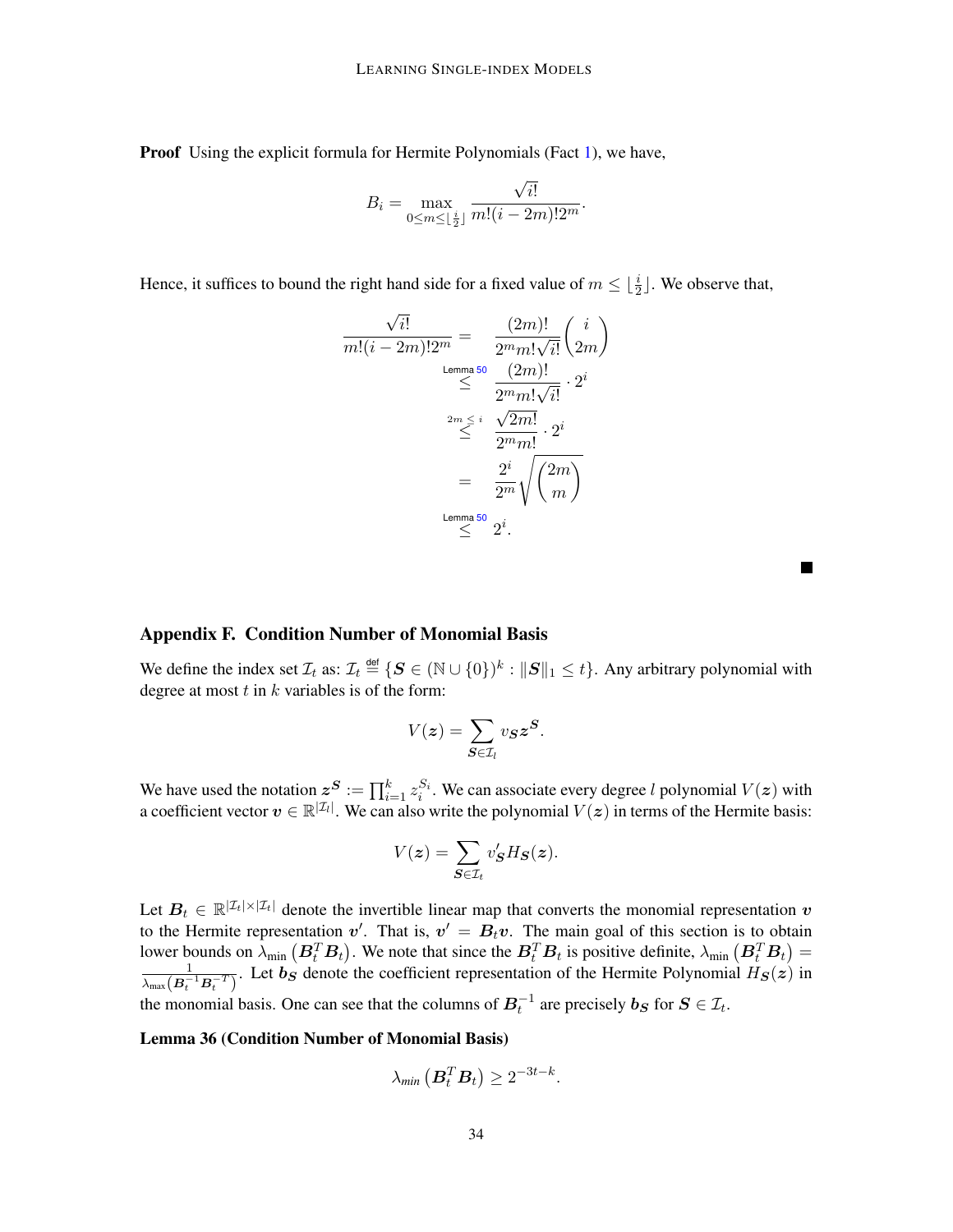**Proof** Instead of trying to lower bound  $\lambda_{\min}\left(\bm{B}_t^T\bm{B}_t\right)$ , we upper bound  $\lambda_{\max}\left(\bm{B}_t^{-1}\bm{B}_t^{-T}\right)$ .

$$
\lambda_{\max} \left( \boldsymbol{B}_t^{-1} \boldsymbol{B}_t^{-T} \right) = \left\| \sum_{\boldsymbol{S} \in \mathcal{I}_l} \boldsymbol{b}_{\boldsymbol{S}} \boldsymbol{b}_{\boldsymbol{S}}^T \right\|
$$
  
\n
$$
\leq \sum_{\boldsymbol{S} \in \mathcal{I}_l} \|\boldsymbol{b}_{\boldsymbol{S}}\|^2
$$
  
\n
$$
\leq |\mathcal{I}_t| \sum_{\boldsymbol{S} \in \mathcal{I}_t} \|\boldsymbol{b}_{\boldsymbol{S}}\|_{\infty}^2
$$
  
\n
$$
\leq |\mathcal{I}_t|^2 \max_{\boldsymbol{S} \in \mathcal{I}_t} \|\boldsymbol{b}_{\boldsymbol{S}}\|_{\infty}^2.
$$
 (25)

 $\blacksquare$ 

Next we give an upper bound for  $||b_S||_{\infty}$ . We recall that,

<span id="page-34-0"></span>
$$
H_{\boldsymbol{S}}(\boldsymbol{z}) = \prod_{i=1}^k H_{S_i}(z_i).
$$

Using the explicit formula for Hermite Polynomials (Fact [1\)](#page-31-1) and the fact that the largest coefficient in the monomial representation of the degree l (univariate) Hermite Polynomial is  $2^{l}$  (Lemma [35\)](#page-32-0), we see that,

$$
\|\mathbf{b_S}\|_{\infty} \le 2^{S_1 + S_2 + \dots + S_k} \le 2^t.
$$

Furthermore using standard combinatorial arguments,

$$
|\mathcal{I}_t| = \binom{t+k-1}{k-1} \stackrel{\text{Lemma 50}}{\le} 2^{t+k-1}.
$$

Substituting these bounds in Equation  $(25)$  gives:

$$
\lambda_{\max}\left(\boldsymbol{B}_t^{-1}\boldsymbol{B}_t^{-T}\right)\leq 2^{3t+k-1}\implies \lambda_{\min}\left(\boldsymbol{B}_t^T\boldsymbol{B}_t\right)\geq 2^{-3t-k+1}.
$$

## Appendix G. Concentration Results

In this section we collect some basic concentration results which will be useful in our analysis.

We first recall the definitions of subgaussian and subexponential random variables from [Wain](#page-13-0)[wright](#page-13-0) [\(2015\)](#page-13-0).

**Definition 37 (Subgaussian Random Variables)** *A random variable X with*  $\mathbb{E}[X] = \mu$  *is called* σ*-subgaussian if:*

$$
\forall \lambda \in \mathbb{R}, \mathbb{E}[\exp(\lambda(X-\mu))] \le \exp(\lambda^2 \sigma^2/2).
$$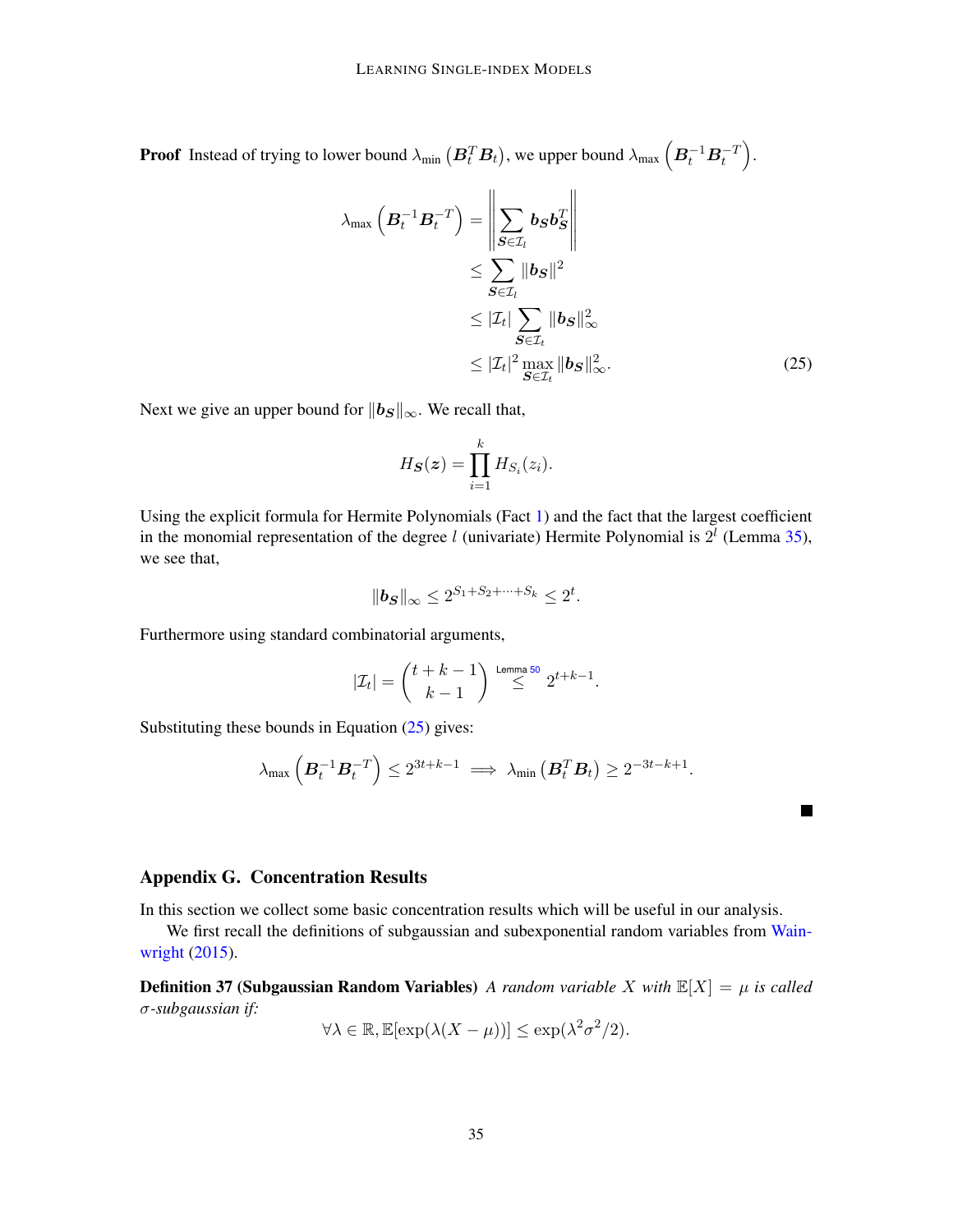**Definition 38 (Subexponential Random Variables)** *A random variable X with*  $\mathbb{E}[X] = \mu$  *is called* (ν, b)*-subexponential if:*

$$
\forall |\lambda| < \frac{1}{b}, \mathbb{E}[\exp(\lambda(X-\mu))] \le \exp(\lambda^2 \nu^2/2).
$$

Next we recall the standard concentration bounds for sum of independent subgaussian and subexponential random variables.

<span id="page-35-2"></span>**Fact 3 (Hoeffding Bound)** Let  $X_i$  be independent subgaussian random variables with mean  $\mu_i$ *variance proxies*  $\sigma_i$ *. Then,* 

$$
\mathbb{P}\left[\sum_{i=1}^n (X_i - \mu_i) > t\right] \le \exp\left(-\frac{t^2}{2\sum_{i=1}^n \sigma_i^2}\right).
$$

<span id="page-35-3"></span>**Fact 4 (Subexponential Concentration)** Let  $X_i$  be independent subexponential random variables  $with$  parameters  $(\nu_i, b_i)$ . Define:

$$
\nu_{\star} := \sqrt{\sum_{i=1}^{n} \nu_i^2}
$$

$$
b_{\star} := \max_{i \in [n]} b_i.
$$

*Then,*

$$
\mathbb{P}\left[\sum_{i=1}^n (X_i - \mu_i) > t\right] \leq \max\left(\exp\left(-\frac{t^2}{2\nu_{\star}^2}\right), \exp\left(-\frac{t}{2b_{\star}}\right)\right).
$$

<span id="page-35-0"></span>**Fact 5 (Chi Square Concentration)** Let  $Z_i \stackrel{i.i.d.}{\sim} \mathcal{N}(0,1)$ . Then, ∀t ∈  $(0,1)$ , we have,

$$
\mathbb{P}\left[\left|\frac{1}{n}\sum_{k=1}^n Z_k^2 - 1\right| > t\right] \le 2\exp(-nt^2/8).
$$

<span id="page-35-1"></span>Lemma 39 (Product of a Gaussian RV and a bounded RV) *Let*  $X_1$  *be a 1-subgaussian random variable and let*  $X_2$  *be a bounded random variable. Then*  $X_1X_2$  *is*  $8||X_2||_{\infty}$ *-subgaussian.* 

Proof Omitted.

**Lemma 40 (Conditioning preserves subgaussianity)** Let  $Z_1$ ,  $Z_2$  be jointly gaussian with  $\mathbb{E}[Z_1] =$  $\mathbb{E}[Z_2] = 0$ ,  $\mathbb{E}[Z_1^2] = \mathbb{E}[Z_2^2] = 1$  and  $\mathbb{E}[Z_1 Z_2] = \rho$ . Let  $\mathcal{Z} = \{|Z_2| \leq \lambda\}$ . Then conditioned on  $\mathcal{Z}$ , *the distribution of*  $Z_1$  *is 1-subgaussian.* 

 $\blacksquare$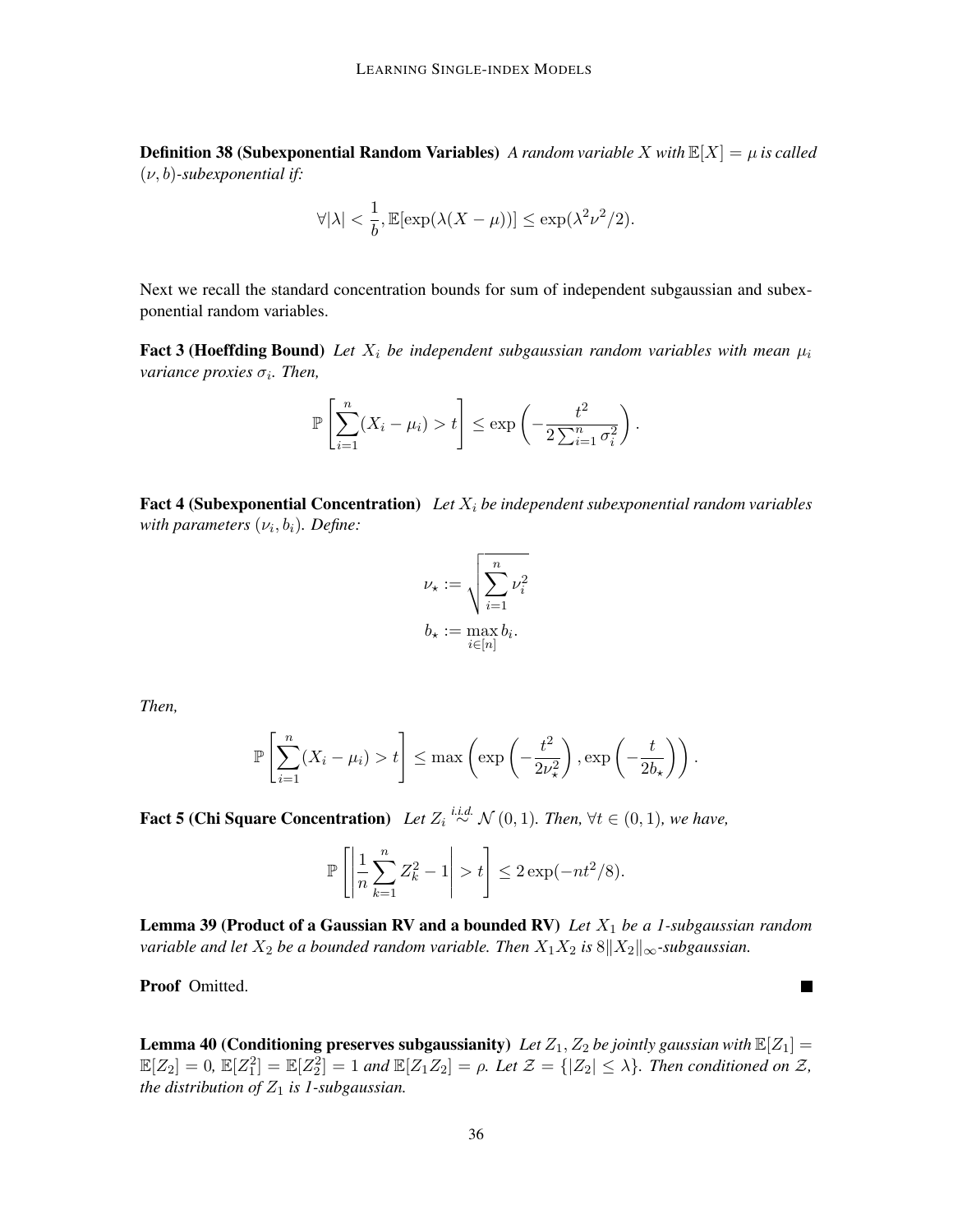# Proof Omitted.

<span id="page-36-2"></span>**Lemma 41** *Let*  $Z \sim N(0, 1)$  *and let*  $W$  *be a* ω-subgaussian random variable independent from  $Z$ *. The*  $WZ$  *is*  $(4\omega, 4\omega)$ -subexponential.

# Proof

$$
\mathbb{E}[\exp(\lambda WZ)] = \mathbb{E}_W[\mathbb{E}[\exp(\lambda ZW|W]]]
$$
  
=  $\mathbb{E}_W[\exp(\lambda^2 W^2/2]]$   
=  $\mathbb{E}_W\left[\sum_{q=0}^{\infty} \frac{\lambda^{2q} W^{2q}}{q!}\right].$ 

Since W is  $\omega$ -subgaussian,  $\mathbb{E}[W^{2q}] \leq q! 4^q \omega^{2q}$ . Substituting this bound we get, if  $4\lambda^2 \omega^2 < 1$ ,

$$
\mathbb{E}[\exp(\lambda WZ)] \le \frac{1}{1 - 4\lambda^2 \omega^2}
$$
  
=  $1 + \frac{4\lambda^2 \omega^2}{1 - 4\lambda^2 \omega^2}.$ 

Furthermore, if  $\lambda^2 \leq \frac{1}{8\omega^2}$ 

$$
\mathbb{E}[\exp(\lambda W Z)] \le \exp(8\lambda^2 \omega^2).
$$

Hence we conclude  $WZ$  is  $(4\omega, 4\omega)$ -subexponential.

Below,  $1\{P\}$  is the zero-one indicator function for a predicate P.

<span id="page-36-1"></span>**Lemma 42** *Let*  $Z \sim \mathcal{N}(0, 1)$ *. Let*  $l \in \mathbb{N}$ *. Then, for all*  $\lambda > 4l$ *, we have,* 

$$
\mathbb{E}[|Z|^l \mathbb{1}\{|Z| > \lambda\}] \le \frac{1.6}{\lambda} \exp(-\lambda^2/4).
$$

Proof

$$
\mathbb{E}[|Z|^l \mathbb{1}\{|Z| > \lambda\}] = \sqrt{\frac{2}{\pi}} \int_{\lambda}^{\infty} z^l \exp(-z^2/2) dz.
$$

<span id="page-36-0"></span>Next by comparing the taylor series of  $x^l$  and  $\exp(x^2/4)$  we note that  $\exp(x^2/4) \geq x^l$  for all  $x > 4l$ . Since  $\lambda > 4l$ , we have,

$$
\mathbb{E}[|Z|^l \mathbb{1}\{|Z| > \lambda\}] \le \sqrt{\frac{2}{\pi}} \int_{\lambda}^{\infty} \exp(-z^2/4) dz
$$
  
\n
$$
\le \frac{2}{\lambda} \sqrt{\frac{2}{\pi}} \int_{\lambda}^{\infty} \frac{1}{2} z \exp(-z^2/4) dz
$$
  
\n
$$
= \frac{2}{\lambda} \sqrt{\frac{2}{\pi}} \exp(-\lambda^2/4)
$$
  
\n
$$
< \frac{1.6}{\lambda} \exp(-\lambda^2/4).
$$

37

a sa

 $\blacksquare$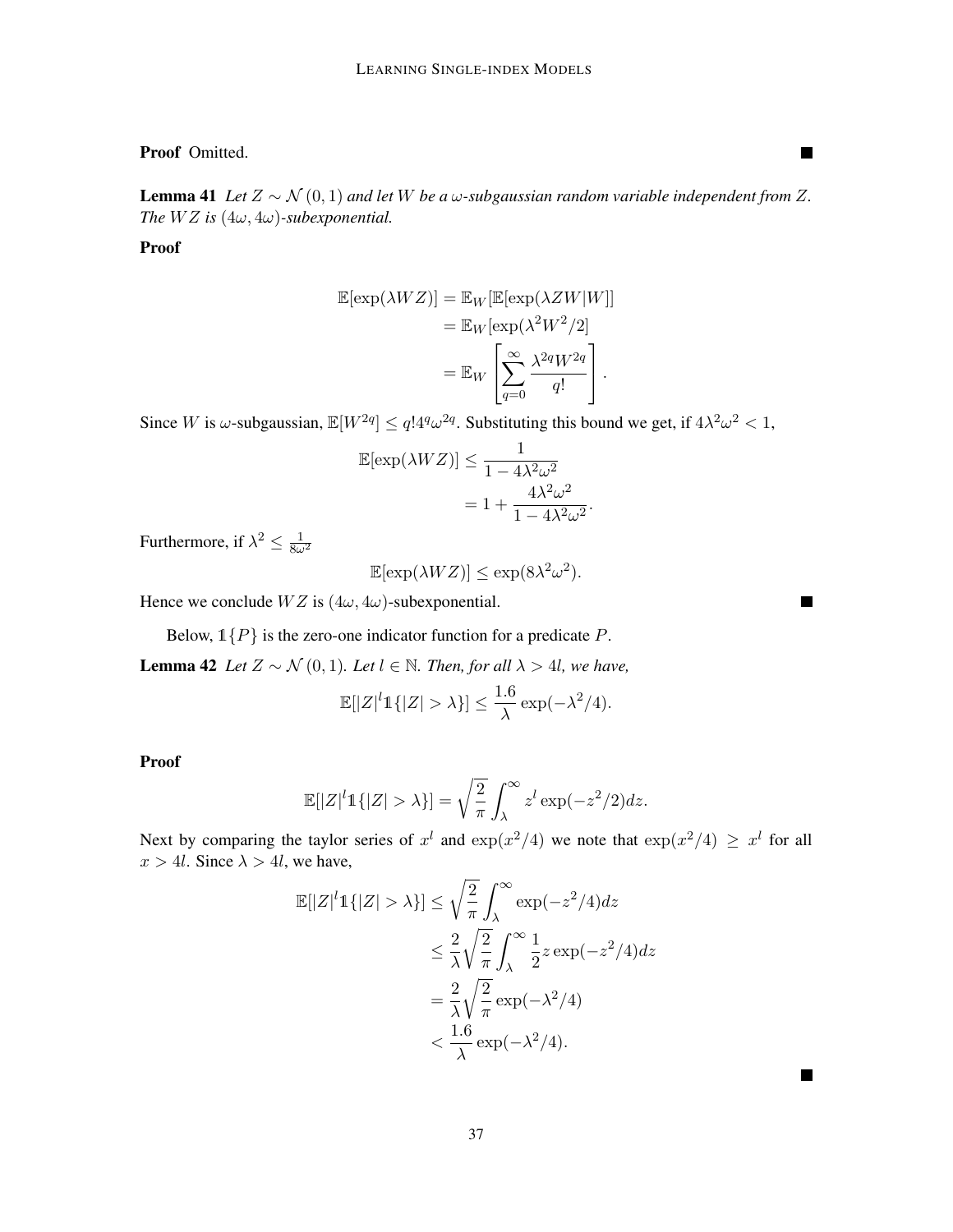Lemma 43 (Anticoncentration of a Uniformly Random Unit Vector) *Let* v ∼ *Unif*(S p−1 ) *and let* u *be a fixed unit vector. Then,*

$$
\mathbb{P}\left[\left|\left\langle \boldsymbol{u},\boldsymbol{v}\right\rangle \right|\leq \frac{\delta}{\sqrt{p}}\right]\leq 2e^{-p/32}+\delta.
$$

**Proof** Let  $g \sim \mathcal{N}(0, I_p)$ . We know that,

$$
\frac{g_1}{\|\boldsymbol{g}\|_2} \stackrel{\text{d}}{=} \langle \boldsymbol{u}, \boldsymbol{v} \rangle \,.
$$

Therefore we have,

$$
\mathbb{P}\left[\left|\left\langle \mathbf{u},\mathbf{v}\right\rangle\right|\leq\frac{\delta}{\sqrt{p}}\right] = \mathbb{P}\left[\frac{|g_1|}{\|\mathbf{g}\|_2}\leq\frac{\delta}{\sqrt{p}}\right] \leq \mathbb{P}\left[|g_1|\leq\frac{\delta}{\sqrt{p}}\|\mathbf{g}\|_2, \|\mathbf{g}\|_2^2\leq 1.5p\right] + \mathbb{P}\left[\|g\|_2^2>1.5p\right] \stackrel{\text{Fact 5}}{\leq} \mathbb{P}\left[|g_1|\leq\frac{\delta}{\sqrt{p}}\|\mathbf{g}\|_2, \|\mathbf{g}\|_2^2\leq 1.5p\right] + 2e^{-p/32} \leq \mathbb{P}[\|g_1|\leq\delta\sqrt{1.5}] + 2\exp(-p/32). \tag{26}
$$

Next we note that, if  $Z \sim \mathcal{N}(0, 1)$ ,

$$
\mathbb{P}[|Z| \le c] = \int_{-c}^{c} \frac{1}{\sqrt{2\pi}} e^{-z^2/2} dz
$$

$$
\le \frac{2c}{\sqrt{2\pi}}.
$$

Substituting the above display in Equation [\(26\)](#page-37-1),

$$
\mathbb{P}\left[\left|\left\langle \boldsymbol{u},\boldsymbol{v}\right\rangle \right|\leq \frac{\delta}{\sqrt{p}}\right]\leq \frac{2\delta\sqrt{1.5}}{\sqrt{2\pi}}+2e^{-p/32}<\delta+2e^{-p/32}.
$$

<span id="page-37-0"></span>**Theorem 44 [\(Carbery and Wright,](#page-12-16) [2001;](#page-12-16) [O'Donnell,](#page-12-11) [2014\)](#page-12-11)** Let  $P : \mathbb{R}^p \to \mathbb{R}$  be a polynomial of *degree atmost* L*. Then,*

<span id="page-37-1"></span> $\blacksquare$ 

$$
\mathbb{P}_{\boldsymbol{z}\sim\mathcal{N}(\boldsymbol{0},\boldsymbol{I}_{p})}\left[|P(\boldsymbol{z})|\leq\frac{\|P(\boldsymbol{z})\|_2\delta^L}{K_{CW}^LL^L}\right]\leq\delta.
$$

*Here*  $K_{CW}$  *is a universal constant.*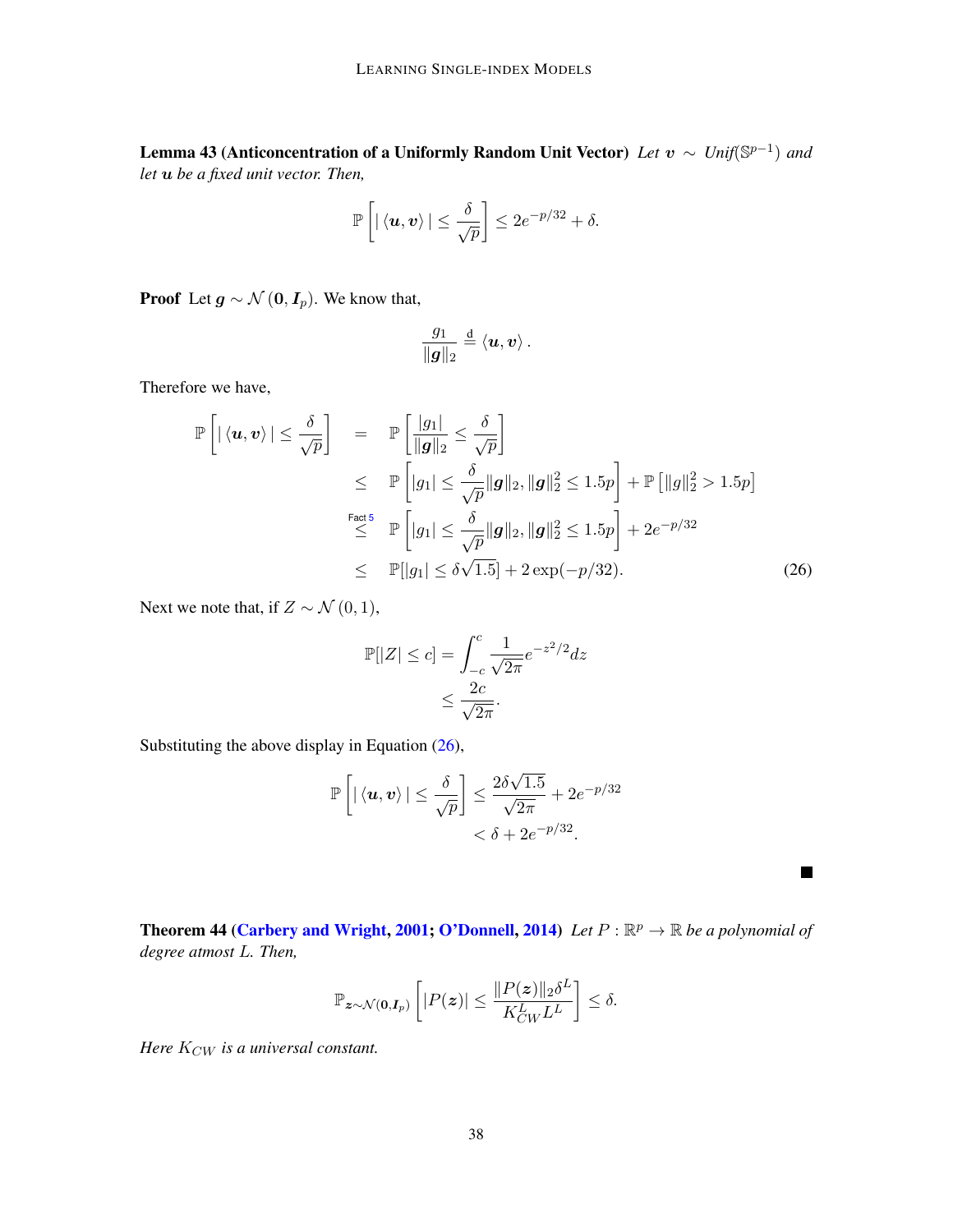#### G.1. Concentration of Gradients

Let  $h : \mathbb{R}^p \to \mathbb{R}$  be a arbitrary bounded function. Let  $(x_i, y_i)$  be independent and identically distributed observations from the following model:

$$
x_i \sim \mathcal{N}(0, I_p),
$$
  
\n
$$
\epsilon_i \sim \mathcal{N}(0, \sigma^2),
$$
  
\n
$$
y_i = h(x_i) + \epsilon_i.
$$

The gradient of the objectives we consider are of the form:

$$
\frac{1}{n}\sum_{i=1}^n y_i H_l(\langle \mathbf{x}_i, \mathbf{u} \rangle) \mathbf{x}_i.
$$

Hence, we will often be interested in analyzing the deviation of the following empirical average from its expectation:

$$
\frac{1}{n}\sum_{i=1}^n y_i H_l(\langle \boldsymbol{x}_i, \boldsymbol{u}\rangle) \boldsymbol{x}_i - \mathbb{E}[y H_l(\langle \boldsymbol{x}, \boldsymbol{u}\rangle) \boldsymbol{x}].
$$

In the above display,  $H_l$  denotes the Hermite polynomial of degree l and  $u$  is a fixed unit vector. Since the aforementioned vector involves higher moments of gaussians, we proceed via a standard truncation argument. We define the events:

$$
\mathcal{E}_i(\lambda) = \{ | \langle \mathbf{u}, \mathbf{x}_i \rangle | \leq \lambda \},
$$
  

$$
\mathcal{E}_{all}(\lambda) = \bigcap_{i=1}^n \mathcal{E}_i.
$$

We will represent the conditional distribution of  $x_i$  on the event  $\mathcal{E}_i$  with the random variable  $\tilde{x}_i$ . The basic idea behind introducing this event is that conditioned on this event, all the random variables involved are either subgaussian or subexponential and standard concentration inequalities apply. We analyze the concentration of this random vector via a sequence of intermediate lemmas:

- 1. In Lemma [45](#page-38-0) we analyze the difference between expectations conditioned on the event  $\mathcal{E}_{all}(\lambda)$ and the unconditional expectations. This is important since conditioned on  $\mathcal{E}_{all}(\lambda)$  all quantities concentrate to their respective expectations conditioned on  $\mathcal{E}_{all}(\lambda)$  while we want to show they concentrate near their unconditional expectations.
- 2. In Lemma [46](#page-39-0) we analyze the concentration of the signal part,  $\frac{1}{n} \sum_{i=1}^{n} y_i H_l(\langle x_i, \mathbf{u} \rangle) x_i$ .
- 3. In Lemma [47](#page-40-0) we analyze the concentration of the noise part,  $\frac{1}{n} \sum_{i=1}^{n} \epsilon_i H_l(\langle x_i, u \rangle) x_i$ .
- <span id="page-38-0"></span>4. In Lemma [48,](#page-41-0) we combine the above mentioned intermediate results into a ready-to-use theorem.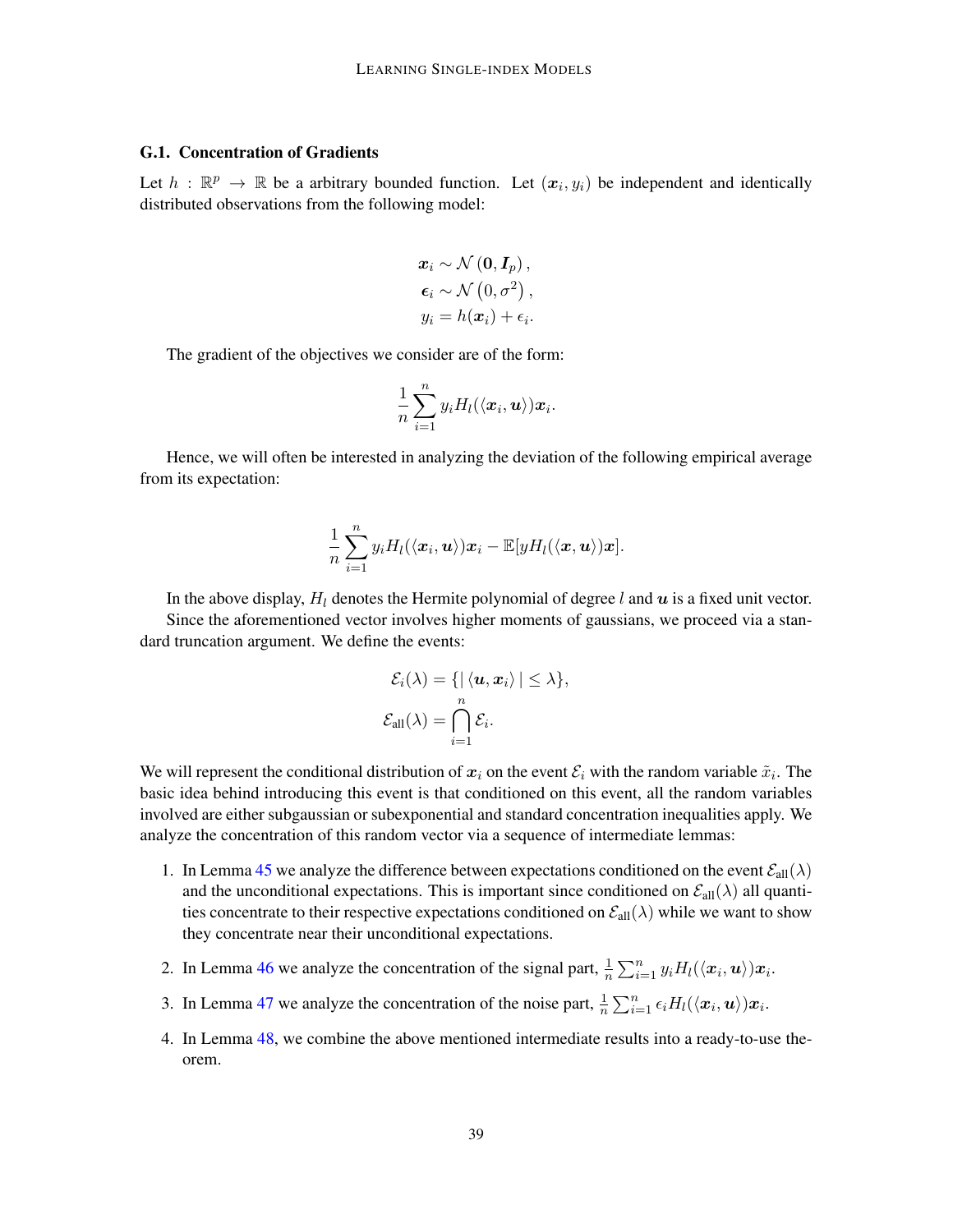Lemma 45 *Consider the setup outlined above. Let* a *be any fixed unit vector. Then we have,*

$$
\mathbb{E}[\epsilon_i H_l(\langle \boldsymbol{u}, \boldsymbol{x}_i \rangle \boldsymbol{x}_i] - \mathbb{E}[\epsilon_i H_l(\langle \boldsymbol{u}, \boldsymbol{x}_i \rangle) \boldsymbol{x}_i | \mathcal{E}_i(\lambda)] = 0,
$$
  

$$
|\mathbb{E}[h(\boldsymbol{x}_i) H_l(\langle \boldsymbol{x}_i, \boldsymbol{u} \rangle) \langle \boldsymbol{x}_i, \boldsymbol{a} \rangle] - \mathbb{E}[h(\boldsymbol{x}_i) H_l(\langle \boldsymbol{x}_i, \boldsymbol{u} \rangle) \langle \boldsymbol{x}_i, \boldsymbol{a} \rangle | \mathcal{E}_i(\lambda)]| \le \frac{\|h\|_{\infty}}{2} \exp(-\lambda^2/8),
$$

*provided*  $\lambda \geq 8l$ *.* 

**Proof** For the first equality, we note that  $\epsilon_i$  is independent of  $x_i$  and hence,

 $\mathbb{E}[\epsilon_i H_l(\langle {\boldsymbol{u}}, {\boldsymbol{x}}_i \rangle) {\boldsymbol{x}}_i | \mathcal{E}_i(\lambda)] = \mathbb{E}[\epsilon_i H_l(\langle {\boldsymbol{u}}, {\boldsymbol{x}}_i \rangle \, {\boldsymbol{x}}_i] = 0.$ 

For the second claim we note that,

$$
\mathbb{E}\left[h(\boldsymbol{x}_i)H_l(\langle \boldsymbol{x}_i,\boldsymbol{u}\rangle)\boldsymbol{x}_i\right] = \mathbb{E}\left[h(\boldsymbol{x}_i)H_l(\langle \boldsymbol{x}_i,\boldsymbol{u}\rangle)\boldsymbol{x}_i\right]\mathcal{E}_i]\mathbb{P}[\mathcal{E}_i] + \mathbb{E}\left[h(\boldsymbol{x}_i)H_l(\langle \boldsymbol{x}_i,\boldsymbol{u}\rangle)\boldsymbol{x}_i\right]\mathcal{E}_i^c]\mathbb{P}[\mathcal{E}_i^c].
$$

Hence,

 $|\mathbb{E}\left[h(\boldsymbol{x}_i)H_l(\langle \boldsymbol{x}_i,\boldsymbol{u}\rangle)\langle \boldsymbol{x}_i,\boldsymbol{a}\rangle\right]-\mathbb{E}\left[h(\boldsymbol{x}_i)H_l(\langle \boldsymbol{x}_i,\boldsymbol{u}\rangle)\langle \boldsymbol{x}_i,\boldsymbol{a}\rangle\,|\mathcal{E}_i(\lambda)\right] = |\mathbb{E}\left[h(\boldsymbol{x}_i)H_l(\langle \boldsymbol{x}_i,\boldsymbol{u}\rangle)\langle \boldsymbol{x}_i,\boldsymbol{a}\rangle\,1\{\mathcal{E}_i^c\}\right]|.$ Furthermore,

П

$$
\begin{array}{rcl}\n|\mathbb{E}\left[h(\boldsymbol{x}_i)H_l(\langle \boldsymbol{x}_i, \boldsymbol{u}\rangle)\langle \boldsymbol{x}_i, \boldsymbol{a}\rangle \, \mathbbm{1}\{\mathcal{E}_i^c\}\right] & \leq & \mathbb{E}\left[\left|h(\boldsymbol{x}_i)H_l(\langle \boldsymbol{x}_i, \boldsymbol{u}\rangle)\langle \boldsymbol{x}_i, \boldsymbol{a}\rangle \, | \mathbbm{1}\{\mathcal{E}_i^c(\lambda)\}\right] \\
&\leq & \|\boldsymbol{h}\|_{\infty} \mathbb{E}\left[\left|H_l(\langle \boldsymbol{x}_i, \boldsymbol{u}\rangle)\langle \boldsymbol{x}_i, \boldsymbol{a}\rangle \, | \mathbbm{1}\{\mathcal{E}_i^c(\lambda)\}\right]\right] \\
&\leq & \frac{l\|\boldsymbol{h}\|_{\infty}}{\sqrt{l!}} \mathbb{E}\left[\left|\langle \boldsymbol{a}, \boldsymbol{x}_i\rangle \langle \boldsymbol{u}, \boldsymbol{x}_i\rangle^l \, | \mathbbm{1}\{\mathcal{E}_i(\lambda)^c\}\right]\right] \\
&\leq & \frac{l\|\boldsymbol{h}\|_{\infty}}{\sqrt{l!}} \sqrt{\mathbb{E}\left[\left(\langle \boldsymbol{x}_i, \boldsymbol{u}\rangle\right)^{2l} \mathbbm{1}\{\mathcal{E}_i^c(\lambda)\}\right]} \\
&\leq & \frac{1.3l\|\boldsymbol{h}\|_{\infty}}{\sqrt{l!}\sqrt{\lambda}} \exp(-\lambda^2/8) \\
&\geq & \frac{\|\boldsymbol{h}\|_{\infty}}{2} \exp(-\lambda^2/8).\n\end{array}
$$

<span id="page-39-0"></span>**Lemma 46** In the setup introduced above, with probability,  $1 - \delta - \frac{2}{n}$  $\frac{2}{n}$ ,

$$
\left\|\frac{1}{n}\sum_{i=1}^n h(\boldsymbol{x}_i)H_l(\langle \boldsymbol{u}, \boldsymbol{x}_i \rangle)\boldsymbol{x}_i - \mathbb{E}[h(\boldsymbol{x})H_l(\langle \boldsymbol{u}, \boldsymbol{x} \rangle)\boldsymbol{x}]\right\|_2 \leq 100\|h\|_{\infty} \cdot 2^l \sqrt{\frac{\max(p,\ln(1/\delta))\ln^l(n)}{n}}.
$$

**Proof** Let  $E_n := \frac{1}{n} \sum_{i=1}^n h(x_i)x_i - \mathbb{E}[h(x)x]$ . Let  $\mathcal N$  denote a  $\frac{1}{2}$ -packing of the unit sphere in  $\mathbb R^p$ with  $|\mathcal{N}| \leq 5^p$ . Using standard arguments, we know that,

$$
||E_n||_2 = \sup_{\mathbf{a}:\|\mathbf{a}\|_2 \leq 1} \langle a, E_n \rangle \leq 2 \max_{\mathbf{a}\in \mathcal{N}} \langle \mathbf{a}, \mathbf{E}_n \rangle.
$$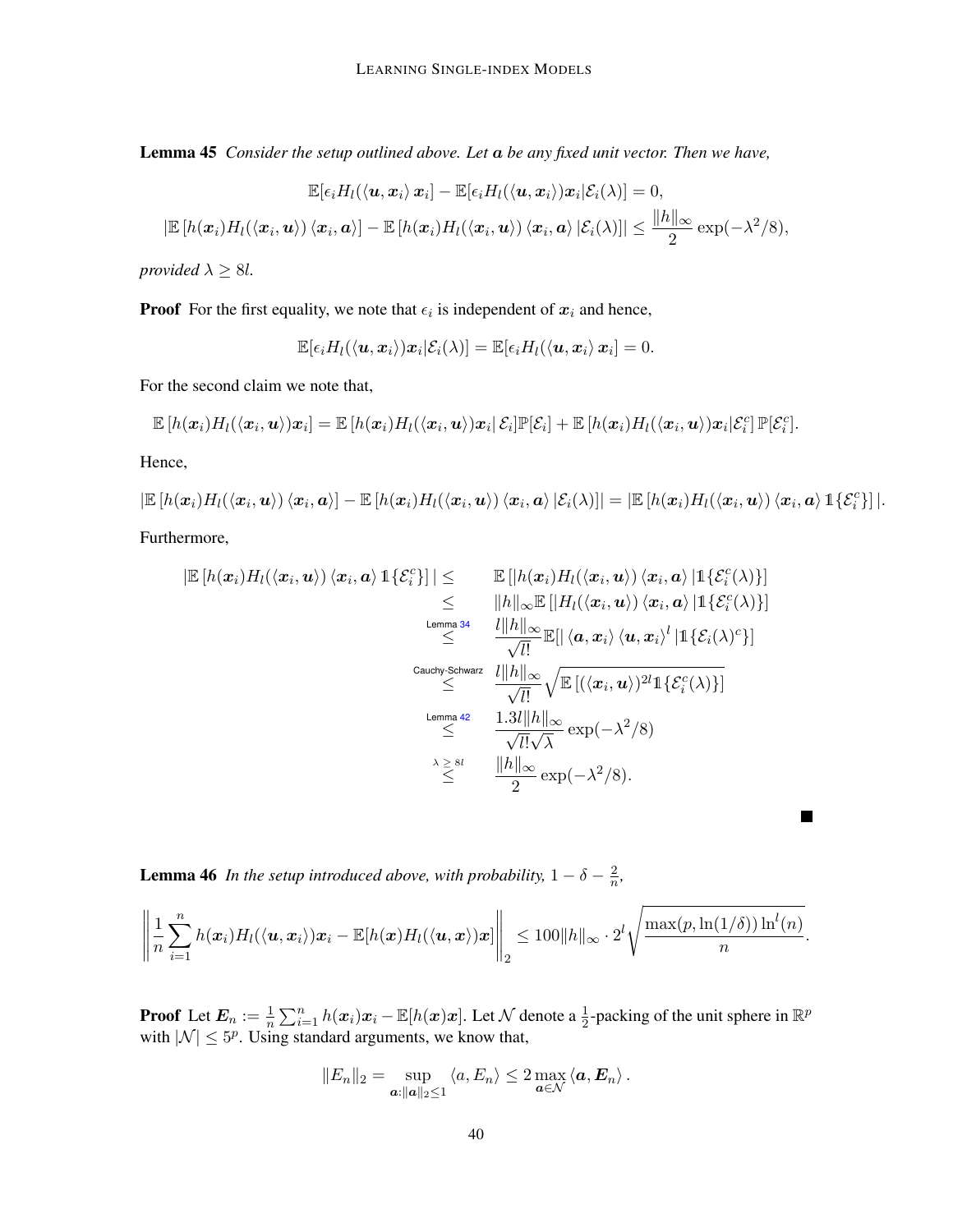Hence we have,

<span id="page-40-1"></span>
$$
\mathbb{P}\left[\|\boldsymbol{E}_{n}\|_{2} > 2t\right] \leq \mathbb{P}[\|\boldsymbol{E}_{n}\|_{2} > 2t|\mathcal{E}_{\text{all}}(\lambda)] + \mathbb{P}[\mathcal{E}_{\text{all}}(\lambda)^{c}] \tag{27}
$$
\n
$$
\leq \mathbb{P}\left[\max_{\boldsymbol{a}\in\mathcal{N}}\langle\boldsymbol{a}, \boldsymbol{E}_{n}\rangle > t|\mathcal{E}_{\text{all}}(\lambda)\right] + \mathbb{P}[\mathcal{E}_{\text{all}}(\lambda)^{c}] \tag{28}
$$
\n
$$
\leq 5^{p} \mathbb{P}\left[\langle\boldsymbol{a}, \boldsymbol{E}_{n}\rangle > t|\mathcal{E}_{\text{all}}(\lambda)\right] + \mathbb{P}[\mathcal{E}_{\text{all}}(\lambda)^{c}]. \tag{28}
$$

For a fixed unit vector  $a$ ,

$$
\langle \boldsymbol{a}, \boldsymbol{E}_n \rangle = \frac{1}{n} \sum_{i=1}^n h(\boldsymbol{x}_i) \langle \boldsymbol{x}_i, \boldsymbol{a} \rangle H_l(\langle \boldsymbol{x}_i, \boldsymbol{u} \rangle) - \mathbb{E}[h(\boldsymbol{x}) \langle \boldsymbol{x}, \boldsymbol{a} \rangle H_l(\langle \boldsymbol{x}, \boldsymbol{u} \rangle)]
$$
  
\nLemma 45  
\n
$$
\leq \sum_{i=1}^n \frac{1}{n} \sum_{i=1}^n h(\boldsymbol{x}_i) \langle \boldsymbol{x}_i, \boldsymbol{a} \rangle H_l(\langle \boldsymbol{x}_i, \boldsymbol{u} \rangle) - \mathbb{E}[h(\boldsymbol{x}) \langle \boldsymbol{x}, \boldsymbol{a} \rangle H_l(\langle \boldsymbol{x}, \boldsymbol{u} \rangle)| \mathcal{E}] + \frac{\|h\|_{\infty}}{2} \exp(-\lambda^2/8).
$$

The final task is to analyze the concentration of  $\tilde{E}_n$  conditioned on the event  $\mathcal{E}_{all}(\lambda)$ . We note that on the event  $\mathcal{E}_{all}(\lambda)$ ,  $\langle x_i, a \rangle$  is 1-subgaussian. By Lemma [34,](#page-32-1)  $|h(x_i)H_l(\langle x_i, u \rangle)| \leq 2||h||_{\infty} \lambda^{l+1}$ . By Lemma [39,](#page-35-1)  $h(x_i)\braket{x_i, \pmb{a}}{H_l(\langle \pmb{x}_i, \pmb{u}\rangle)}$  is  $16\|h\|_\infty \lambda^l$ -subgaussian. Applying the Hoeffding bound (Fact [3\)](#page-35-2), we get,

$$
\mathbb{P}\left[\tilde{E}_n > 16||h||_{\infty} \lambda^l \gamma\right] \le \exp\left(-\frac{nt^2}{2}\right).
$$

Substituting this bound in Equation [\(28\)](#page-40-1) gives us:

$$
\mathbb{P}\left[\|\boldsymbol{E}_n\|_2 > 32\|h\|_{\infty}\lambda^l\gamma t + \|h\|_{\infty}\exp(-\lambda^2/8)\right] \leq 5^p\exp\left(-\frac{nt^2}{2}\right) + \mathbb{P}[\mathcal{E}_{\text{all}}(\lambda)^c].
$$

By standard results on gaussian concentration,  $\mathbb{P}[\mathcal{E}_{all}(\lambda)^c] \leq 2n \exp(-\lambda^2/2)$ . We set:

$$
\lambda = \sqrt{4 \ln(n)},
$$
  

$$
\gamma = 3 \sqrt{\frac{\max p, \ln(1/\delta)}{n}},
$$

and conclude,

$$
\mathbb{P}\left[\|\boldsymbol{E}_n\|_2 > 100\|h\|_{\infty} \cdot 2^l \sqrt{\frac{\max(p,\ln(1/\delta))\ln^l(n)}{n}}\right] \leq \delta + \frac{2}{n}.
$$

п

<span id="page-40-0"></span>**Lemma 47** *Consider the setting introduced above. With probability*  $1 - \delta - \frac{2}{n}$  $\frac{2}{n}$ ,

$$
\left\|\frac{1}{n}\sum_{i=1}^n \epsilon_i H_l(\langle \boldsymbol{x}_i, \boldsymbol{u} \rangle) \boldsymbol{x}_i\right\|_2 \le 400\sigma \cdot 2^l \sqrt{\frac{\max(p, \ln(1/\delta)) \ln^l(n)}{n}},
$$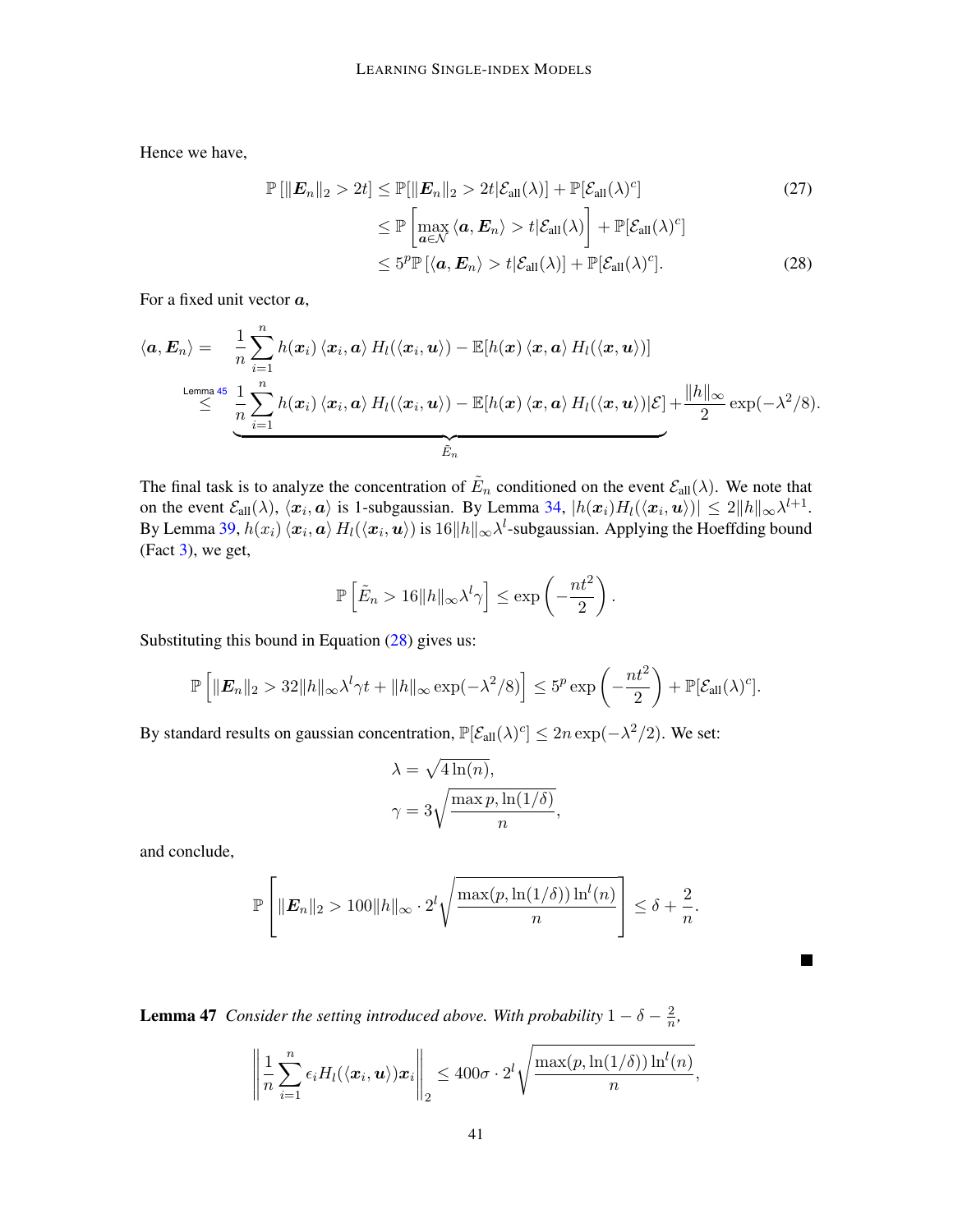*provided,*

$$
n > 9 \max\left(p, \ln\frac{1}{\delta}\right).
$$

**Proof** Let  $F_n := \frac{1}{n} \sum_{i=1}^n \epsilon_i H_l(\langle x_i, u \rangle) x_i$ . Via arguments analogous to the proof of Lemma [46,](#page-39-0) we get,

$$
\mathbb{P}[\|\boldsymbol{F}_n\|_2 > 2t] \leq 5^p \mathbb{P}[\langle \boldsymbol{F}_n, \boldsymbol{a} \rangle > t | \mathcal{E}_{\text{all}}(\lambda)] + \mathbb{P}[\mathcal{E}_{\text{all}}(\lambda)^c].
$$

Here  $a$  is a fixed unit vector. Furthermore,

$$
\langle \boldsymbol{F}_n, \boldsymbol{a} \rangle = \frac{1}{n} \sum_{i=1}^n \left\langle \boldsymbol{x}_i, \boldsymbol{a} \right\rangle H_l(\langle \boldsymbol{x}_i, \boldsymbol{u} \rangle) \epsilon_i.
$$

On the event  $\mathcal{E}_{\text{all}}(\lambda), H_l(\langle x_i, u \rangle) \leq 2\lambda^l$  and  $\langle x_i, a \rangle$  is 1-subgaussian. By Lemma [39,](#page-35-1)  $\langle x_i, a \rangle H_l(\langle x_i, u \rangle)$ is 16 $\lambda^l$ -subgaussian. By Lemma [41,](#page-36-2)  $\frac{\langle x_i, a \rangle H_l(\langle x_i, u \rangle) \epsilon_i}{\sigma}$  $\frac{(\langle x_i, u \rangle) \epsilon_i}{\sigma}$  is  $(64\lambda^l, 64\lambda^l)$  subexponential. By concentration of sum of independent subexponential random variables (Fact [4\)](#page-35-3), we have,

$$
\mathbb{P}[\|\boldsymbol{F}_n\|_2 > 64t\lambda^l\sigma] \leq 5^p \max\left(\exp(-nt^2/2), \exp(-nt/2)\right) + 2n \exp(-\lambda^2/2).
$$

We set

$$
t = 3\sqrt{\frac{\max (p, \ln \frac{1}{\delta})}{n}},
$$
  

$$
\lambda = \sqrt{4 \ln(n)}.
$$

When  $n > 9 \max (p, \ln \frac{1}{\delta})$ , we have  $t < 1$  and we obtain,

<span id="page-41-0"></span>
$$
\mathbb{P}\left[\|\boldsymbol{F}_n\|_2 > 400\sigma \cdot 2^l \sqrt{\frac{\max(p,\ln(1/\delta))\ln^l(n)}{n}}\right] \leq \delta + \frac{2}{n}.
$$

П

 $\blacksquare$ 

We are now ready to state our main concentration result.

**Theorem 48** In the setting introduced above, we have, with probability  $1 - 2\delta - \frac{4}{n}$  $\frac{4}{n}$ ,

$$
\left\|\frac{1}{n}\sum_{i=1}^n y_iH_l(\langle \boldsymbol{u}, \boldsymbol{x}_i\rangle)\boldsymbol{x}_i - \mathbb{E}[yH_l(\langle \boldsymbol{u}, \boldsymbol{x}\rangle)\boldsymbol{x}]\right\|_2 \leq 100(\|h\|_{\infty} + 4\sigma) \cdot 2^l \sqrt{\frac{\max(p, \ln(1/\delta)\ln^l(n)}{n}}.
$$

**Proof** This follows directly from Lemma [46](#page-39-0) and Lemma [47](#page-40-0) and a union bound.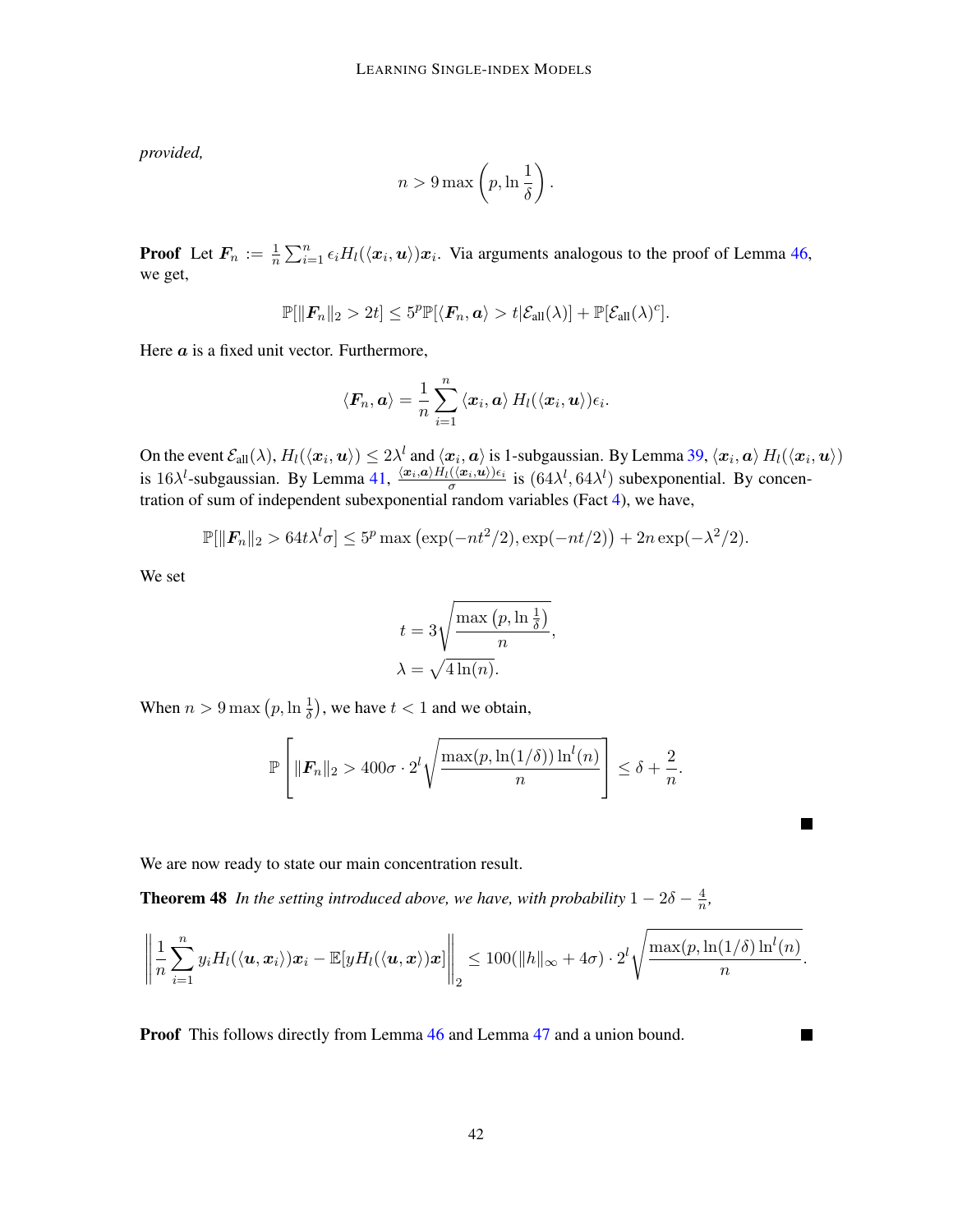### G.2. Concentration of Goodness-of-Fit Statistic

The goodness of fit statistic we consider is:

$$
T_l(\boldsymbol{u}) = \frac{1}{|S_{\text{test}}|} \sum_{i \in S_{\text{test}}} y_i H_l(\langle \boldsymbol{u}, \boldsymbol{x}_i \rangle).
$$

We define  $m := |S_{\text{test}}|$ . We recall that by Lemma [3,](#page-5-2)  $\mathbb{E}[T(\boldsymbol{u})] = a_l^{\star} \langle \boldsymbol{u}^{\star}, \boldsymbol{u} \rangle^l$ . The following lemma analyzes the concentration of  $T_l(\boldsymbol{u})$  about its expectation.

<span id="page-42-0"></span>**Lemma 49** *With probability*  $1 - \delta$ *,* 

$$
|T_l(\boldsymbol{u}) - \mathbb{E}[T_l(\boldsymbol{u})]| \leq \Delta,
$$

*provided*  $m \geq \frac{2(\sigma^2 + ||h||_{\infty}^2)}{\delta \Delta^2}$ .

**Proof** Since we don't need exponential tail bounds, we use Chebychev's Inequality for simplicity. We first bound the variance,

$$
\text{Var}\left(yH_l(\langle \boldsymbol{x}, \boldsymbol{u} \rangle) \leq \mathbb{E}\left[y^2 H_l^2(\langle \boldsymbol{x}, \boldsymbol{u} \rangle\right].
$$

Using the inequality  $(a + b)^2 \le 2a^2 + 2b^2$  we have  $y^2 \le 2(\epsilon^2 + h(x)^2)$ . Hence,

$$
\operatorname{Var}\left(yH_l(\langle \boldsymbol{x}, \boldsymbol{u} \rangle)\right) \leq 2 \left( \mathbb{E}\left[\epsilon^2 H_l^2(\langle \boldsymbol{u}, \boldsymbol{x} \rangle)\right] + \mathbb{E}\left[h^2(\boldsymbol{x}) H_l^2(\langle \boldsymbol{x}, \boldsymbol{u} \rangle)\right] \right) \\ \leq 2 \left(\sigma^2 + \|h\|_{\infty}^2\right).
$$

Applying Chebychev Inequality with this variance upper bound, we get,

$$
\mathbb{P}[|T_l(\boldsymbol{u}) - \mathbb{E}[T_l(\boldsymbol{u})]| > \Delta] \leq \frac{2(\sigma^2 + ||h||_{\infty}^2)}{m\Delta^2}.
$$

П

Hence if  $m \geq \frac{2(\sigma^2 + ||h||_{\infty}^2)}{\delta \Delta^2}$ , the above probability is bounded by  $\delta$ .

### Appendix H. Miscellaneous Results

<span id="page-42-2"></span>Fact 6 (Stirling's Approximation)

$$
\sqrt{2\pi}n^{n+1/2}e^{-n} \le n! \le en^{n+1/2}e^{-n}.
$$

<span id="page-42-1"></span>Lemma 50 (Upper Bound on Multinomial Coefficient)

$$
\binom{kt}{t,t,\ldots,t} \leq e\sqrt{tk} \left(\frac{k^{2t}}{2\pi t}\right)^{k/2}.
$$